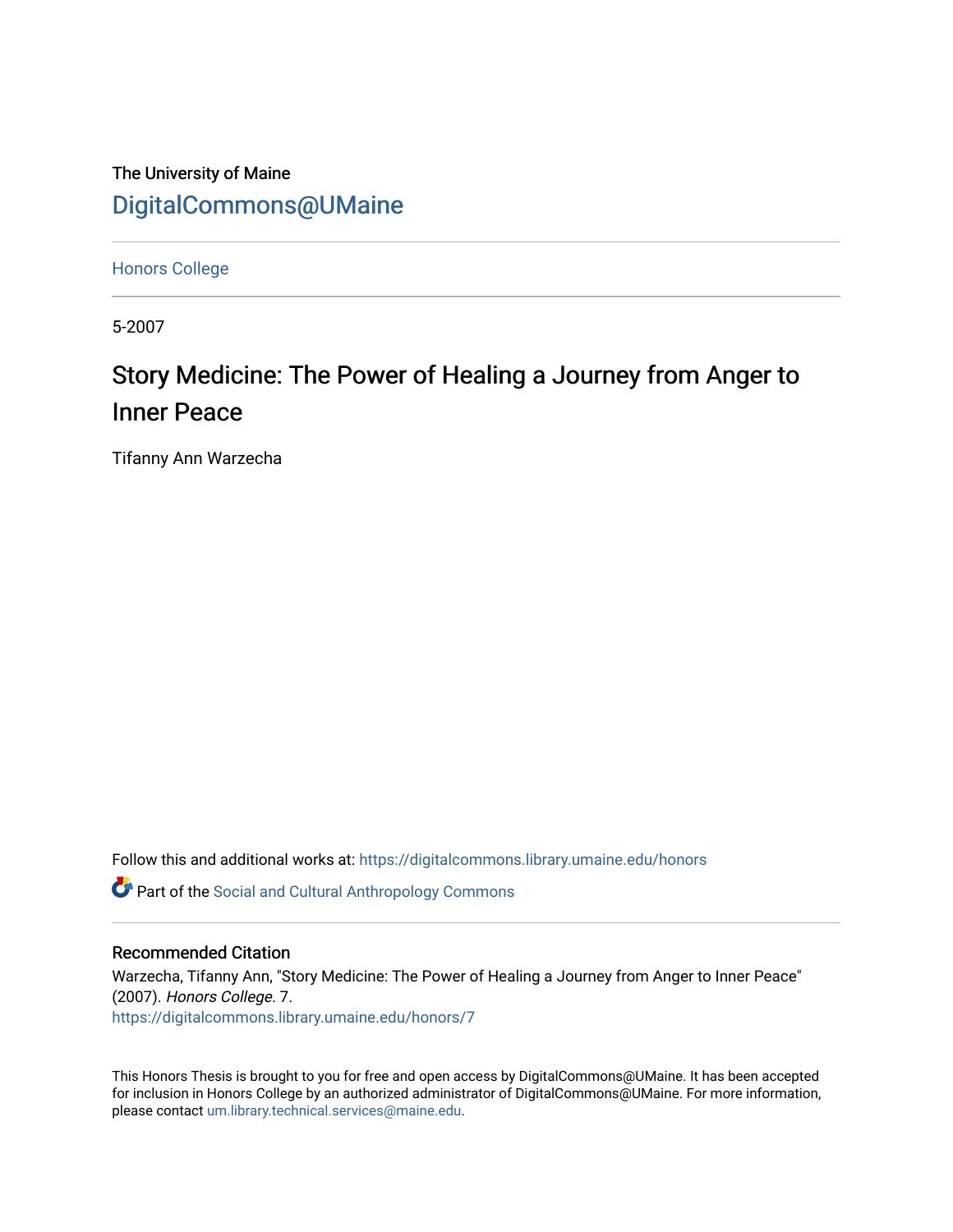# STORY MEDICINE: THE POWER OF HEALING

## A JOURNEY FROM ANGER TO INNER PEACE

by

Tiffany Ann Warzecha

A Thesis Submitted in Partial Fulfillment of the Requirements for a Degree with Honors (Anthropology)

The Honors College

University of Maine

May 2007

Advisory Committee:

Phyllis Brazee, Professor of Education and Director of Peace Studies, Advisor Mark Haggerty, Adjunct Associate Professor in Honors (Economics) Noel March, Director of Public Safety Andy L. Mauery, Associate Professor of Art Paul Roscoe, Professor of Anthropology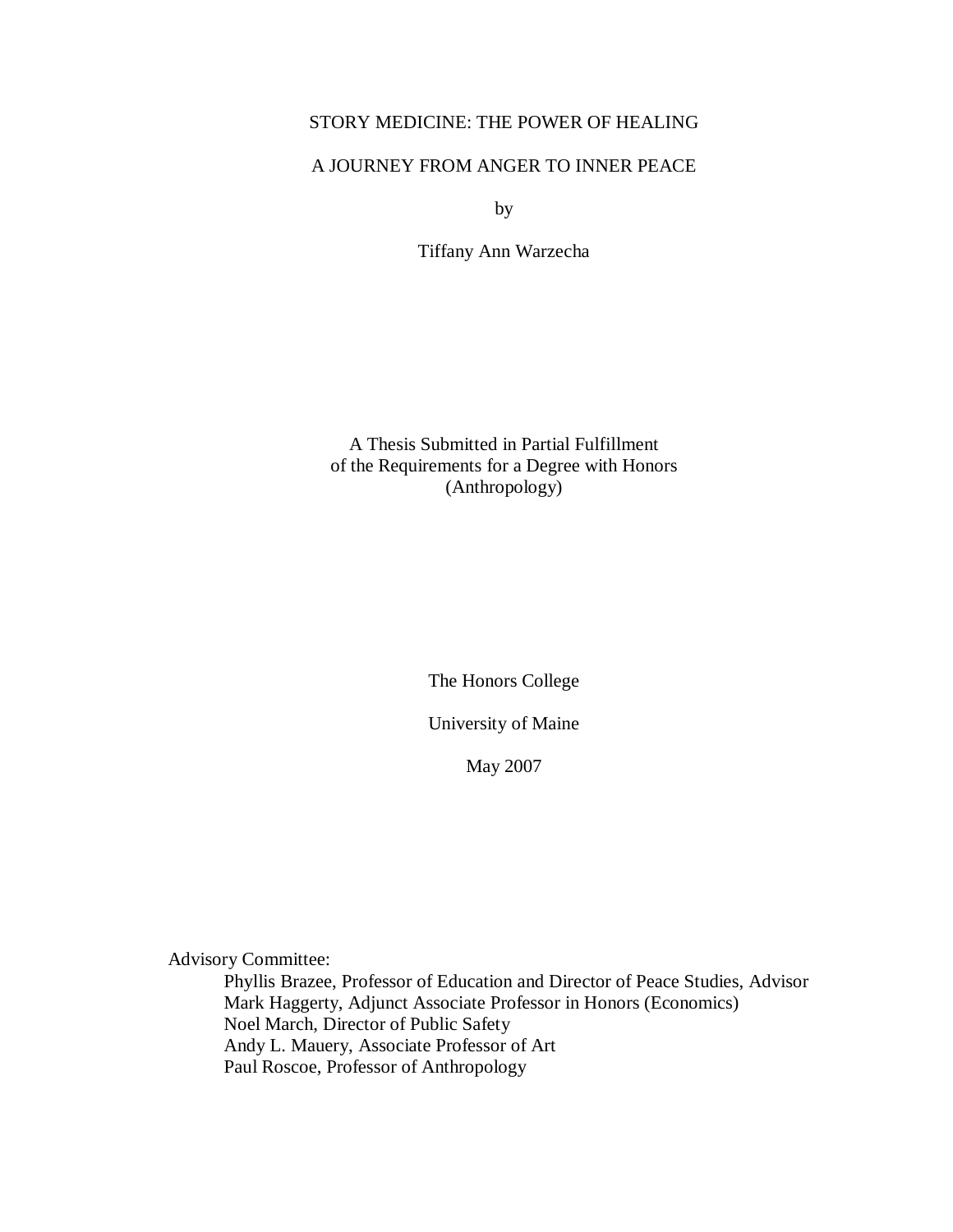© 2007 Tiffany Warzecha

All Rights Reserved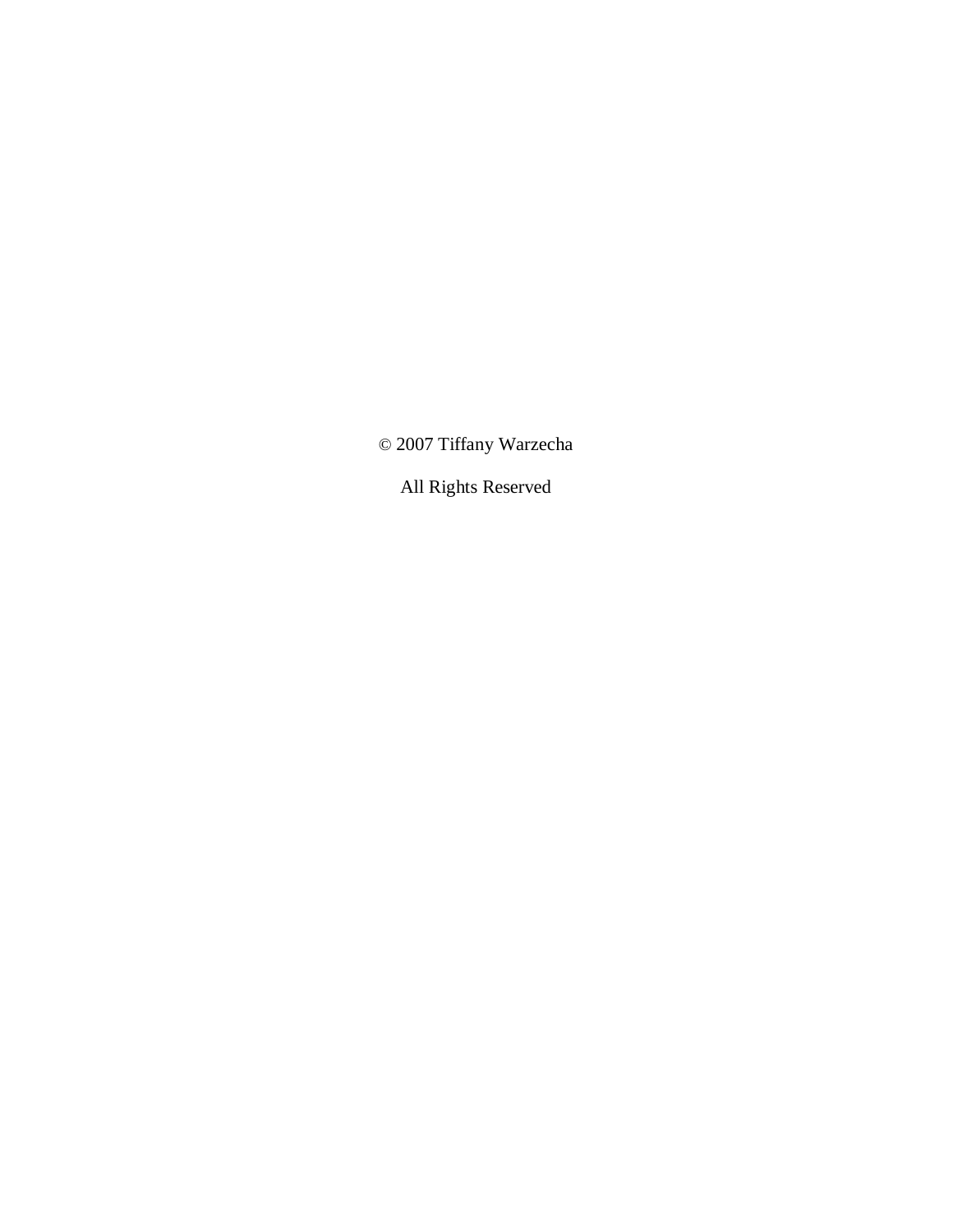#### **Dedication and Acknowledgements**

To the Japanese boy who gave my grandfather lemon drops before being sent to an internment camp during World War II

I hadn't planned on writing an acknowledgement section, because who reads them, except maybe those in the acknowledgement or those searching for their names. Here is my thank you to those who have helped me through the years and to those I have yet to meet. To God who has been my guidance on this healing journey. To my mother who has always been a willing editor. To my dad who has supported me in so many ways, including filling out my taxes while I worked on my thesis. To my brothers and close friends. To my cousin for flying out to watch my defense and to Alec for buying me that much needed beer after the defense. To Abbie for making sure that I got my thesis done and taking me to the ocean the night before it was due. To my grandparents for driving out to pick me up from school twice and for all the good times we have shared. To all others, know you are in my heart and I hope I can express my gratitude to you in person or in my works.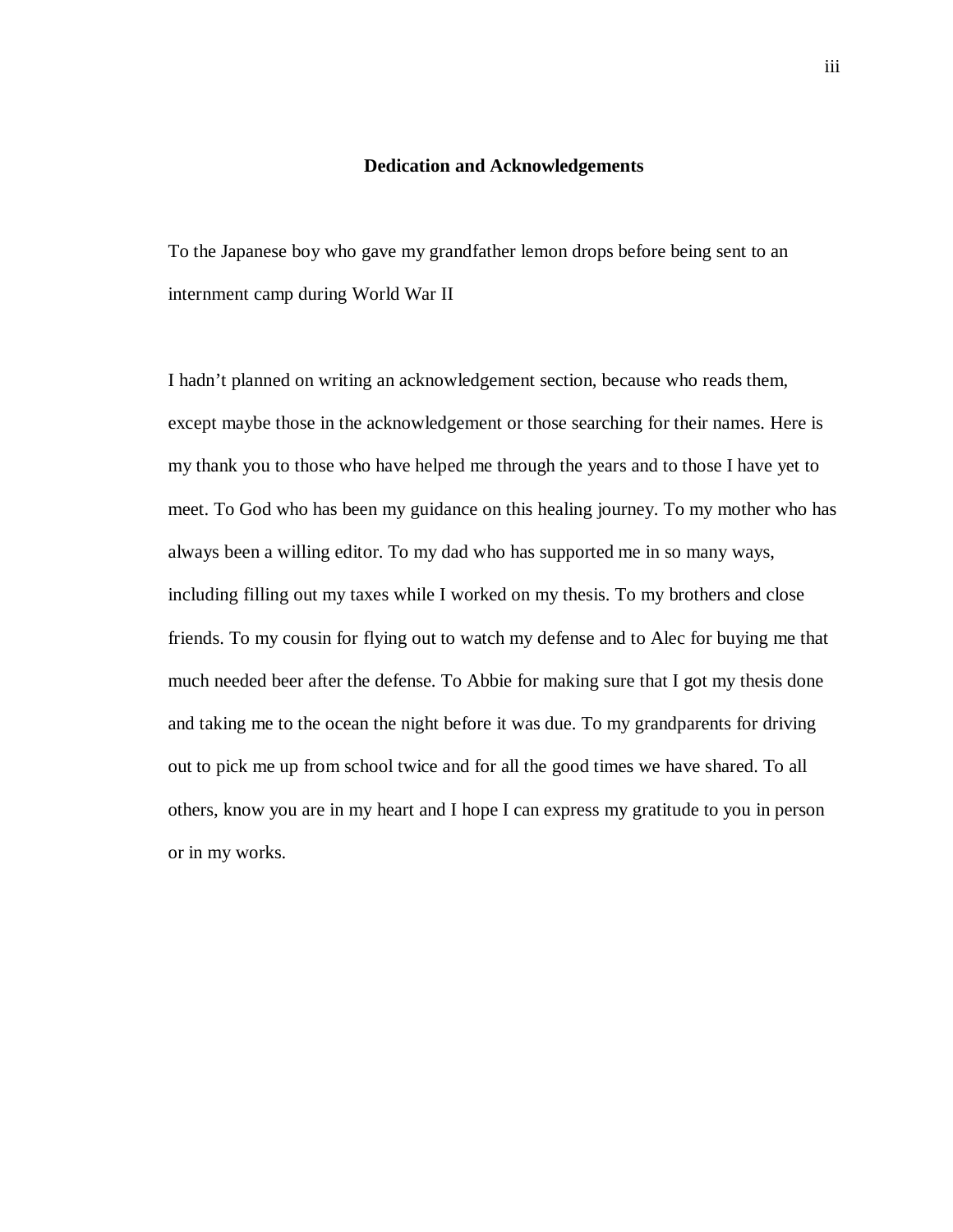# **Table of Contents**

| 4. Create quiet, safe, reflective, beautiful, and healing spaces38 |  |
|--------------------------------------------------------------------|--|
|                                                                    |  |
|                                                                    |  |
|                                                                    |  |
|                                                                    |  |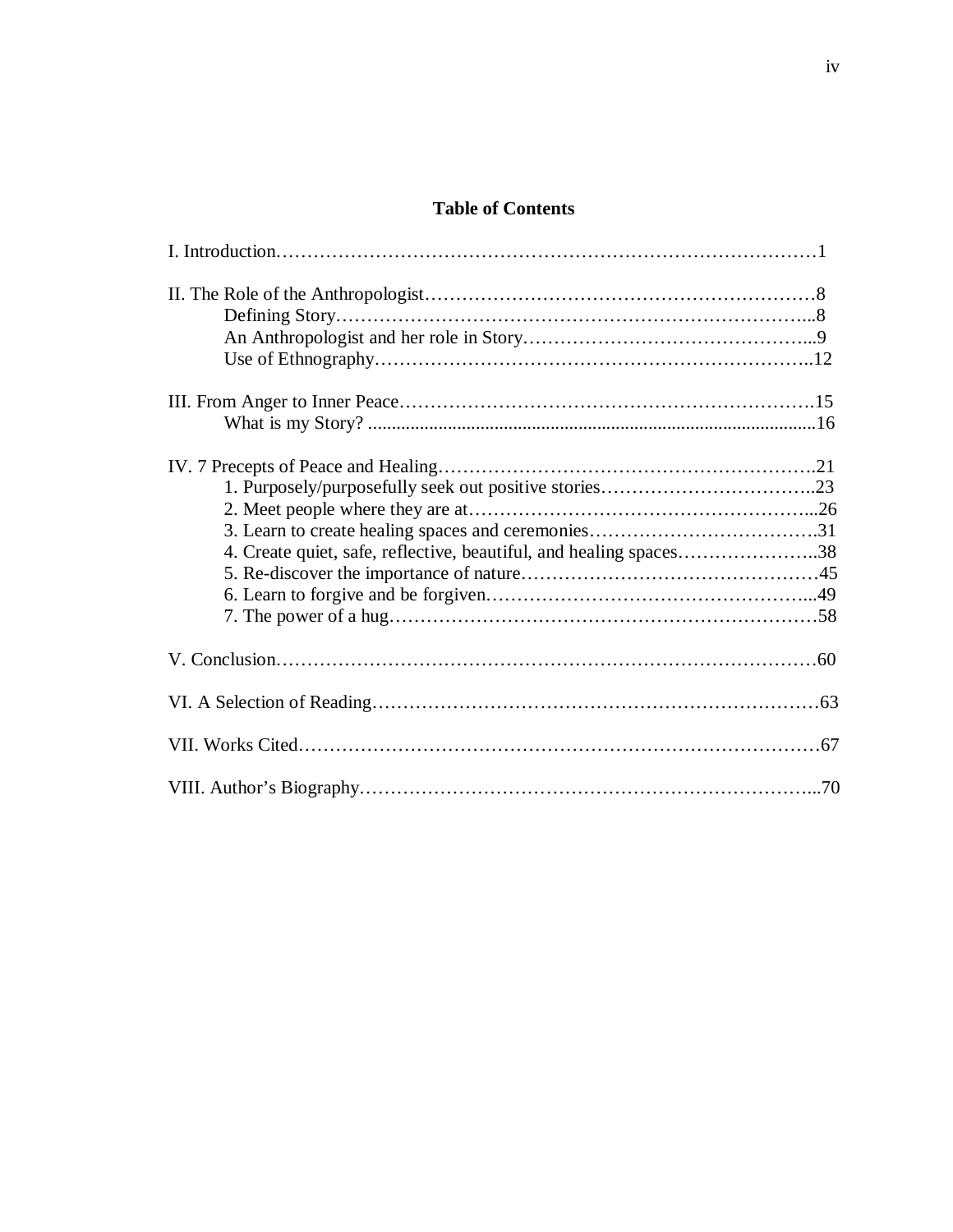#### **Story Medicine: The Power of Healing** *A Journey from Anger to Inner Peace*

November 22, 2004- *So it's been a year since the Free Trade Area of the Americas [FTAA] summit in Miami. And what has changed? Bush is still President and the rich are still rich. There is still blood in the River Jordan. And I am still in school and have a roof over my head. Marches later and children are still killed in Iraq- the hearth of civilization. What will become of us God? Will you allow us to destroy Your creation? Uprising all over the world, drought, genocide- has anything really changed since you sent Your only Son? I wonder. I used to wonder why King David would cry out to you and question your motives. But here I am, many years down that road and I cry out too,*  Lord. Why are children dying, why do governments oppress and kill their own people. I *want, I yearn for my King. Let me serve, make me ready and be my shield. Send me to shout on the rooftops, but please hold my hand, I cannot do it alone. When I go out into the streets, give me the courage to speak the Good News of brotherhood and salvation. Be my transformation. Be there. You are my hope, my love, my faith, my charity...*

Alice was beginning to get very tired of sitting by her sister on the bank and of having nothing to do: once or twice she had peeped into the book her sister was reading, but it had no pictures or conversations in it, "and what is the use of a book," thought Alice, "without pictures or conversations" - Lewis Carroll, *Alice's Adventures in Wonderland*

This thesis is a personal story- a journey to more deeply discover who I have been, who I am, and who I am becoming. It is the story of myself as an angry young American woman at the dawn of the  $21<sup>st</sup>$  century who did not want to stay stuck in anger, negativity, pessimism, hopelessness; who instead went in search of an alternative framework or worldview, for myself and ultimately, for humanity. It is as much a process of my own healing as well as a model for healing in our communities, relationships, and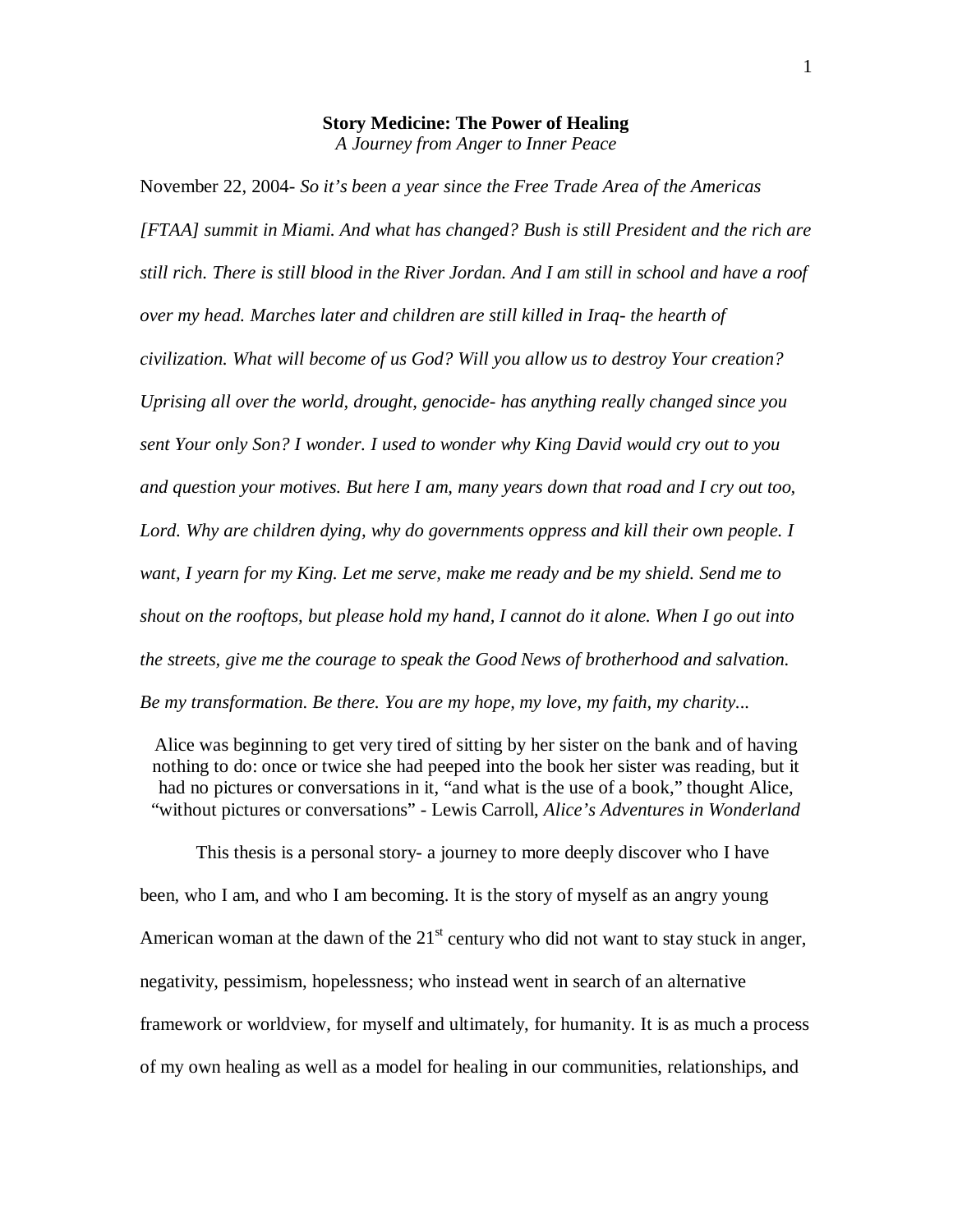bodies. In the end, it is an invitation to begin your own healing- sharing and listening to stories.

My work here is just one part of an ongoing conversation in coffee shops, in books, in hearts, and in strangers meeting in passing. However, in actuality, we do not have conversation in this work; we have an individual's story- a journey from anger to inner peace. Academic work can only really be an individual story with a certain interpretation of other's work- the other's own stories. A conversation only happens in an organic sense in the spoken, or digital realm, or even in that old fashion practice of letter writing when multiple parties can share their stories. So we have here one story- my own story and journey- a stepping off point where I share my own monologue on that journey from anger to inner peace. And hopefully when this chapter of my story comes to a close, a conversation can happen and has happened- a more organic-co-creative process.

So here is my study of self because one cannot begin to understand the other without knowledge of one's self. I am telling my story to more deeply know the selfoutgrowing the current model of "doing things" which is to observe and to experiment with the other rather than to place value on the intimate experience of the self. And although I am often scared to go into that esoteric realm of self, I also realize that I am not alone, there are scores of saints, mystics, prophets, poets, theologians and philosophers who have come before me and will most certainly come after me who have dared to look deeply at self so as to know the other and to heal. Thus I begin the process of knowing myself in order to "know all the mysteries of the gods and of the universe" (Socrates). In the very essence, to know both the personal and the universal by first discovering who the self is- who I am.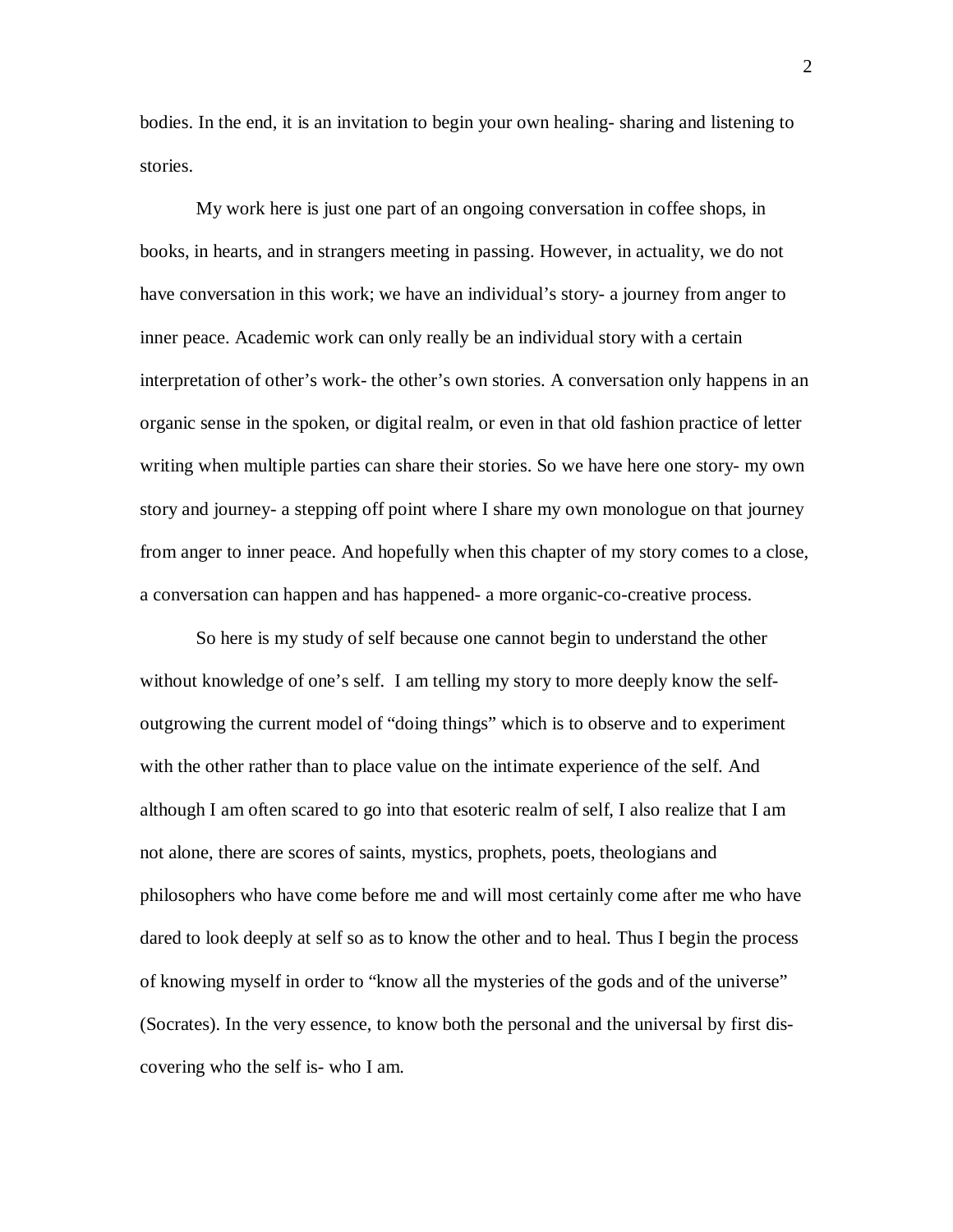At times it will seem as though I am trying to grapple with too many topics in one work, only giving minimal justice and not mastering one single idea. Perhaps I am doing just that. But I am really trying to discover who I am while opening up a space for others to do the same- from personal to the universal. My goal is to show our interconnectiveness by starting with an intimate study of myself in order to find that interconnectivenesswhat many Native Americans call "all my relations." To be able to heal both in body and community, we must have a sense of interconnectiveness with others by first having knowledge of self.

This thesis is a loving, gentle, critical, and creative analysis of some of my own life stories selected as they came up in conversation with people, ideas, books, and my self through my own journals.

My research process has moved from the personal to the abstract and back again. I looked at the metaphysical (ways of being) and epistemological (ways of knowing) in order to see how my own story telling can play a role in my bodily, relational, and spiritual healing. First, I recognized that knowledge is socially constructed. I have come to believe that with every new experience/experiment, I create new world views and theories that can be actively tested and applied to the metaphysical (our ways of being) and then the experience can begin anew. I constantly move from the experiential to the theoretical, especially when I tell stories about my experiences. It is important to honor my need for the everyday experience to inform my continually evolving world view.

What do I experience and how do I know? I know by the constant feedback between being (experiential/metaphysical) and knowing (our world view, theories, epistemological state). I will use my situational learning, my life experiences in order to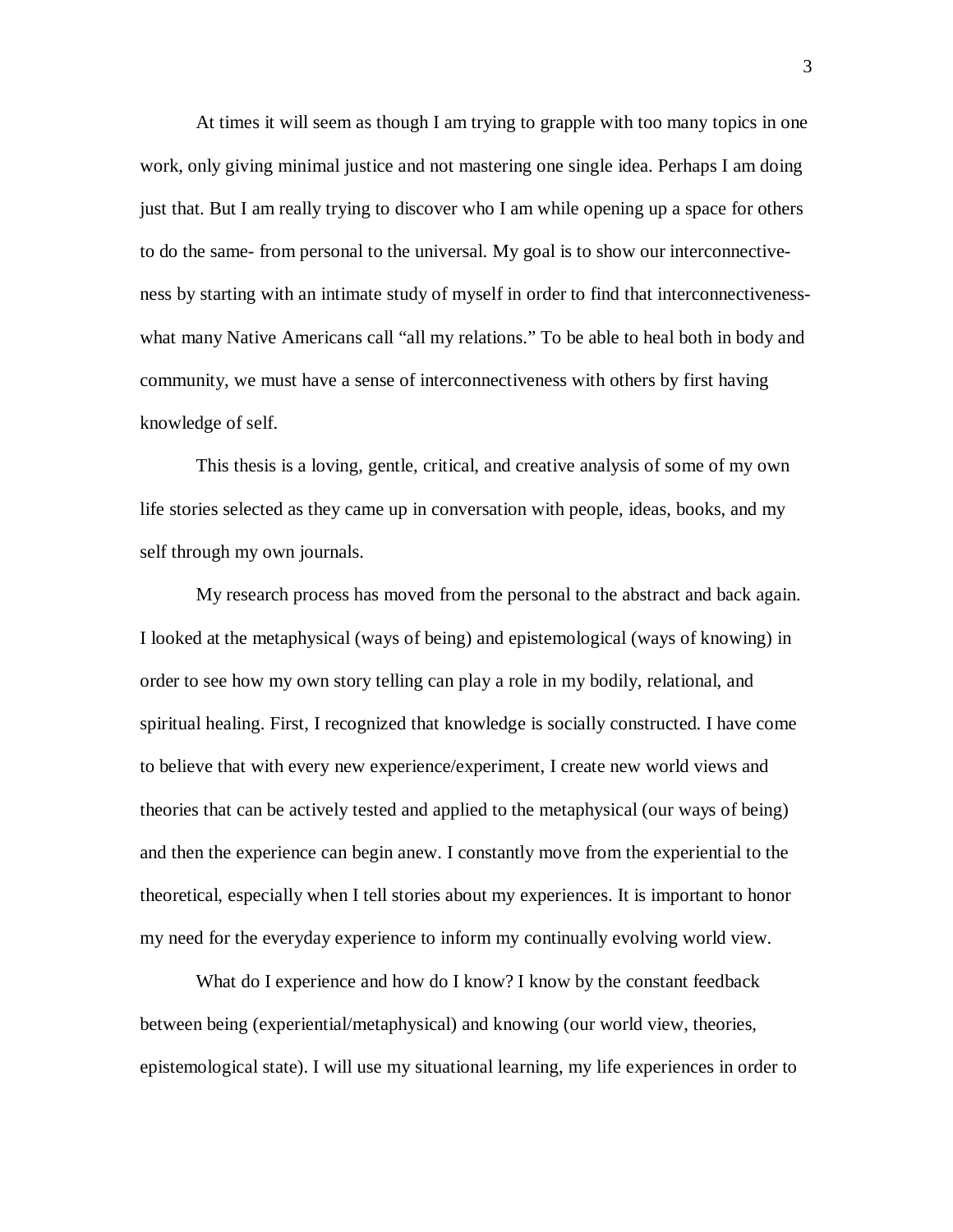express that feedback. Through the stories told after an experience, I transmit to others these experiences, the emotions, and the lessons I learned moving towards new ways of knowing. Which in turn allow me to make sense of my world and thus to continually move back and forth between experience (everyday) and theory.

This is an auto-ethnography- the study of self in order to uncover/discover theoretical and universal truths/principles. So much of cultural anthropology research has focused on making the anthropologist "objective"- making sure that nothing of the personal creeps into the research process. I find this view unsatisfying. Instead, I agree with feminist cultural anthropologists who have dared to share the personal in their work, often told that they are navel gazing. But I say heck, I will risk navel gazing because through navel gazing, at least I know where I came from- my mother's womb.

There is already a vast collection of works in feminist theory that deals with the experiential informing the theoretical through the use of narrative from everyday life. For example, sociologist Louisa Greathouse Amador and historian Laura Finkel use narrative- both fictive and non-fictive- to tell stories about class and racism. Dr. Amador of Benemerita Universidad Autonoma de Puebla in Mexico works with children's stories to explore the construction of identity, social representation, and how we look at the other. She asked a hundred 10-11 year olds in the Federal Primary schools of Puebla, Mexico to tell stories about children interacting with one another. In the story, they had to include boys and girls who were Gueros/Gueras (light skinned) and Morenos/Morenas (dark-skinned). After collecting the stories from the children, she and a few anthropology students analyzed and then charted the different categories that emerged from the stories, finding: attitudes toward the other, how the children were treated by the other, events,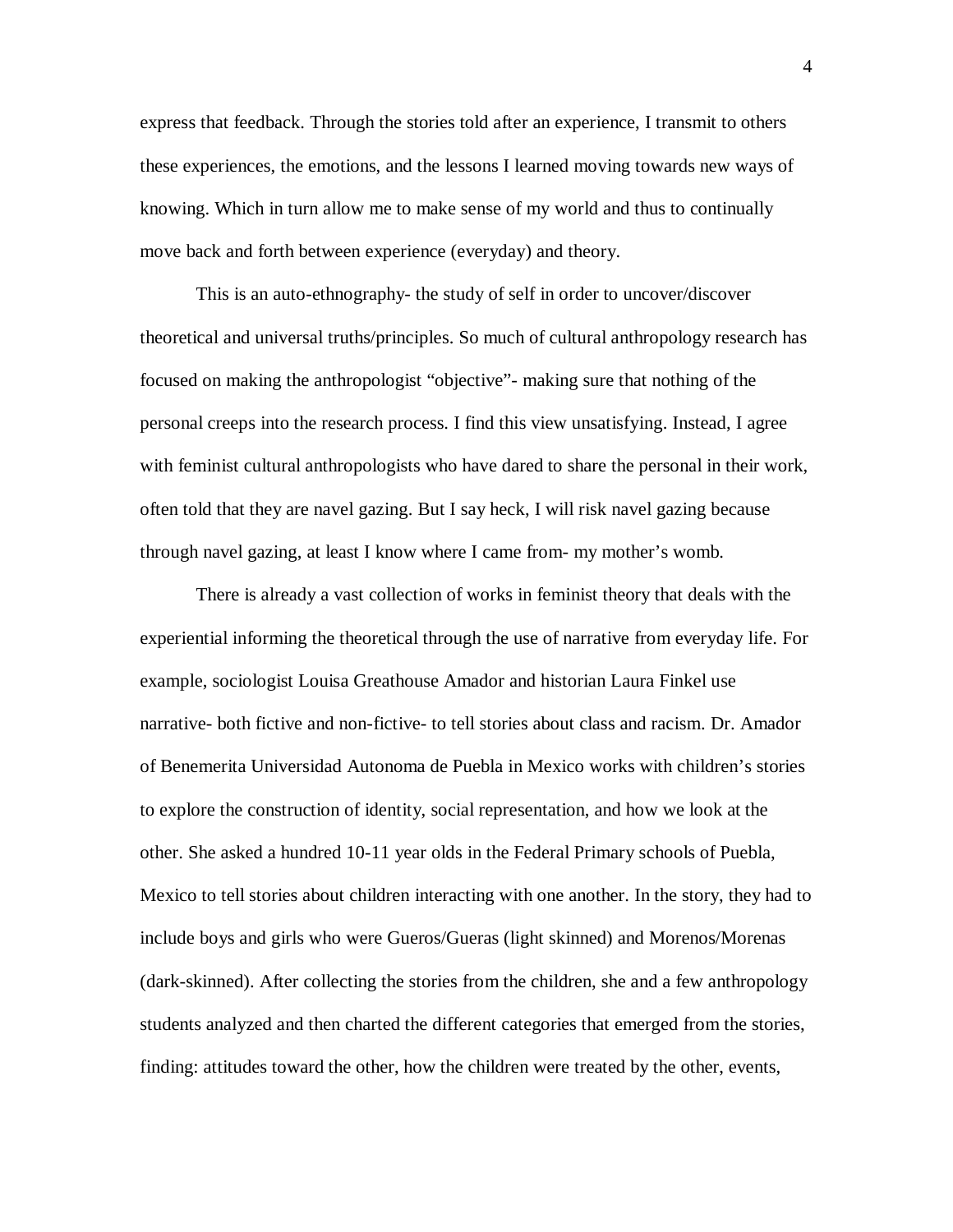confrontation, origin of change, characteristics of children, economic conditions, and a moral ending. In the conclusion of many stories, the common theme was "they discovered that even though they were not the same, they were able to do the same things." Dr. Amador uses the narratives of children to learn what people in Mexico think about skin color and class.

Laura Finkel used narrative to tell the story of the University of Maine during the Vietnam Era. She allowed 15 former students from that period to tell their stories. She felt that the everyday experience is history and she attempted to explore that idea in her work. She saw oral history as a "cooperative process," allowing "the narrators to tell their own story" (1998:10). By using narratives in conjunction with documents from the time period coming from in and outside the university, she found stories not of violence but of cooperation- students working with each other, the community and the college administration. Community studies using everyday experiences help to "widen our understanding" (3) and to allow for ordinary people to tell their story outside of the dominant narrative so often told by historians.

My work fits into this already established way of knowledge. However, I move from fiction stories written by the other and stories told by those other than the researcher to a study of self. I too looked at how I identify myself in terms of the other, how the idea of other is constructed and how I can deconstruct this idea of other. Unlike Dr. Amador's study on skin color and Finkel's study of Vietnam era students, I explored my own life stories in order to learn where I have been, where I am, where I am going, and who I am. My introspection coming from this social/emotional learning perspective, is that I realized that through story, I understand. By using story, I see that my own stories have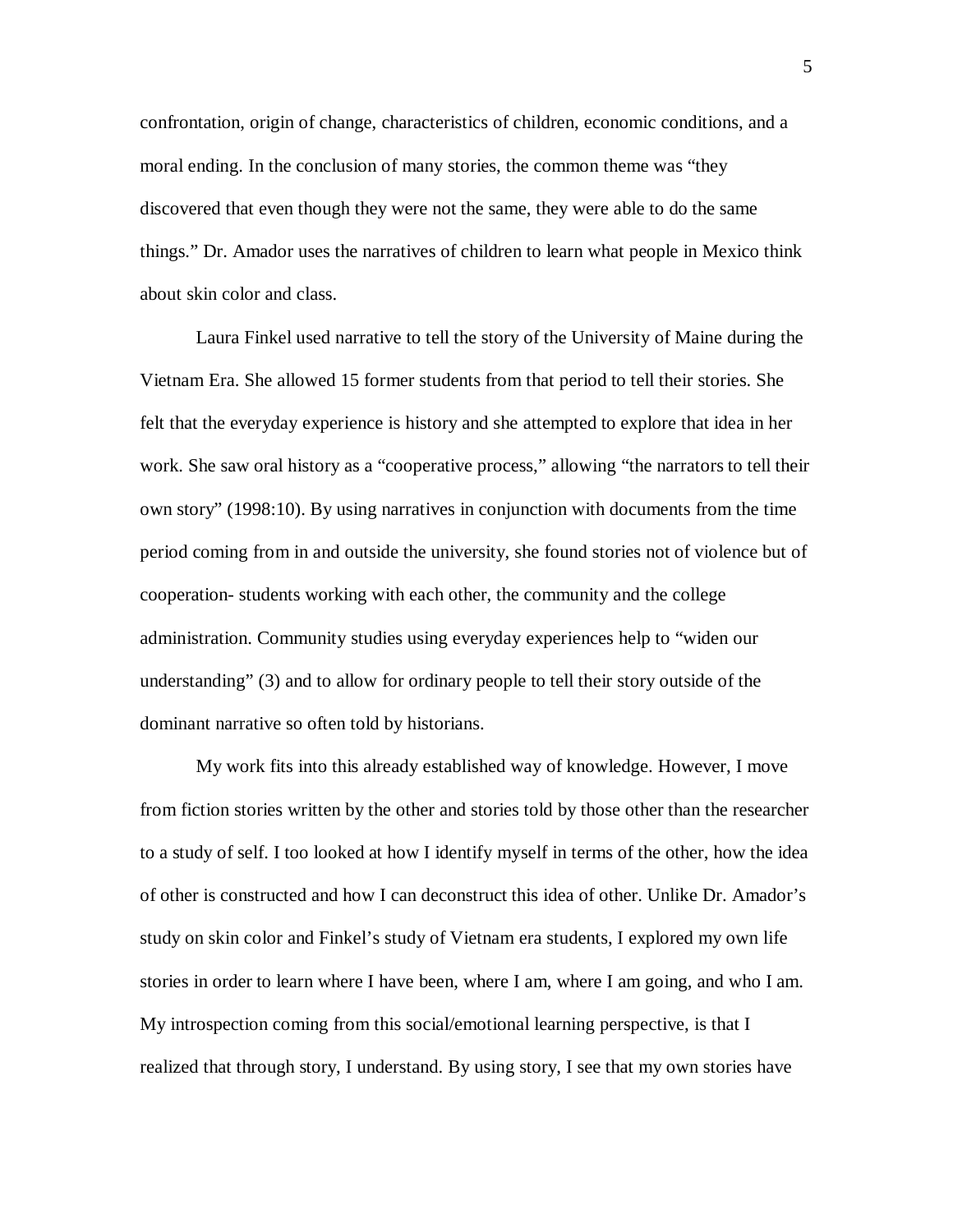as much "value" as others' stories. And so my introspective thesis is a statement of process, not a completed text in a sense but part of an ongoing organic conversation, where the written thesis is merely a moment in time. It will represent where I am at this moment in time, and some of where I have come from, an exploration of my inner medicine, my stories in a space where I study anything and everything- tea, stories, medicine, power, friendship, trees, songs, and dances- where I intimately engage with both the metaphysical (ways of being) and the epistemological (ways of knowing).

My story begins with stories of anger, disillusionment, pain, and the search for inner peace. I will tell a story, and then share what I now see as its truths for me, and what I now believe hold universal seeds for others. Through story, I can see that everyday I have a chance to heal a little more and I can also encourage healing in others. In addition, through stories, I understand myself and others. Stories challenge me and lead me to places I never thought possible. In stories, I find my sense of place, my past, my present, while being conscious that I can only ever just be here now (Ram Dass, 1971). So what are these stories, where did I find them, how were they told, and what can I learn from them?

I will be using personal journal entries as well as memory. However, I will be careful with using memory because my world view has changed since events occurred, and the journal entries have the raw stuff that I need to re-search in order to understand myself. When writing his own memoir, Bill Ayers, a University of Illinois at Chicago education professor and a former Weather Underground member, found that memory could only take him so far, because he had changed since he last looked at events in his life: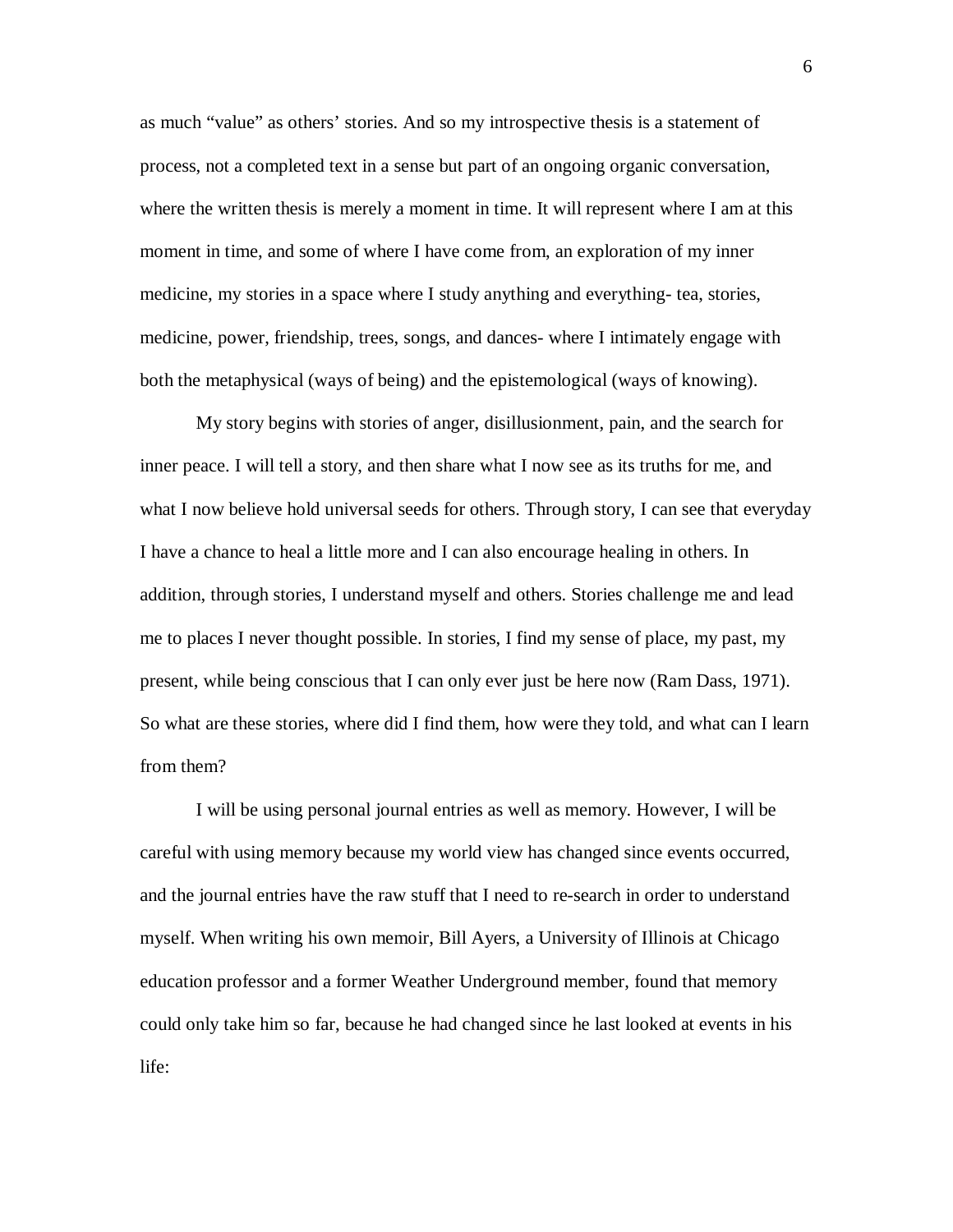This story is only one version of events- it is a memory book rather than a transcript, an accounting of sorts without any pretense toward an authorized history. There is, too, a necessary incompleteness here, a covering over of facts and a blurring of details, which is in part an artifact of those fugitive days and those exquisite and terrible times…Is this, then, the truth? Not exactly. Although it feels entirely honest to me.



Three concentric circles showing how our past influences the now which influences the future. Our stories are rooted in the past, present, and future. If we have no idea where started, how will we know that we are healing every day?

Throughout my thesis, I will highlight a way of being and knowing that is already out there and possible- telling stories of quiet healing spaces that are often overshadowed by dominant narratives filled with loud and violent spaces. I will tell multiple stories of mine while acknowledging the bigger picture- the universe. I hope to convey the need for knowledge of story in order to find a place for the everyday experience in history and theory, to express gratitude, to forgive, to heal, and to celebrate, finding daily the space to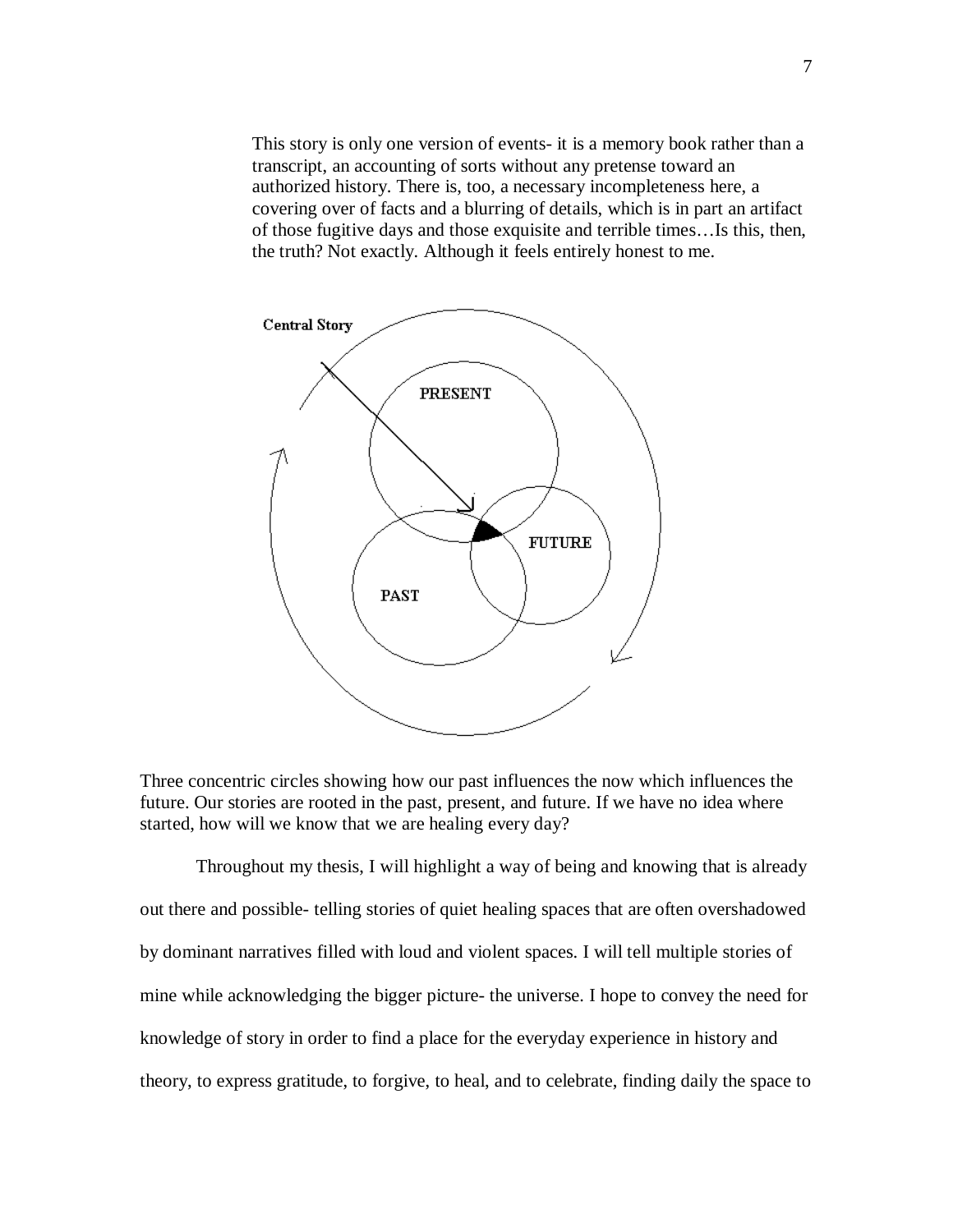have meaningful conversation, re-discovering purposeful celebration and helping to start meaningful traditions, and finally spreading a conversation about peace and healing while realizing that change is slow and takes time.

I have broken my thesis up into three parts. In Part 1, I will attempt to outline the role of the anthropologist in story telling and healing, by defining story, culture, ethnography, and auto-ethnography. Although I have researched primarily anthropological theory, I will also be borrowing from the sociological, theological, and philosophical traditions to discuss my thesis.

That being said, in Part II I will discuss the Socratic study of self and my own story. Through my own story, I will highlight my transformation from anger to inner peace. After looking at my own story and Socrates' study of self, I will then discuss 7 ideas that will take us from the personal to the universal in discovering a way to bring about peace and healing in the everyday through story telling, thus creating a *Story Medicine: The Power of Healing*.

#### **Part I- The Role of the Anthropologist**

Habỉa una vez- Dr. Louisa Greathouse Amador

The one who tells the stories rules the world. – Hopi Proverb

It takes a thousand voices to tell a single story- Unknown

#### **Defining Story**

Who is telling the story? A constant theme in stories is that the scary animal is killed by a hunter. The lion always gets killed. When told the story of the hunter killing the lion, the child asks the story-teller why the lion is always killed. The story teller told the child that until the lion tells his own story, he will always be the one being killed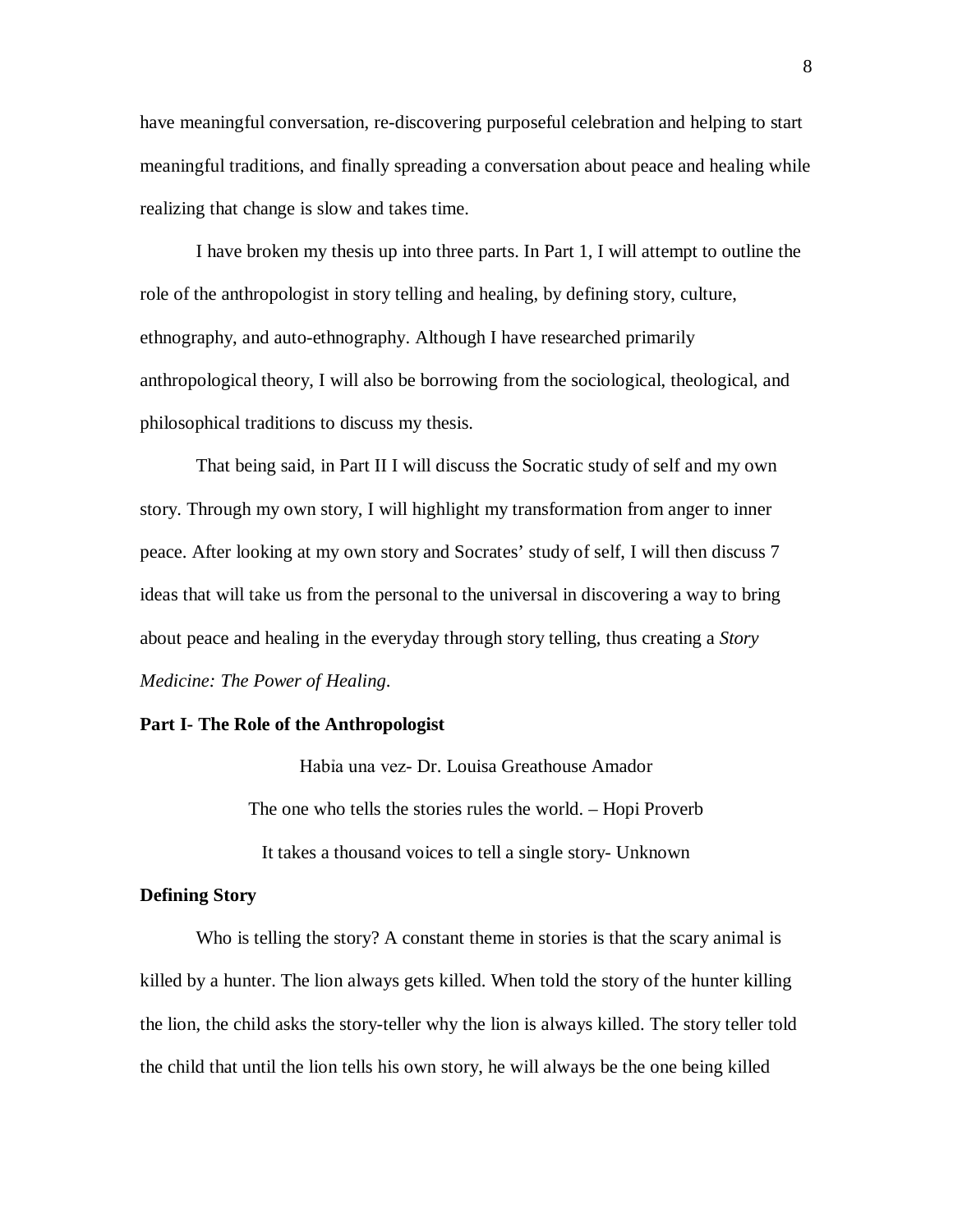(Sidy 1993: 19). We have our own lion that becomes our nobility, our courage, our power, and our virtue when we tell our own story from our point of view- our individual story (20). Unfortunately, we do not always tell our own story, we let others tell our stories for us in ways of media and the dominant narratives that surround us. However by telling our own stories, we also open up space for others to tell their story. In *Ishmael*, a large talking ape invites men to tell new stories in their organic cultures. The ape goes on to tell his audience his definitions of story and culture:

> **Story**: a story is a scenario interrelating man, the world, and the gods. **Enact:** To Enact a story is to live so as to make the story a reality. In other words, to enact a story is to strive to make it true.

**Culture**: A culture is a people enacting a story (Quinn1995: 41).

I will be using the ape's definition of story and culture throughout my thesis. I will also briefly deal with three layers of stories that Thomas Berry utilizes in his work while primarily focusing on my own story. These levels of story are the Universe's Story, the Community's Story, and the Individual's Story. I have already introduced the idea that the past, present, and future create one story, now I add onto this idea the various layers of story that Thomas Berry suggests.

#### **An Anthropologist and her role in Story**

*"A long, long, long time…Of course there was an anthropologist on hand. What sort of world would it be without an anthropologist? He was, however, a very depressed and disillusioned anthropologist, for he'd been everywhere on the planet looking for someone to interview, and every tape in his knapsack was as blank as the sky. But one*  day as he was moping along beside the ocean he saw what seemed to be a living creature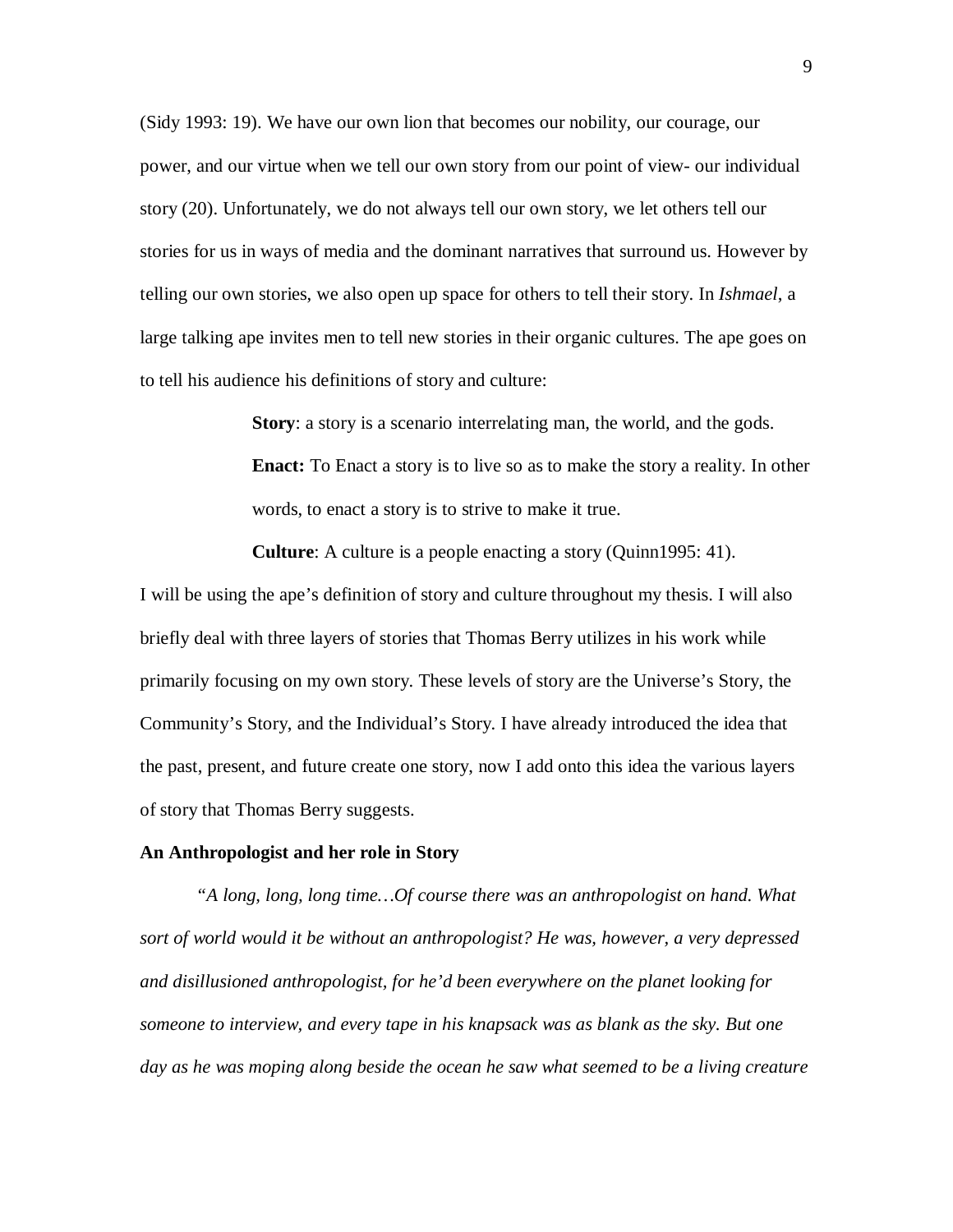in the shallows off shore. It was nothing to brag about, just a sort of squishy blob, but it *was the only prospect he'd seen in all his journeys, so he waded out to where it was bobbing in the waves.* 

*He greeted the creature politely and was greeted in kind, and soon the two of them were good friends. The anthropologist explained as well as he could that he was a student of lifestyles and customs, and begged his new friend for information of this sort, which was readily forthcoming. "And now," he said at last, 'I'd like to get on tape in your own words some of the stories you tell among yourselves.'"* – Ishmael (54)

Anthropologists are constantly exposed to stories that others share. But where is the anthropologist's story in her research? Anthropologists need to be and are moving in a direction of acknowledging that their stories have a role in their work. Historically, anthropologists acknowledge the fact that their ways of knowing are different from another culture's way of being. Evan early anthropologists Prichard and Malinowski both used their own story within their studies of other cultures- using their field journals as part of their final reports. Humans live in cultures and when studying other cultures, the anthropologist cannot fully get rid of her own culture- she retains the filter of her culture and her cultural lenses. Anthropologists are no longer the lone researcher working in the sterile laboratory of life and treating subjects like objects. The anthropologist is very much a part of the dialogue between the culture and her audience. She becomes the bridge person, a translator of sorts who participates in the understanding between and among groups- spreading the idea of power with and within groups (Rosenberg 2005: 54). We see this idea of a "power with" instead of "power over" or seizing power over in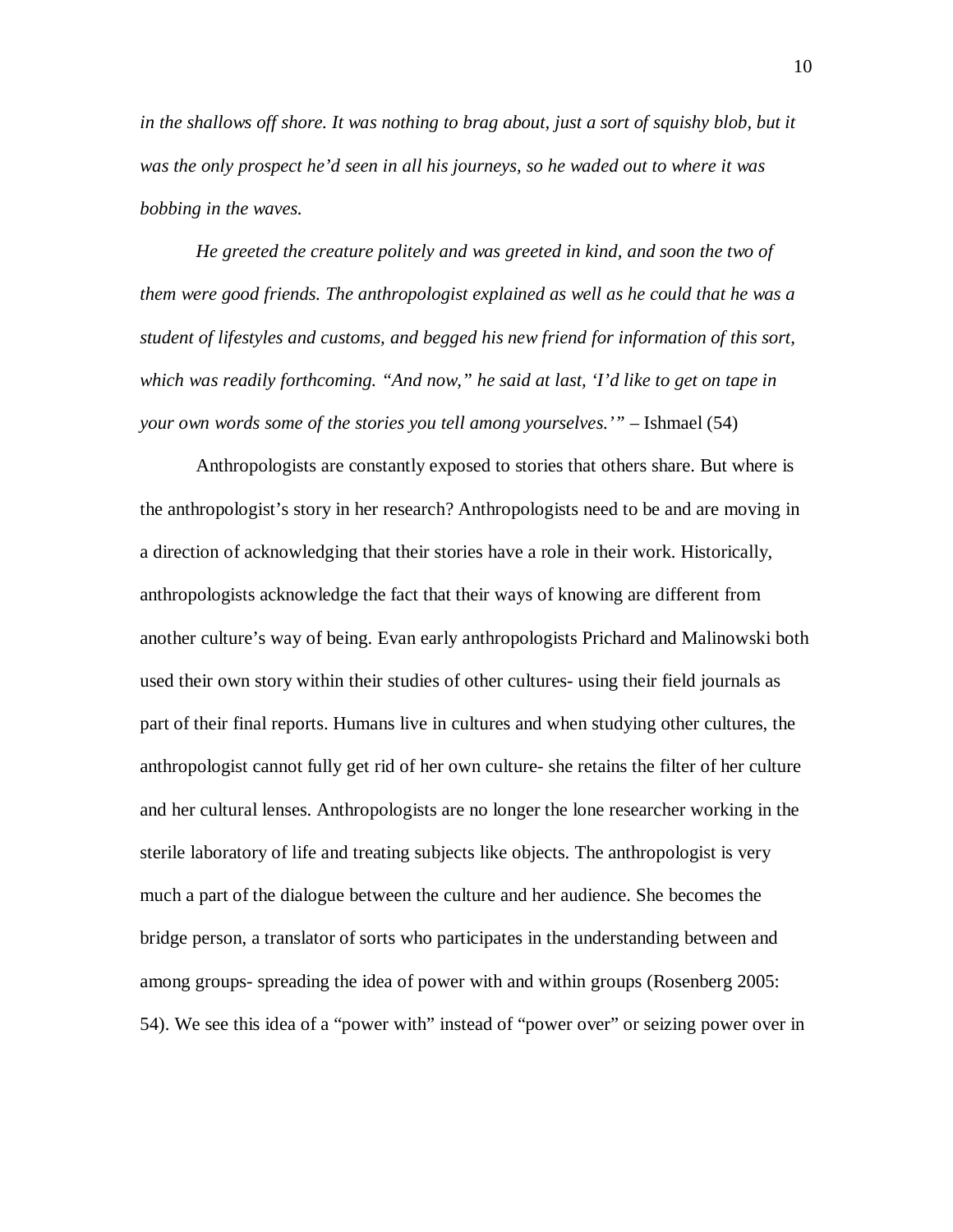groups like the Zapatistas in Chiapas, Mexico and in women's circles. The anthropologist can record these stories of alternative ways of using power with regards to others.

As part of a culture and society, anthropologists have their own story that has a direct influence on the interpretation of culture that the anthropologist chooses to study. Anthropologists, especially ethnographers and oral historians, bring a story to their research, listen to stories while researching, and leave with a new chapter in their own story and the collection of anthropological theory. David Graeber suggests that ethnographic research should be included in working for just social change. He describes the act of ethnographic research as such:

> When one carries out an ethnography, one observes what people do, and then tries to tease out the hidden symbolic, moral, or pragmatic logics that underlie their actions; one tries to get at the way people's habits and actions makes sense in ways that they are not themselves completely aware of…to look at those who are creating viable alternatives, try to figure out what might be the larger implications of what they are (already) doing, and then offer those ideas back, not as prescription, but as contributions, possibilities- as gifts (2004:12).

According to Graeber, ideas do not come from the individual but from a moment in time where the ideas are discussed by various people- academics and ordinary people alike. Anthropological theory according to Graeber comes out of these conversations and he criticizes those who pay tribute to one individual, "Foucault's ideas, like Trotsky's, are never treated as primarily the products of a certain intellectual milieu, as something that emerged from endless conversations and arguments involving hundreds of people, but always, as if they emerged from the genius of a single man (or, very occasionally woman)" (2004: 4). However, we do owe theorists credit for taking the time to document these conversations. Graeber moves on to discuss that anthropological research needs to be applicable and have relevance to the ordinary individual's life (5) while discovering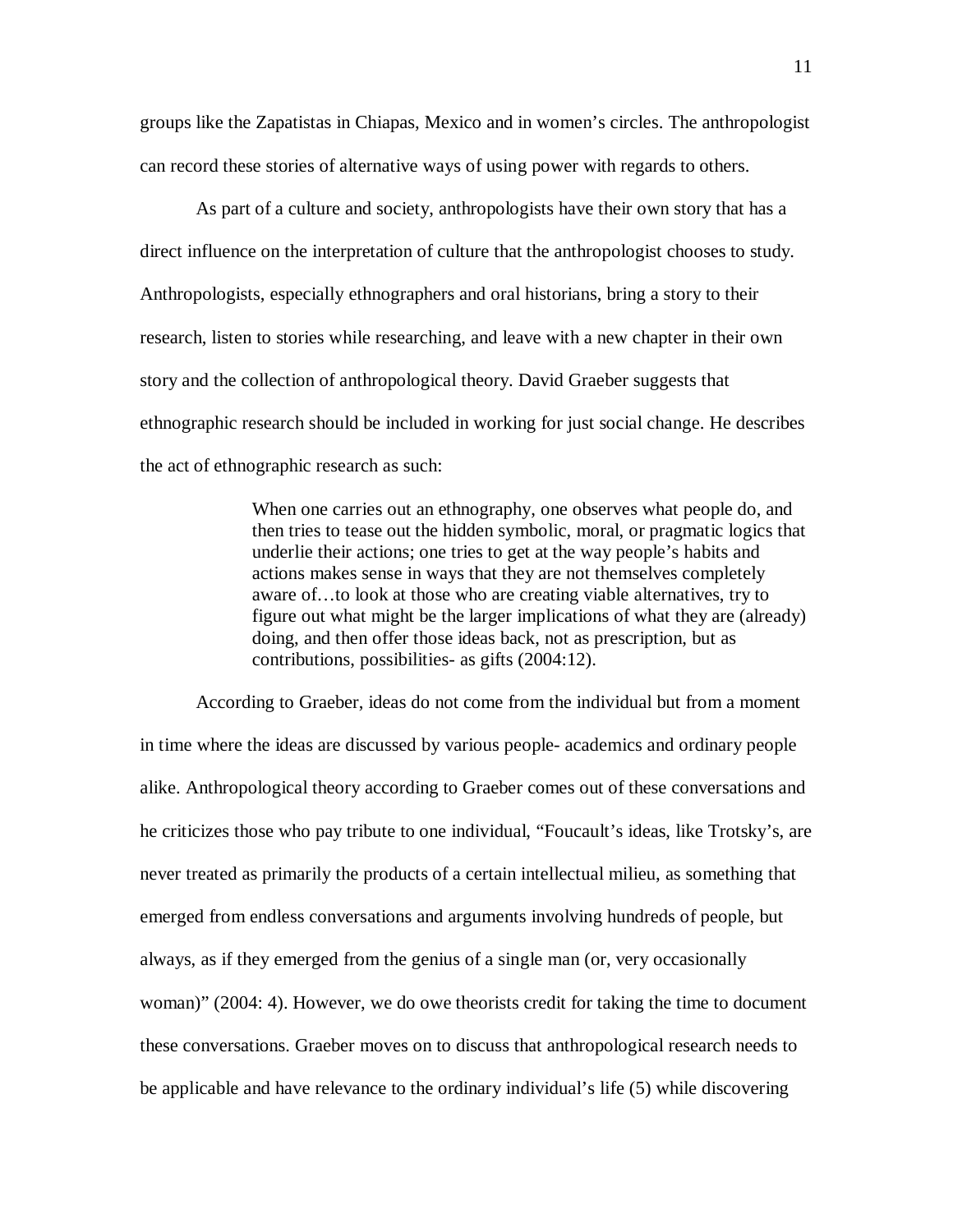life-ways that are "less alienated ways of organizing life" (40). Constantly he returns to the idea of conversations where there are multiple low and high theoretical perspectives which are "joined together by their shared desire to understand the human condition, and move it in the direction of greater freedom," (8) to form a growing ethical discourse rather than a theoretical discourse (6). By suggesting an ethical discourse, he explores the low theory, carefully stating that it is not to mean policy theory from the societal hierarchy, but rather grass root theory that is applicable to the everyday experience, "a way of grappling with those real, immediate questions that emerge from a transformative project" (9). Like Graeber, I am suggesting an anthropology that comes out of a constant dialogue, including re-search of the self, and plants the seeds for a new tomorrow in the disintegrating systems of today.

#### **Use of Ethnography**

Nigel Barley, a cultural anthropologist, found his first trip to Cameroon to study Dowayoland both frustrating and rewarding. He learned how to work in an environment contrasting his own and found his western culture to be as susceptible to change and destruction as the culture he went to study. When cultural anthropologists study cultures, they study and observe a culture's history, tradition, economy, social structure, politics, language, belief system, and material objects that the culture uses in everyday life. The anthropologist looks at the big picture and takes a holistic approach in order to know other cultures (*Faces of Culture I* 1983). Each culture offers a distinct way of being human. Behavior patterns, arts, belief, social institutions, economic structure, and thought are transmitted in a society through acculturation and language. Anthropologists in turn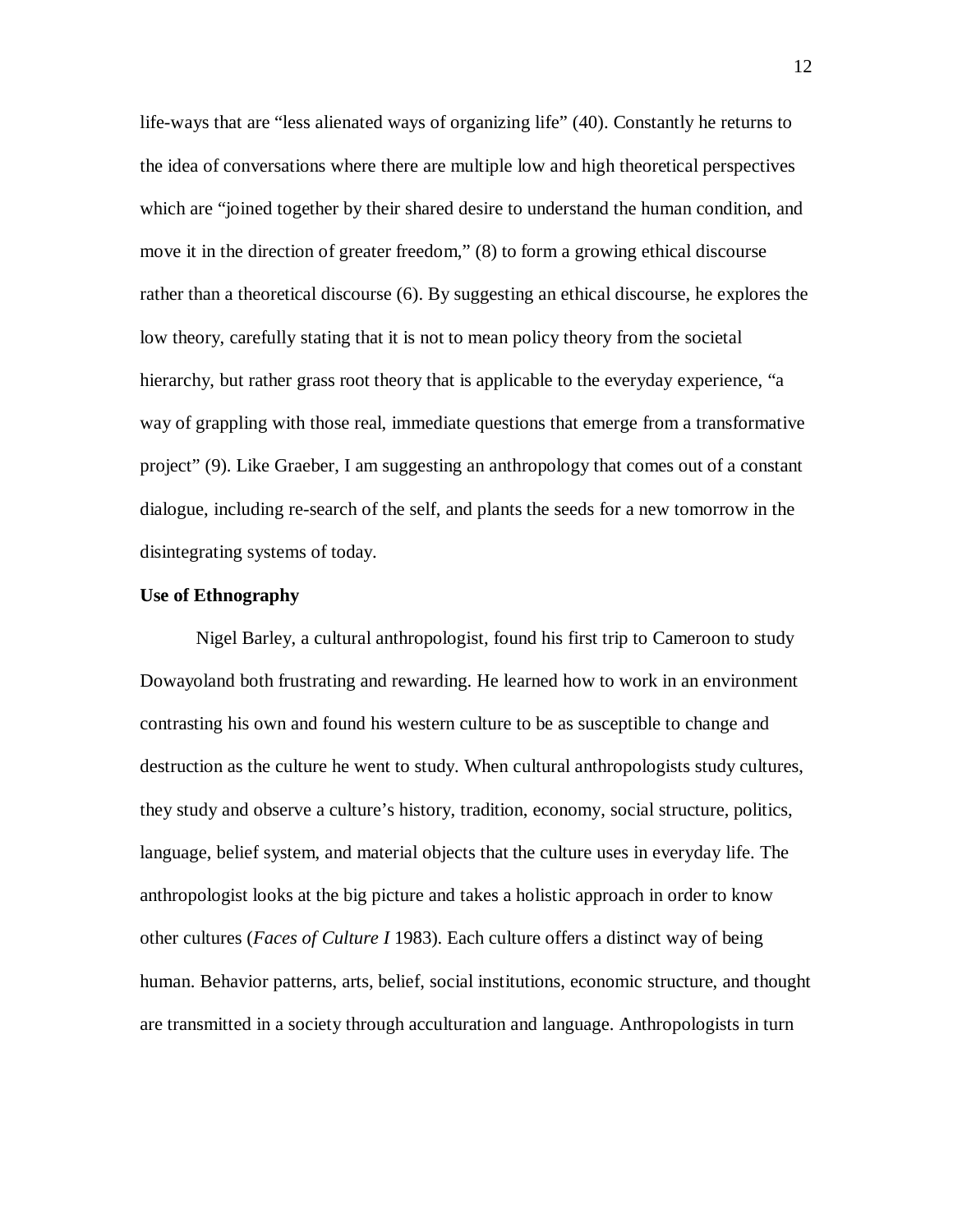use language to interpret the society and tell their own culture about the "other" while being conscious of the need to be objective when studying the groups of human beings.

For this purpose, fieldwork allows the anthropologist to learn how various cultures operate. Margaret Meade approached fieldwork by asking questions. She first asked what she already knew, then what she did not know, and finally what she needed to know (*Faces of Culture I* 1983). Once these questions have been answered, an anthropologist can start the pre-fieldwork research.

Ethnographies give an anthropologist an overview of a culture before fieldwork begins. In the field, an anthropologist collects data as a participant observer. Participant observation forces the anthropologist to immerse himself into a culture rather than simply read ethnographies. The anthropologist can observe and experience a culture's social organization, problem solving, language, ritual, descent line, and diet. Hopefully, the anthropologist will gain rapport with an informant. An informant can give an ethnographer an inside look at a particular culture. However, one must be aware that these informants may give information that they think the ethnographer would like to hear during an interview. After the anthropologist completes the field work, s/he may do a qualitative analysis of the material collected or keep it in the quantitative form depending on the purpose of the study. My use of ethnographies will remain in the qualitative, because I will be looking at my personal experience moving towards a theory of the personal.

When using ethnography, the fieldworker must take the time to recognize the changes s/he has undergone as a result of the research and how she might have effected and continue to affect the communities she has worked in and with. In his book

13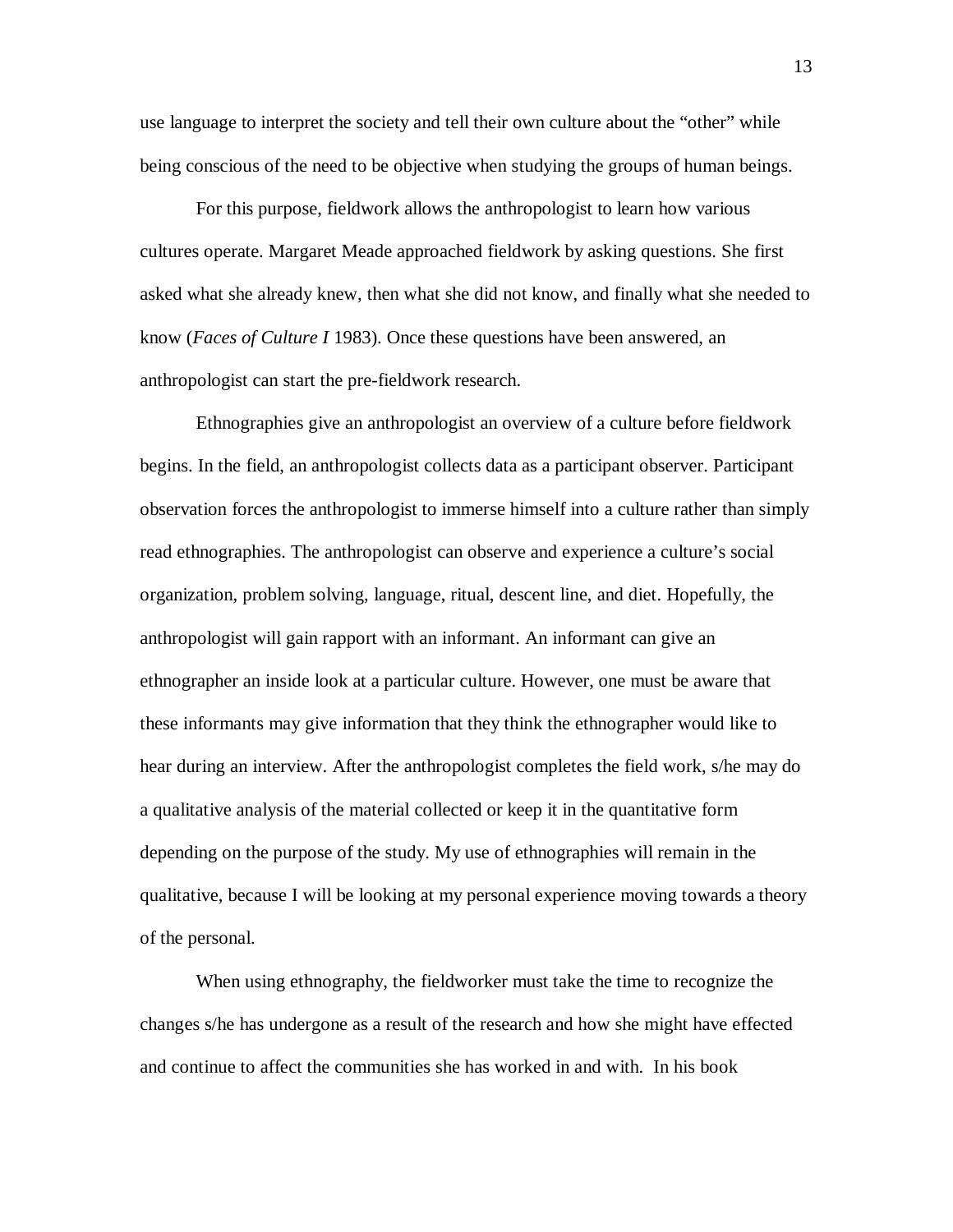*Fieldwork*, Bruce Jackson points out that the fieldworkers and ethnographers are not merely observing a culture, but because of the familiarity they have with the culture and individuals, they actually participate in the moment (1987:16) and the research changes the anthropologists (9). If an ethnographer changes after her fieldwork in studying the other, then she too must change when studying herself. Therefore, as stated in the introduction, my thesis is an auto-ethnography- a study to more fully understand myself as a cultural being with my own ways of knowing and being.

As a young anthropologist, I wanted to understand culture more deeply. I wanted the raw emotion, too. However, I knew I also wanted to go further while paying tribute to anthropologists who came before me. So I started looking for those voices, finding Clifford Geertz (who borrowed philosopher Gilbert Ryle's idea of thick description to create context of [my] story within [my] culture making it relevant to others), Susan Bennett- an auto-ethnographer, and Dorothy Foote, a recent PhD from the University of Maine who did an auto-ethnography for her dissertation. Their own theories and research encouraged and challenged me to more deeply look at self rather than other. That being said, I had to begin seeing the personal experience as fieldwork (Foote 2006: 52), and realize that "theory is story," in this case, my story (54). But what exactly is this idea of auto-ethnography and how can it be objective? It is not objective, rather subjective- a study of the self as subject. Dottie Foote uses Carolyn Ellis's definition of autoethnography and so will I as a new explorer in the study of self as relevant academic work:

> Auto-ethnography is an autobiographical genre of writing and research that displays multiple layers of consciousness, connecting the personal to the cultural [and universal]. Back and forth auto-ethnographers gaze, first through ethnographic lens, focusing on social and cultural aspects of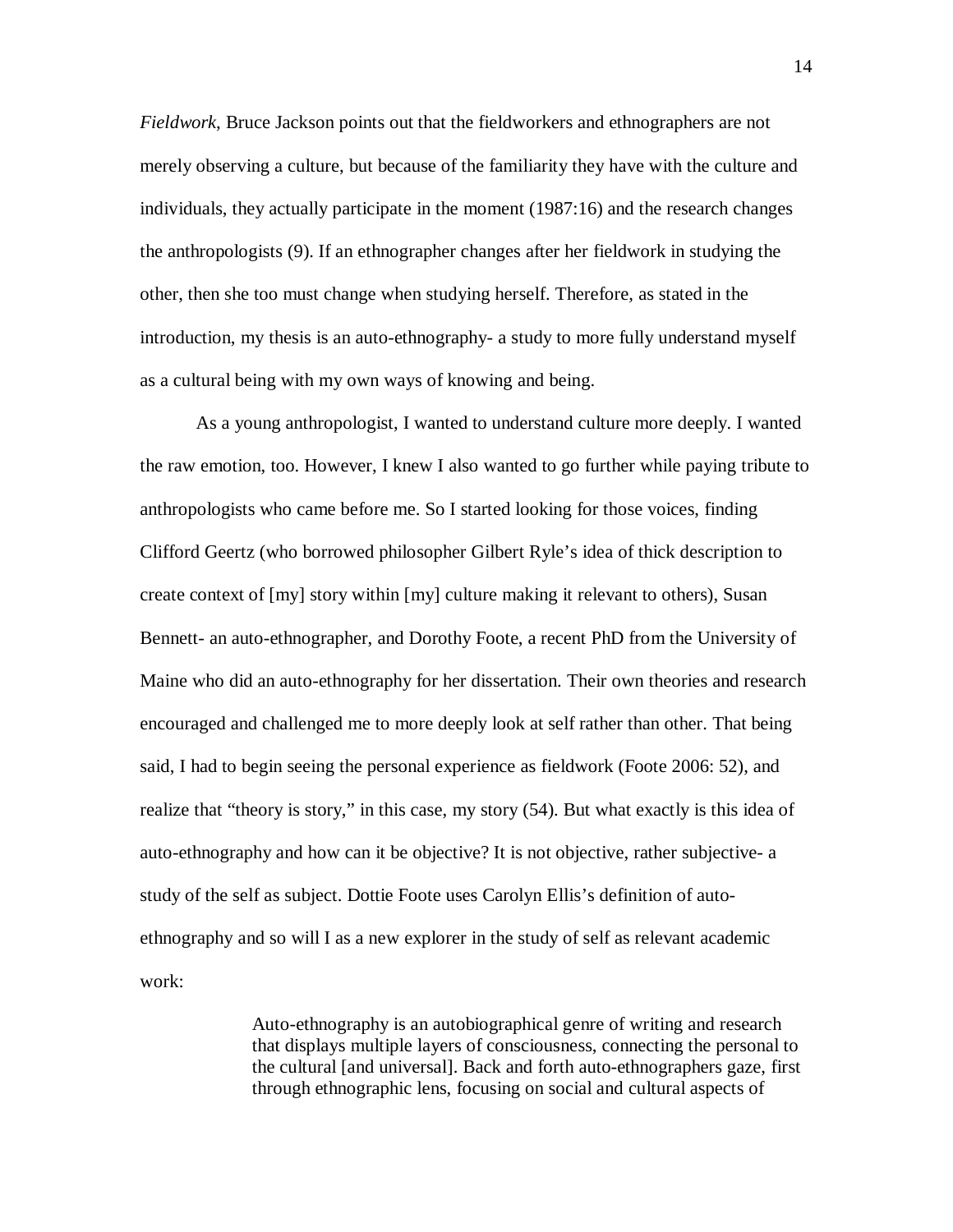their personal experience; then they look inward, exposing a vulnerable self that is moved-by and may move through, refract, and resist cultural interpretations…concrete action, dialogue, emotion, embodiment, spirituality, and self-consciousness are featured, appearing as relational and institutional stories affected by history, social structure, and culture, which themselves are dialectically revealed through action, feeling, thoughts, and language (50)

Pursuing this idea further, I began to look into my journals as my data and a jumping off point to explore other's works and stories. By doing so I was able to find patterns and transitions in my own world view, ideas, and feelings. Reflecting back on my journals allowed me to see where I have been, who I was, where I am going, and who I am becoming. The journals also helped me to highlight my transition from anger to inner peace as well as my discovery of seven ways in which to heal and expand inner peace. I will be discussing my process of transformation in Part II and the seven ways in Part III.

#### **Part II- From anger to inner peace**

Here I will attempt to tell my own stories that have made me challenge the dominant cultural story. I will share my own stories of pain, cynicism, hurt, and suffering which caused me to go in search of my own healing. By sharing my stories, I offer them up as a gift in hope that they encourage others to go in search of their own healing. Through life experiences and through media, I have been witness personally to happenings that seemed too much to bear, which in turn led me to pain, cynicism, hurt, and suffering. However, it also led me on a journey to reach understanding and become active in various communities. But it took a long time to reach a jumping off point where my peace activism came not out of anger but out of inner peace. I hope to share my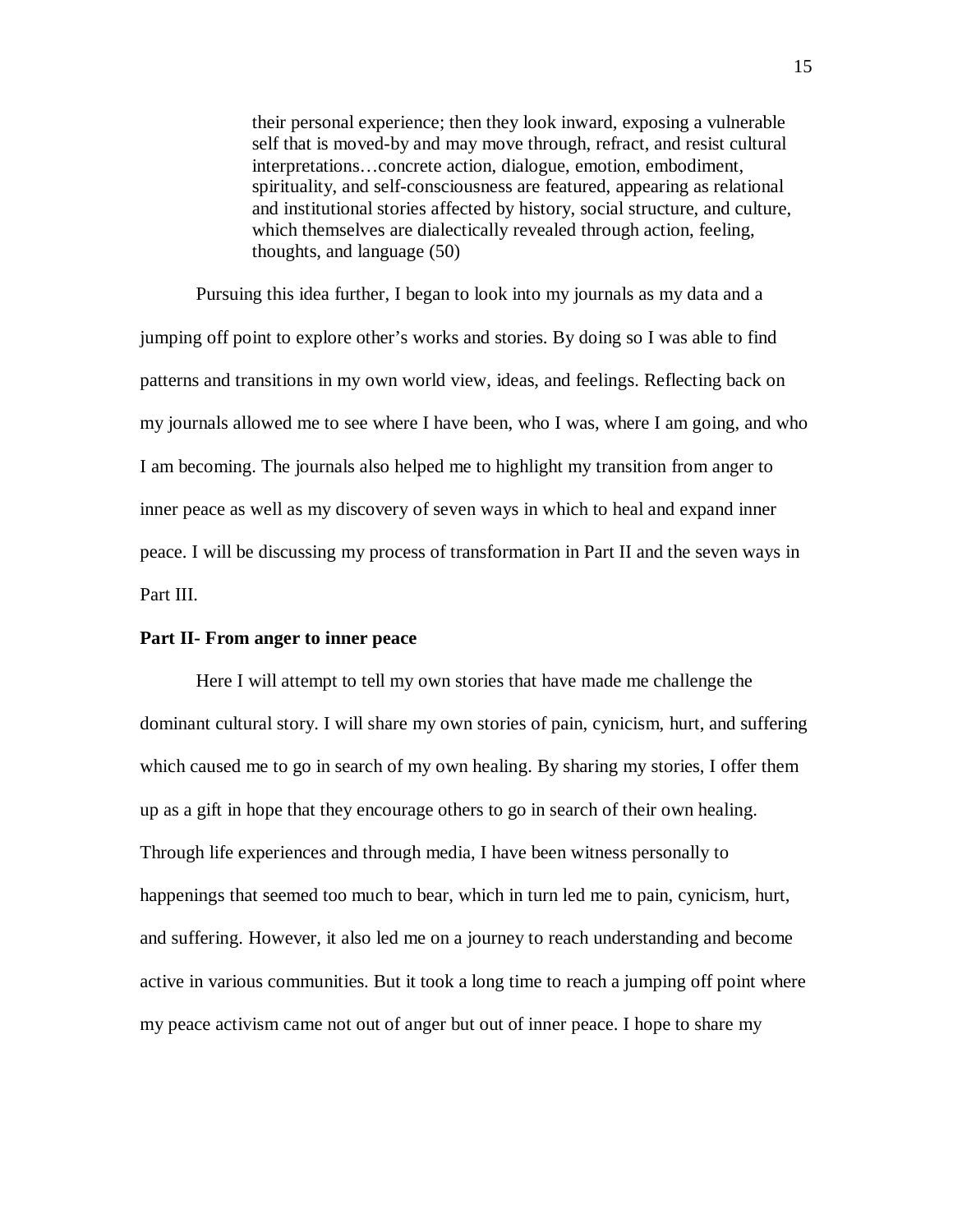journey and take an academic risk by going deep into the self, going personal, reclaiming my story, the "I".

As stated earlier, I used my journals as data. They show my raw emotion and allow me to see where I have been and where I am going. I must admit that I am rather self-conscious about using my journals as data. I took a long time before deciding the use of journals was another way of knowing and understanding. I finally decided it was okay when I delved into Socratic thought. I discovered that Socrates believed that "his philosophy brings no knowledge at all…what we do in philosophy is to examine ourselves" (Wallgren 2006: 42). Granted Socrates was killed for his discovery of psyche, but I figured it would be okay to study self in my life time. I could use the personal and move toward a universal (44) while at the same time discovering "how we should live" (43). Socrates took a risk and put himself out there, sharing his inner self. He did not argue to win, believing "that philosophy is a cooperative engagement. In it we search together and support each other" (47) because one person does not have the keys to truth, but if we all share our stories we come to realize our spiritual interconnectivity and we can pursue truth and wisdom together (61). I used my journals to illustrate that by working on self and healing self, others to may work on self and heal self, and ultimately society.

#### **What is my story?**

Everyone has their story, from Johnny Appleseed to Vandana Shiva. And each and every story offers something new to the never ending overarching story of human history. Now what is my story and its role in the overarching story? Below I have presented a selection of my journal entries, they come from a trip to Miami, a march from

16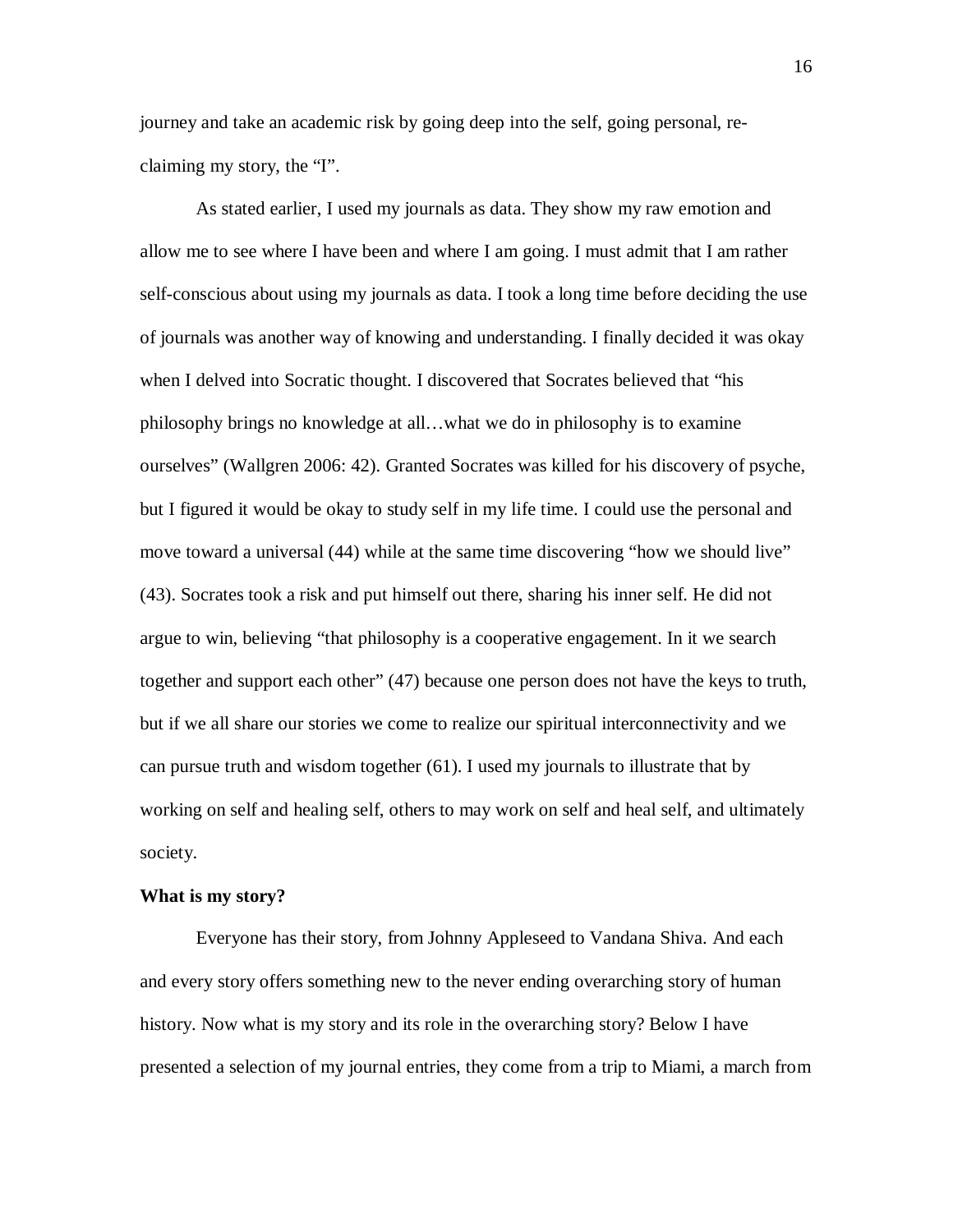Boston to New York, relief work in New Orleans, and entries where I reflect these trips months later. I have attempted to arrange them in a way so as to highlight my transformation from anger to inner peace. However, I do acknowledge that I am still in this transformation to inner peace.

August 5, 2004- *Rain, Rain, Rain, stress, stress. Wow who knew people would count on me.* 

August 6, 2004- *Did laundry with Mo today, got "lost" on Rt14A, had some pizza, took a nap at the organic farm in Canterbury, Ct. The owner was a naval corpsman during the Vietnam Conflict. He gave me some salt water to gargle with. C- braided my hair. We had floutas, salsa, and stuff for dinner. Watched the stars/clouds. The guys took the fire for their caucus. The women had their caucus. At first I was skeptical, only ever reading about women's only meetings in history books.*

August 12, 2004- *I was pretty stressed out and still sick. Watch Mister Rogers with A-God made the sea and he loves you…At midnight some people turned on The Miami Model. It gave some people PTSD. I asked them to turn it off. Two hurricanes are going up the coast.*

August 13, 2004- *God watches over us when we are away from home. Some people went to the mall to do an action while others went to an organic garden. The medic team split up to cover both activities. I got stuck with the mall action. I felt that there was no*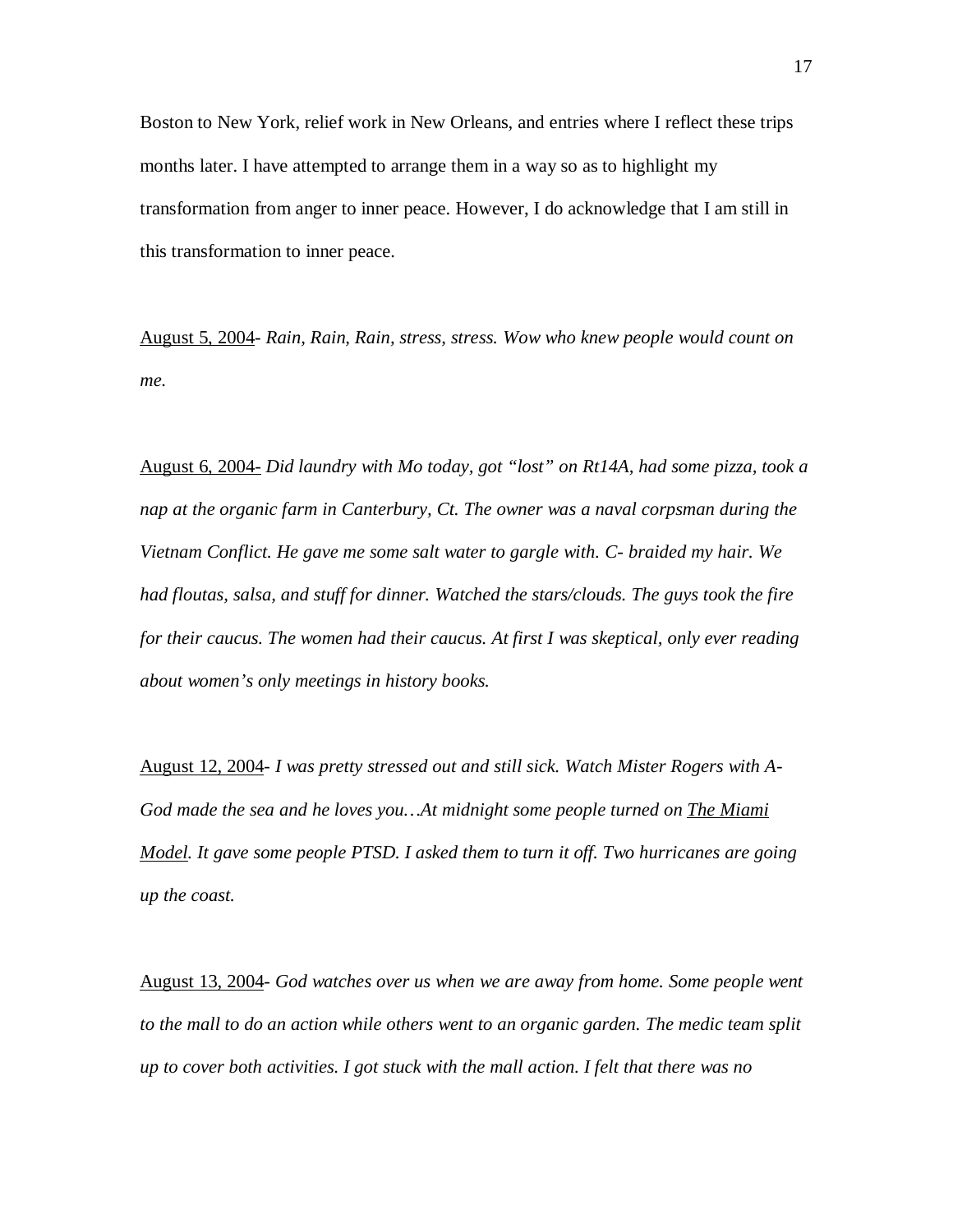*discussion and people that did not want to participate were dragged along. We stay at an Episcopal Church in New Britain. It rains. Snapper and I sit in the rain and talk while watching some marchers spange [to ask for spare change] near the place we were staying. Did they need the money, probably not. The town is poor, why didn't they have any respect for the local who might have needed the money.*

August 31, 2004- *Some kids get beat up at the Library [New York City]. I get really pissed off and want action, don't really want to do the medic thing. A-,O-, and I decide to jump barricades at -. Get arrested and paraded down the street. Play duck duck goose at Pier 57.*

November 4, 2004- *Last night, I marched in the streets with great sadness. I watched as the police wagons and squad cars turned their lights on and their sirens blaring. Some of the foot soldiers of Chicago's finest were scared while others were angry. But at the end of the day, they still got their paycheck.* 

*All this summer, I watched the escalation of police forces in both Boston and New York. Sometimes, I wish I wore makeup for all the photos they insist on taking. The FBI came knocking on the doors of political activists. The Boston Police built special protest pits for dissent. New York's Police force decided to pen in protestors and then arrest them, 300 at a time. Our dissent has never fit in their ballot boxes nor can it afford to stay in specially made protest pits. We need to break down the fear barriers. The police, the state, their leaders cannot stop the masses. Their only weapon is fear. They can*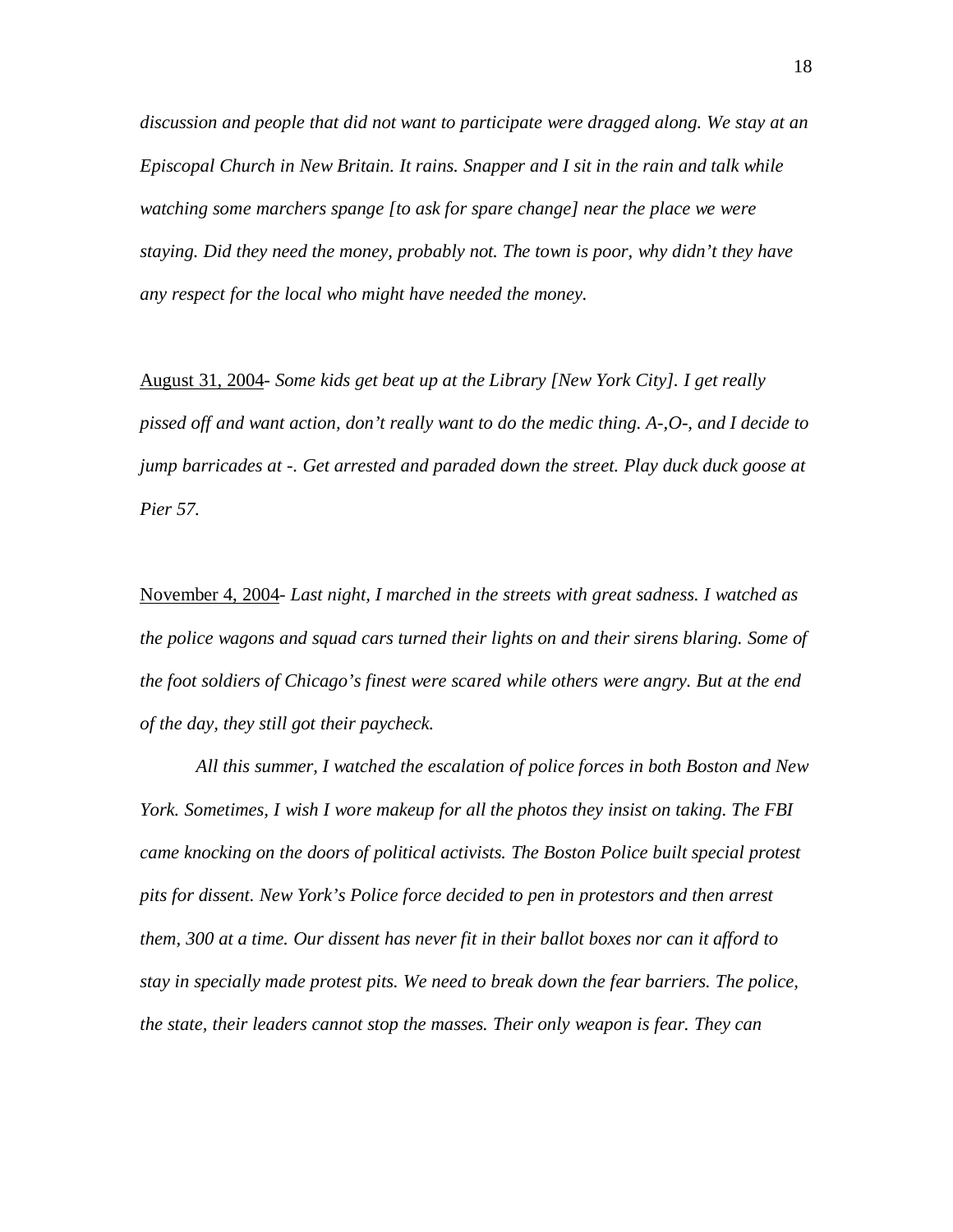*destroy the body, but the only weapon they have is our fear. We need to start ignoring their orders and begin building the society we want to live in.*

December 10, 2004- *Starting in January and today, I am gonna learn and experience how to be a better leader, to see all sides of the story, and how to relate to everyone- the politician, the business man, clergyman, cop, janitor, housewife, soldier, Muslim, Baptist, teacher, nurse security guard, bus driver, carpenter, all in love.*

January 24, 2005- *We destroy each other and yet more are born everyday. Wars do nothing to control populations. For a short time, people are left in misery and many are left behind. But children soon come and replenish the dead double.*

September 13, 2005- *What is the purpose, Lord? Are we here as punishment or to do your work? I so want to do your work, YHWH! You created so much beauty with your daughter, Sophia* [Greek for Wisdom]*. Lead me towards that wisdom. I plead to be able to love your creation more fully, Lord so I can love your more fully. A life of prayer, yes but a life of service, Lord. Blood on my hands, Lord. My son, Your son, my brother hanging on hanging on the cross, Lord. We hung you in our guilt and in our sin on a cross, afraid to stand up against the elite. But how hard it is to stand up against those who have the land, the money, the guns. Oh Lord, I cry out to you. My God. Is it truly your plan to let us destroy your beautiful, self-sustaining creation. Please, Lord, save ussave your creation. I can no longer continue to live without knowing that you will come and give us a new creation. Oh Lord, children living and dying in poverty. Lord, please.*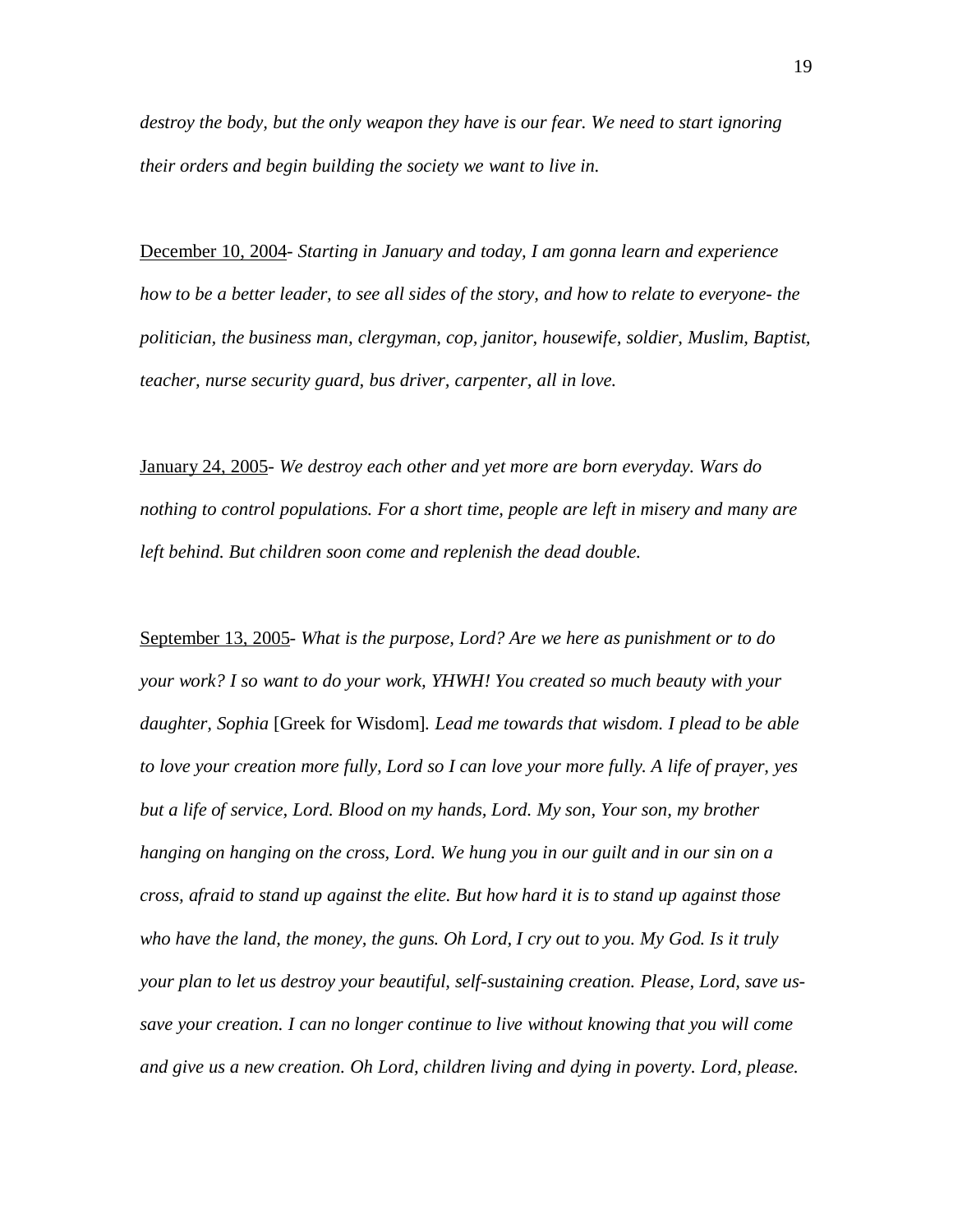September 16, 2005- *The Lord has truly made this day as to rejoice and be glad! Alleluia! Thank you, Lord for opening my heart today. What a beautiful experience to feel your love- to have conversations about community and love with so many beautiful people. Truly you are the tree of life that sustains us.*

*Violence. What be it? Am I violent? I am violent. Am I the problem? I am the problem I must work on myself. Can I practice peace? I can practice peace.*

December 23, 2005- *Oh the drama existence- because even in the darkest despair, the darkest night, there is room to dance and sing and love.*

March 5, 2006- *I sat in a train yard somewhere in Alabama or maybe Louisiana. I listened to a Johnny Cash rendition of The Night They Drove Old Dixie Down. I watched as a beautiful old woman with a bun walked down the aisle with her black traveling suit on. I think about the train heyday and what it must have been like. I recall my grandfather's stories about greyhound buses at sketchy gas stations and hopping freight trains in California. I thought about an article in the paper about Greyhound cuts. They cut out all the small town stops where little old ladies would get on to visit their children and grandchildren in larger towns and cities. And they would be more isolated now. The next day I saw a billboard advertising faster non stop Greyhound service with all these towns grandmother would have gotten on to visit family blurred out and I started to cry.*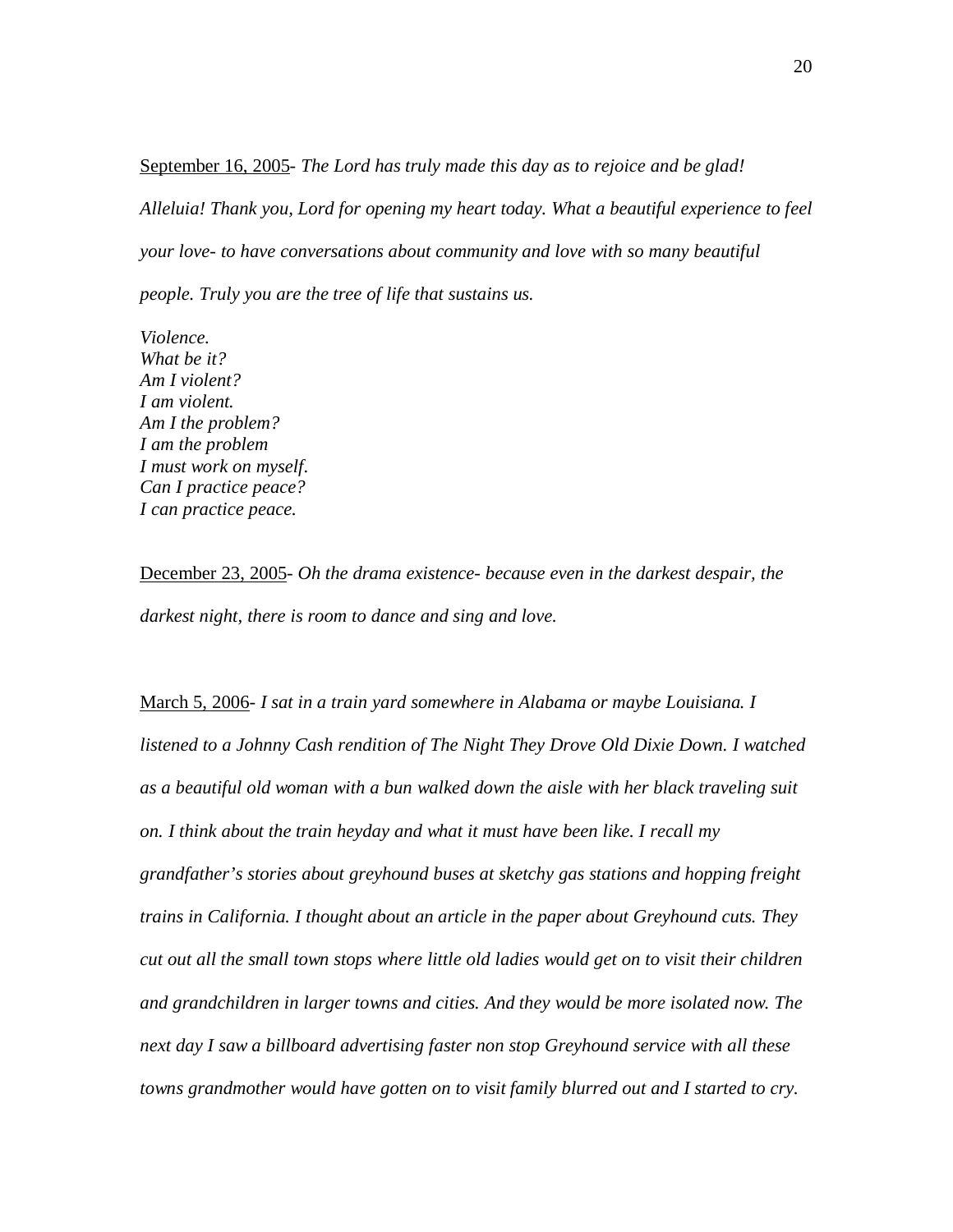*"Tickets, Tickets," the conductor cried. I looked up to find a black woman in a conductor's uniform, her perfume was sweet. I have never seen a woman conductor before.*

March 7, 2006- *Last night, I went back to Slidell with Julian . We sang songs by the campfire including "For What It's Worth"…This morning Julian, Dan, Alec, and I picked up Grace up in Algiers- Julian and I had dropped her off at Delgado Community College. She told a story of how Habitat for Humanity started. Clarence Jordan who had an integrated farm influenced the founder of Habitat for Humanity who asked why he wasn't building houses other places. He asked why she wasn't.*

*We are now standing outside St. Mary's of the Angels School with a zoo of college students…We cleaned bathrooms, picked up trash, and started pealing lead paint off the walls of a first floor conference room.*

March 18, 2006- *May all who suffer in this world be comforted by the Almighty, healed from their sicknesses and strengthened by the most High. May humans become stewards of creation. May we pick up our brothers and sisters and grow in Christos [the anointed usually with oil for healing], learning from Tsunamis and Hurricanes, earthquakes, famine, and droughts that we are one and must treat each other so.*

January 31, 2007- *So ends January 2007. I am angry that women are continually left behind, Lord. I am confused, Lord, and feel alone.*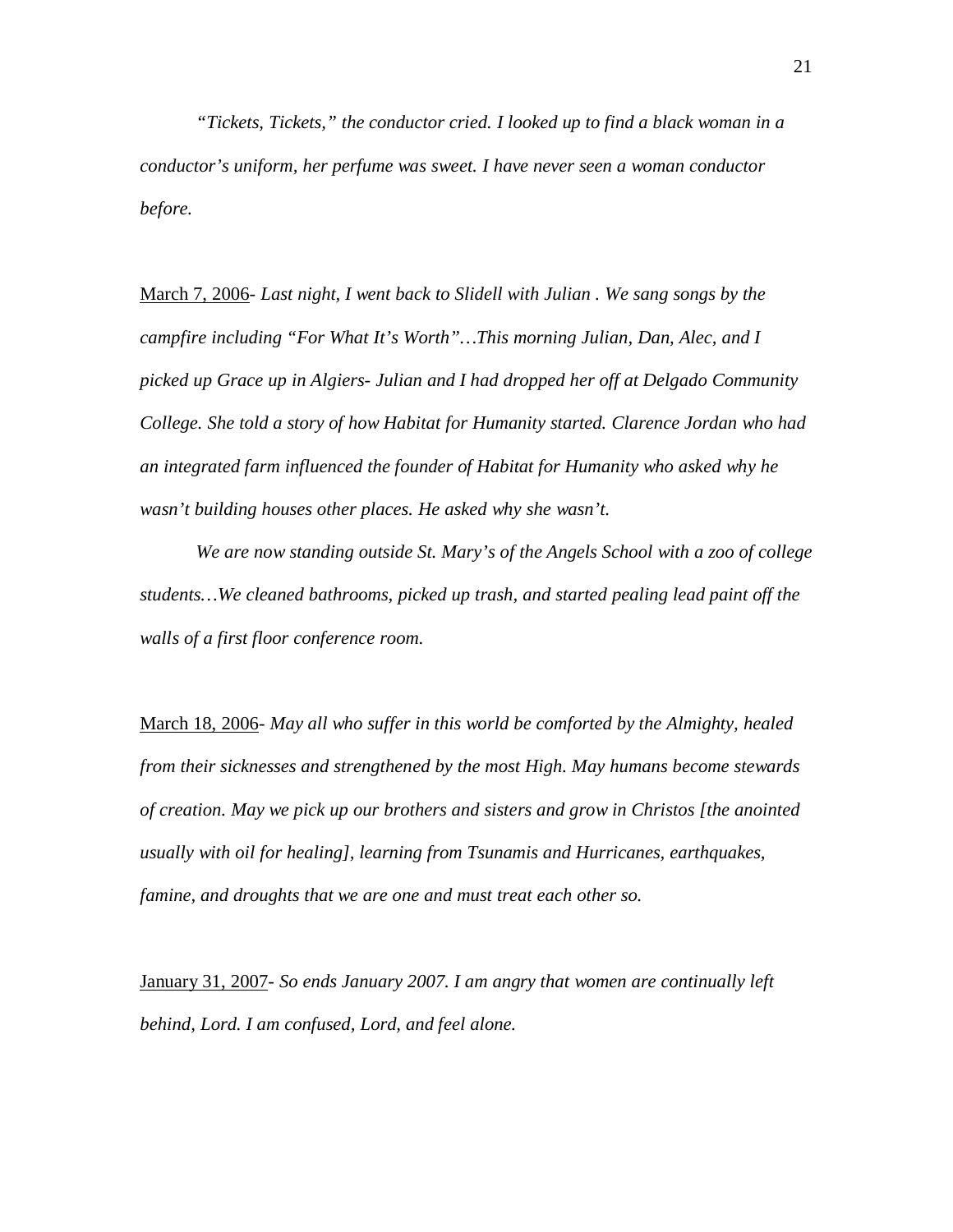February 4, 2007- *Argh! There is joy and sadness in my heart all at the same time. How? Why?*

#### **Part Three- 7 Ideas of Peace and Healing moving from Personal to Universal**

November 18, 2003- *The Vice City looked like a nightmare not vacationland when I arrived Tuesday night. Police at every corner dressed in full riot gear and massive guns to boot. Fences protecting the public from the capitalism and exploitation inside the Intercontinental…I did not know how to process the scene I had found myself in. I felt like a soldier waiting to go into battle, battle I had been training for months and yet when I reached the rendezvous point, I found myself in panic. Battle fatigue before I even ran out of the trenches to the frontlines.*

Through my journals, I have come to realize that I have been searching for a way to heal and a way toward peace. I can see now that I was/am protesting the dominant paradigm and wanting something more. I wanted an applicable way in which to journey toward peace. I found the journey in myself, in conversation, and through ideas. And on that journey I dis-covered seven ideas of peace and healing that I believe move us from the personal to a universal while acknowledging that peace is not an end point but a process and a journey.

So what can we do in our everyday lives, to bring about and to create a culture of peace? We can start by re-discovering the lost arts of story telling and communication. I have been able to move from anger to inner peace by listening to other's stories and by beginning to find out what my stories are. Through personal experience and the stories coming out of these experiences, I have been able to come up with these seven ideas which I hope to be my contribution to the universal- the one story which we all fit into. I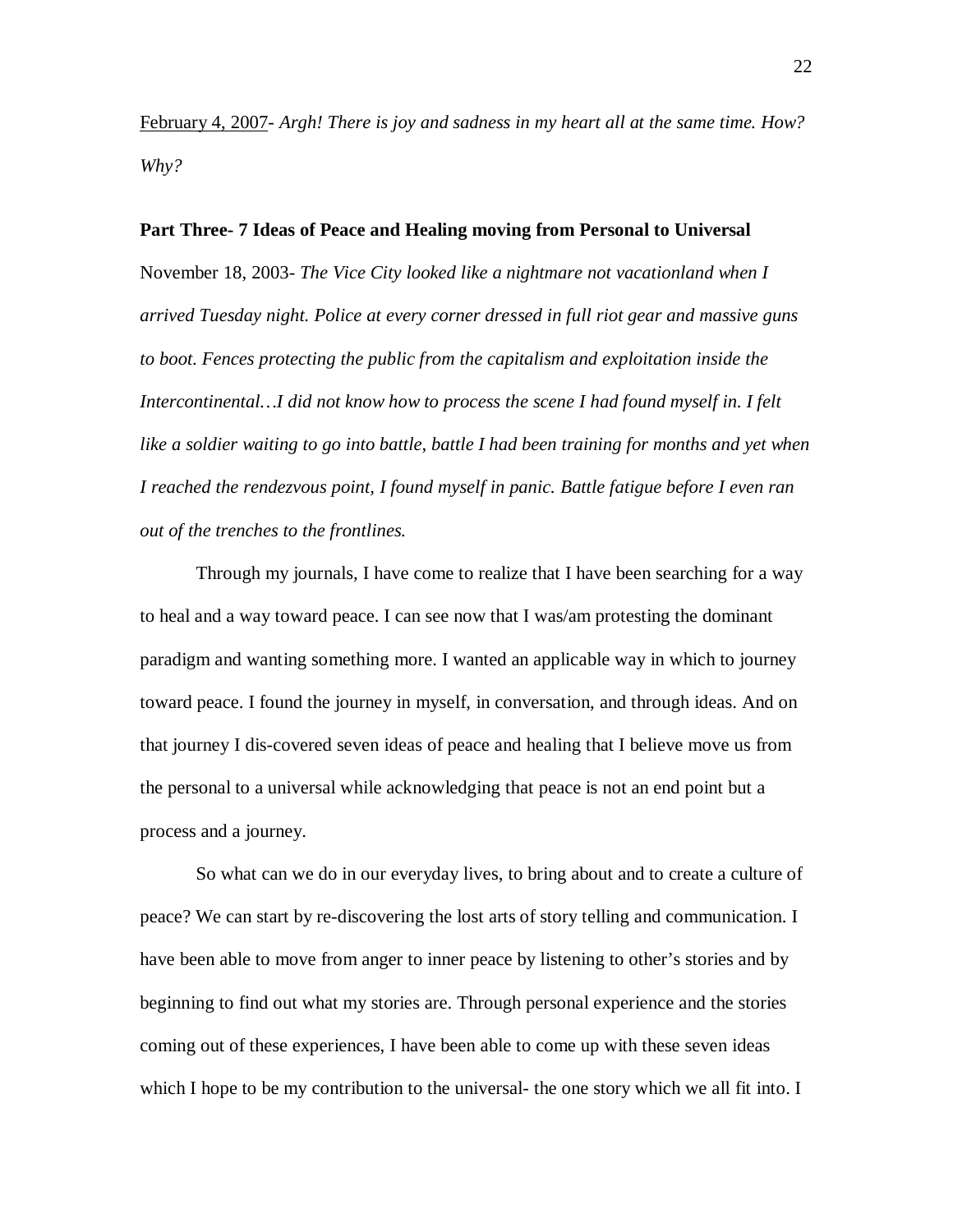will use these ideas as points of departure for my personal stories and the stories that I researched to better understand my own stories.

- 1. Purposely/purposefully seek out positive stories
- 2. Meet people where they are at
- 3. Learn to create healing spaces and ceremonies
- 4. Create quiet, safe, reflective, beautiful, and healing spaces
- 5. Re-discover the importance of nature…in un-covering inner peace
- 6. Learn to forgive and be forgiven
- 7. The power of a hug

#### **1. Purposely/purposefully seek out positive stories:**

Stories of gritty, difficult situations where individuals are beginning to transform Friday November 21, 2003 - *yeah food - oh wait no one in their right minds eats at 4:30 in the morning. MMM warm milk, fake pancakes, and brown stuff they call meat, oh and I almost forget two pieces of stale white bread and a packet of sugar.9 am I was shackled to Andy - I had to hold my hand up so it wouldn't hurt his broken hand, Rue, and three other girls. I was just happy to be able to talk to some people. Still no phone call and the only lawyers we could have were public defenders because the whole place was secured and no one could come in or out unless they had permission. The bond hearings were held in a chapel!!!!! And behind us in the waiting room was a wall of "peace and freedom" or what looked like war and slavery, but I cannot really tell anymore. At the hearing, I was given a chance to plead guilty with no appeal. I chose not to comply with that and was given a \$1000 bail…*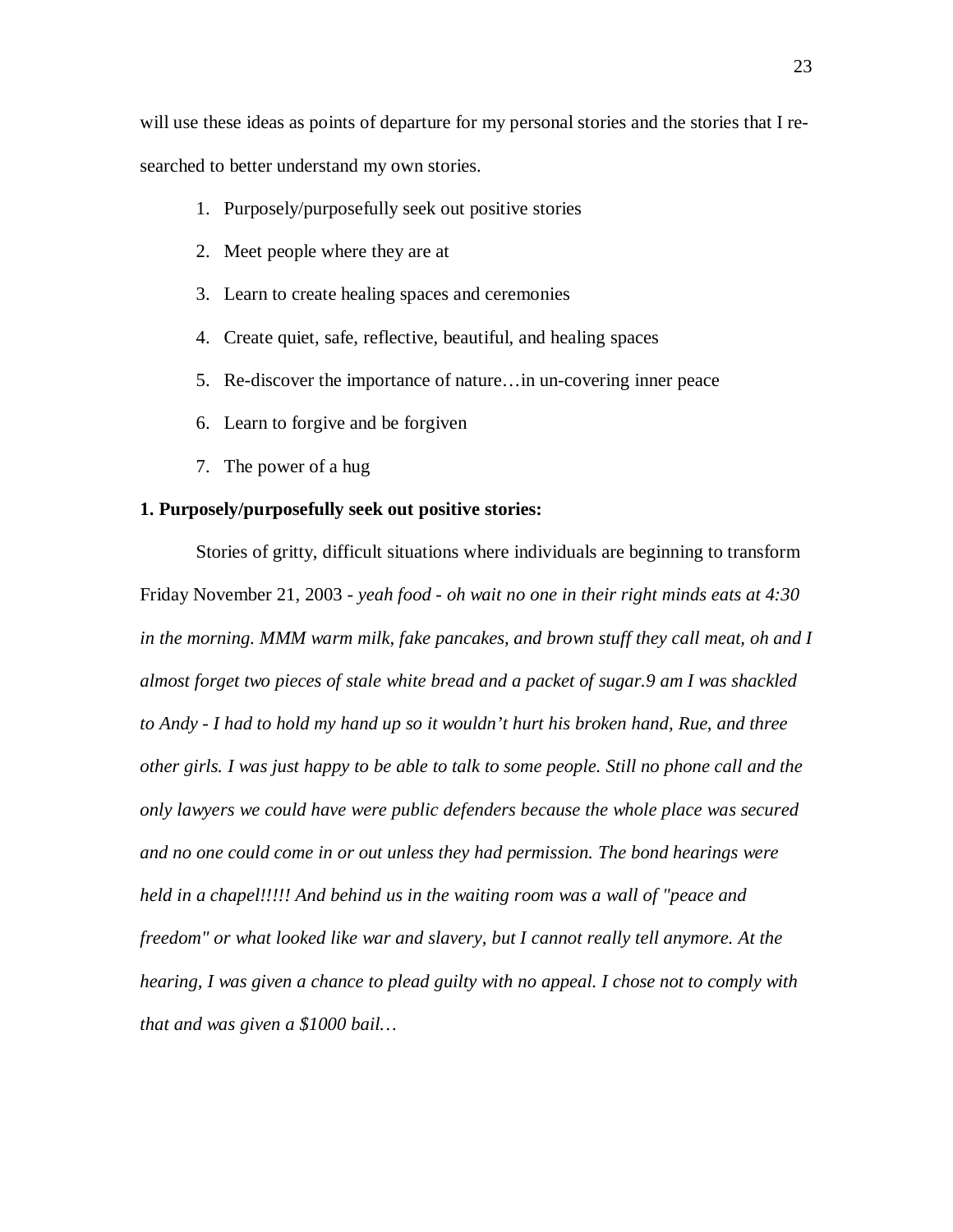What is philosophy but the love and search of wisdom? For Socrates, it was a chance to dis-cover the self and learn about the self. As I have opened up to delving more deeply into myself, I have been able to purposefully seek out positive stories and in turn go through a transformation process where I can look at situations not as hopeless but as opportunity for building more peace in my life and the lives of others around me. In doing so, I have found my love of wisdom, and I have grown to more deeply know myself so that I can more deeply begin to understand the world around me.

In order to change from a culture of war to a culture of peace, healing our bodies, our spirits, and our relationships, we must first start telling new stories, ones that acknowledge and honor both the hurt and joy in our lives. We can find these stories in alternative newspapers and our own experiences. I will be sharing a few of these storiesfrom the early past and from today.

Our national news more often than not is saturated with the hurt, the violence that creeps into our lives- the economic, physical, racial, sexual. If we constantly listen to and tell stories that do not celebrate life and communion with ourselves, each other, and nature, then our lives begin to and continually reflect all those negative enemy based images- images where the other, the unknown must be defeated. We begin to blame the poor, the black, the women, the weak, the foreign, *the others*, instead of looking at the deep rooted systematic problems of structural, economic, racial, sexual violence, and so on. When we are constantly exposed to, and I would add, bombarded with these stories we start to believe that these stories are the only way of being and the only pattern of behavior for us to emulate.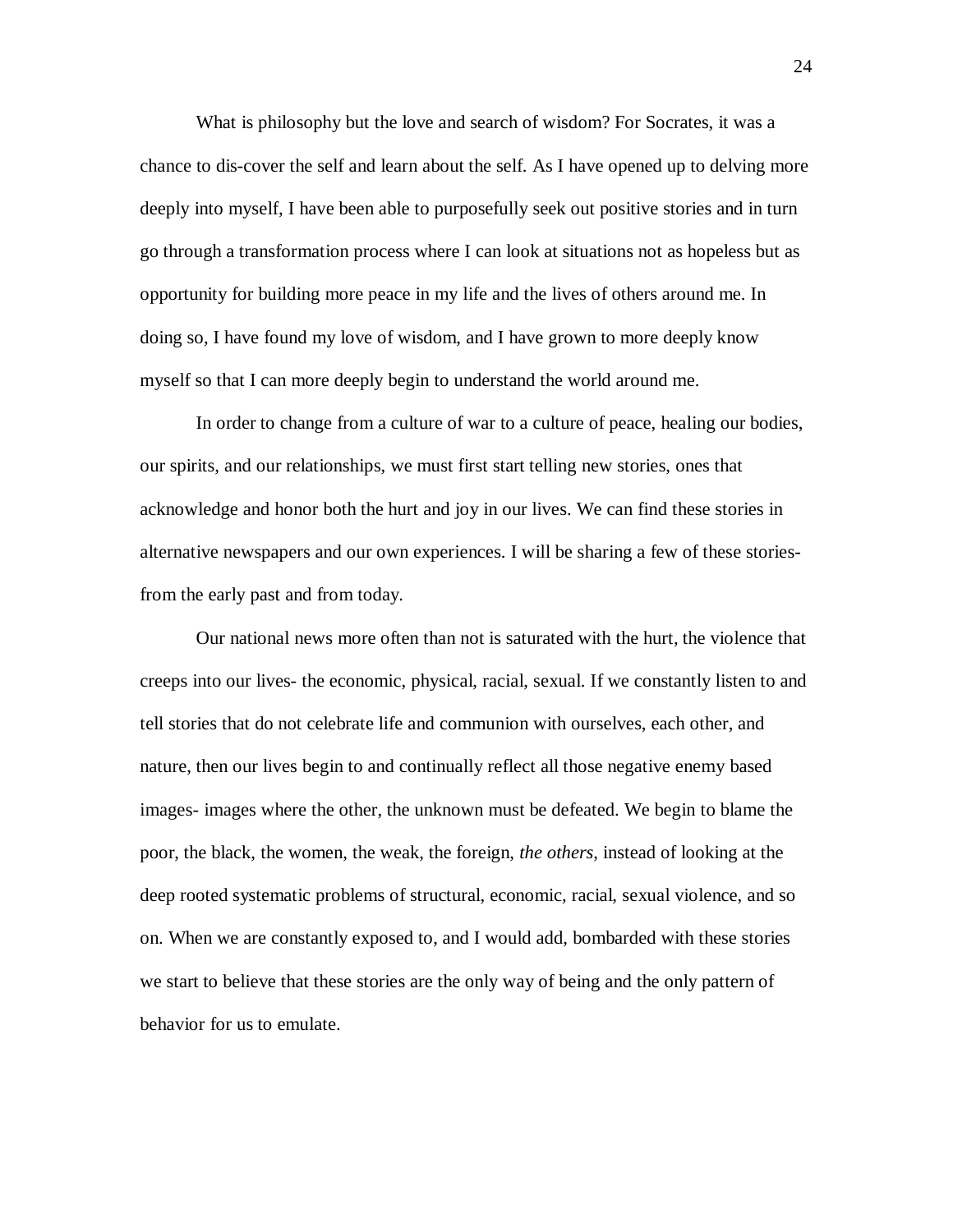However, if we begin to expose ourselves to positive stories, exploring their meaning and then retelling these stories, we begin to change our overall attitude and we are able to cultivate healthier bodies, spirits, and relationships.

Sometimes it seems hopeless when we are surrounded by negative energy and the really bad stuff happening all around us. We only hear stories about the crime, the wars, and all the ways people hurt one another. However, there are stories out there where people are working together and winning against corporations, where they are forgiving themselves and each other, and feeling a whole lot better. The stories are hard to find, but they are out there, we just have to seek them. Sometimes when we find these stories, we may not know what to do with them because they challenge our dominant cultural story. Additionally, we also need to realize when we share these alternative narratives that others may not know what to do with them. In order to tell such stories of social change, we need to help ourselves and others open our hearts to a new social narrative.

While sitting in the dentist's office, I read about a Bronx woman building a Green Belt in the Bronx. She got some grants that enabled her to begin green businesses to provide jobs for her neighbors while at the same time cleaning up the neighborhood. Her story inspired me to continue searching for the stories of everyday people making positive differences in their lives and communities.

In Texas, Susanna Almanza organized PODER (People Organized in Defense of Earth and its Resources. PODER means power in Spanish (Wallace 1994: 187). The community needed to create their own organizational power to combat the pollution coming from gas terminals owned by some of the major oil companies- Mobil, Texaco, Citgo, and Exxon (188). The chemicals in the gas terminals were known to cause cancer

25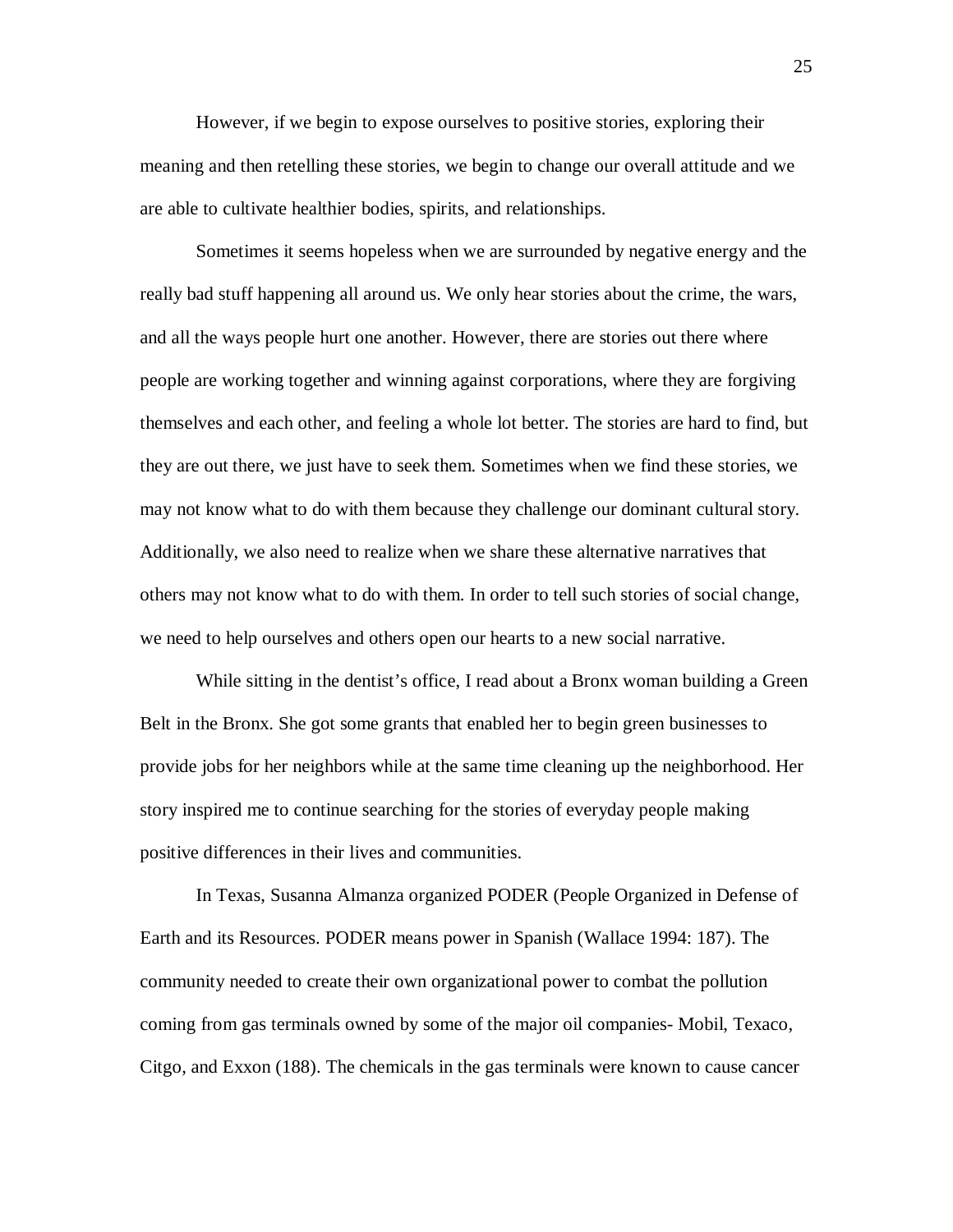and damage to bone marrow, liver, kidneys, and in some severe cases the brain. Susanna knew that the community needed to come together to stop the companies from using the chemicals so close to their neighborhood and school. The facility was three thousand feet from the school (188)! She decided to organize PODER to bring the neighborhood together to stop the facility from using toxic and deadly chemicals that leached into the soil and air and caused detrimental health problems for her community.

"These people were really sick. We had leukemia and other cancers. We had people with severe respiratory conditions. We had a cluster of seventy-five homes where at least one person in each home had asthma. A lot of people said that now they could relate to why they were ill and their children were ill. We told the people right away that the campaign was going to be a long campaign because we were fighting multibilliondollar corporations. But they felt like they really wanted to take on the campaign and work. Then we had to decide what the community wanted", said Susanna about the organization of the campaign (Wallace 1994: 189). PODER worked with the community to figure out what their needs were. The community decided that they were "not just going to be a dumping ground for everything that nobody else wants" (192). Through their joint efforts as a community, they were able to force the oil companies to make changes in how they stored gas.

I chose to include the PODER story as just one example of the many community organizations that come together to address community problems such as pollution and access to education.

#### **2. Meet People where they are at.**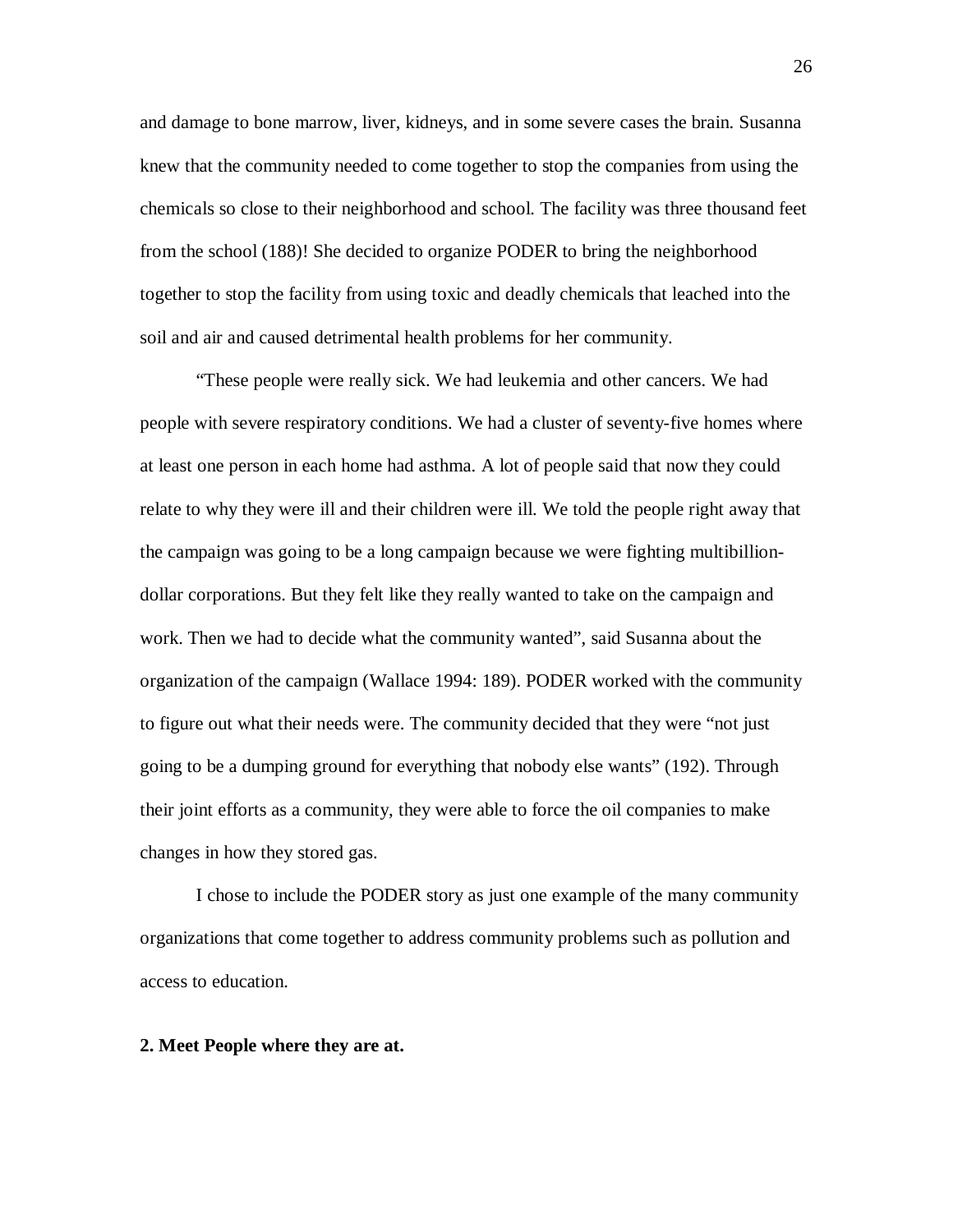*I saw a kid fall so all I could think was to try and pick him up. I went down and then my partner saw the cops pull off my helmet so she jumped on top of me to protect my head. Of course for her loyalty, she got whacked a bunch of times in the back with night sticks. The cops pulled us under the police line and cuffed us. Of course, they cuffed us too tight…one officer yelling at his partner to pull the cuffs tighter. This was 9:47 am. The officers escorted me to the edge of the street after yelling at me to get up from the ground. We sat there for a long time, feeling our hands go numb and watching ambulances come in for the injured cops and the water cannons. We saw multiple undercover cops getting ready to venture into the realm of protesting. After sitting in the heat for a good hour, we were frisked (three girls and two guys - one with a severe concussion) and a husky female cop yelled at the girls for having infected ears - your earrings would be bleeding too if they got boxed. After they kindly took my inhaler from my care, I was thrown into a paddy a wagon alone. The female cop in the wagon kept asking me questions about why protestors become violent. I told her I couldn't answer that and she said come on, woman to woman, I am not your arresting officer, its okay. I told her again I could not and then she asked me about immigrants. I only explained why we were there and she said she was concerned about the orange plantations in Florida and dropped her interrogation. I then got to listen to her talk to her boyfriend about insurance…*

Some walls are built on pride, some walls keep the child inside, some walls are made of fears that love let go will disappear. If there's any hope for love at all, some walls must fall- Mary Ann Kennedy

You take people as far as they will go, not as far as you would like them to go- Jeannette Rankin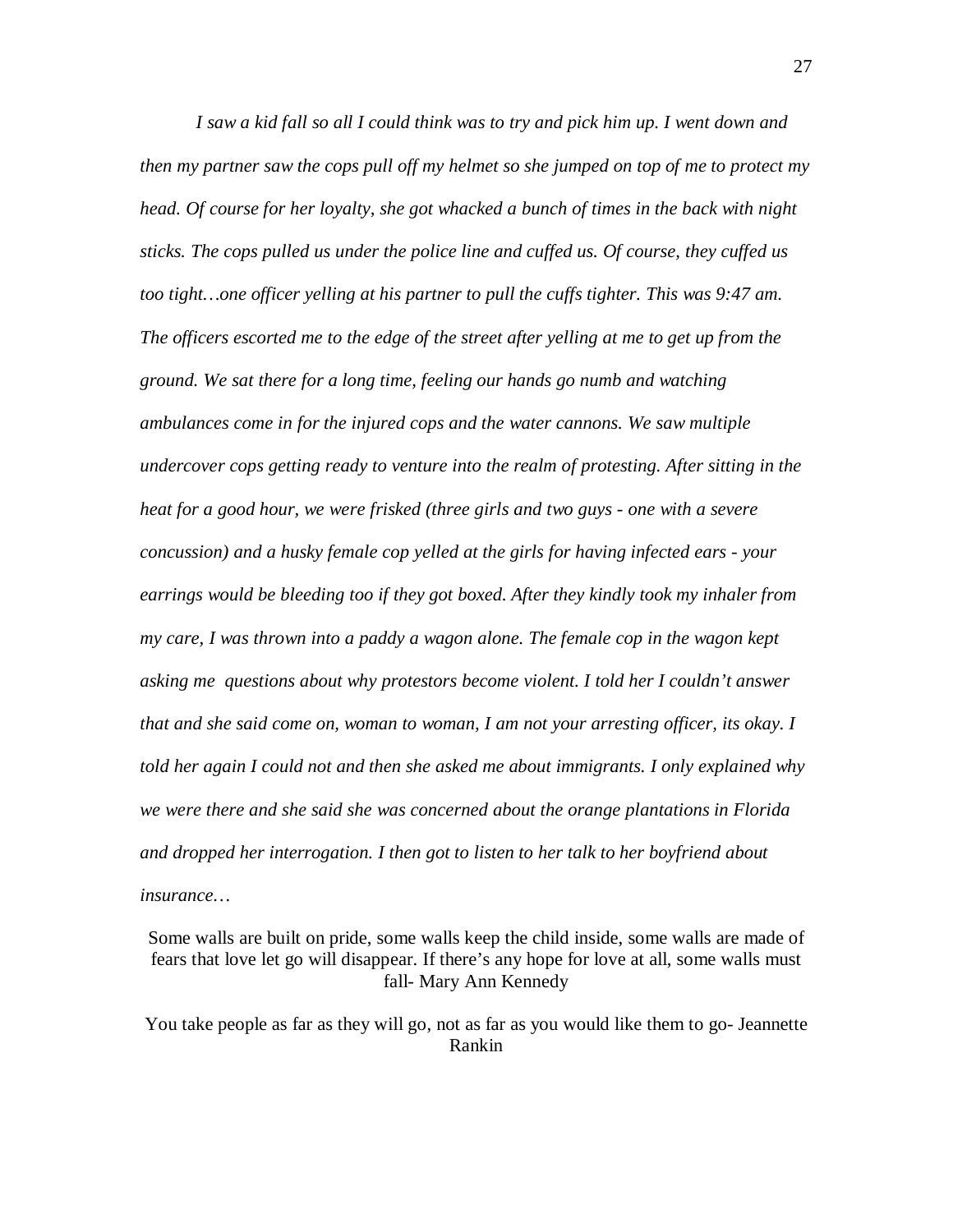Knowing the self can help us to know the other. If we are able to the meet the other knowing full well what our own needs are and who we are, we cannot help but approach the other with love because in actuality the other is just another self wanting to be loved, and accepted by the other. But we have to practice seeing the other as another self with needs just as we have (Rosenberg 2005: 113). Why would anyone want to change if they feel forced into the change that they do not choose?

How many problems could be solved, I wonder, if we all met people where they were at? If I approached someone with anger in my heart and negative words on my tongue, what walls will the other put up? I can tell you they will probably also have anger in their heart and a few choice words for me as well. When I approach a problem with aggression instead of a heart of peace, why would anyone want to stop what they were doing to make sure my needs are met? Instead, they are trying to get their needs met as well (Rosenberg 2005: 96). But what if I approached them with love in my heart and a quiet tongue, where I listen to and share in their story? What are their needs, how can I learn from them, and at the same time help them along towards right living and beauty?

When I meet people where they are at and quiet my ego, the walls begin to crash down and sometimes I am even invited in the front door, because I am ready to meet them. Those walls break down because I do not see and interact with the other as enemy/other; I see and interact with the other as another human being. I know though that it takes practice to be able to see the enemy as another self, but it is all part of the transformative process of being.

While returning from Oregon a few summers ago, I picked up a Wall Street Journal that someone had left behind in the airport. One article really caught my attention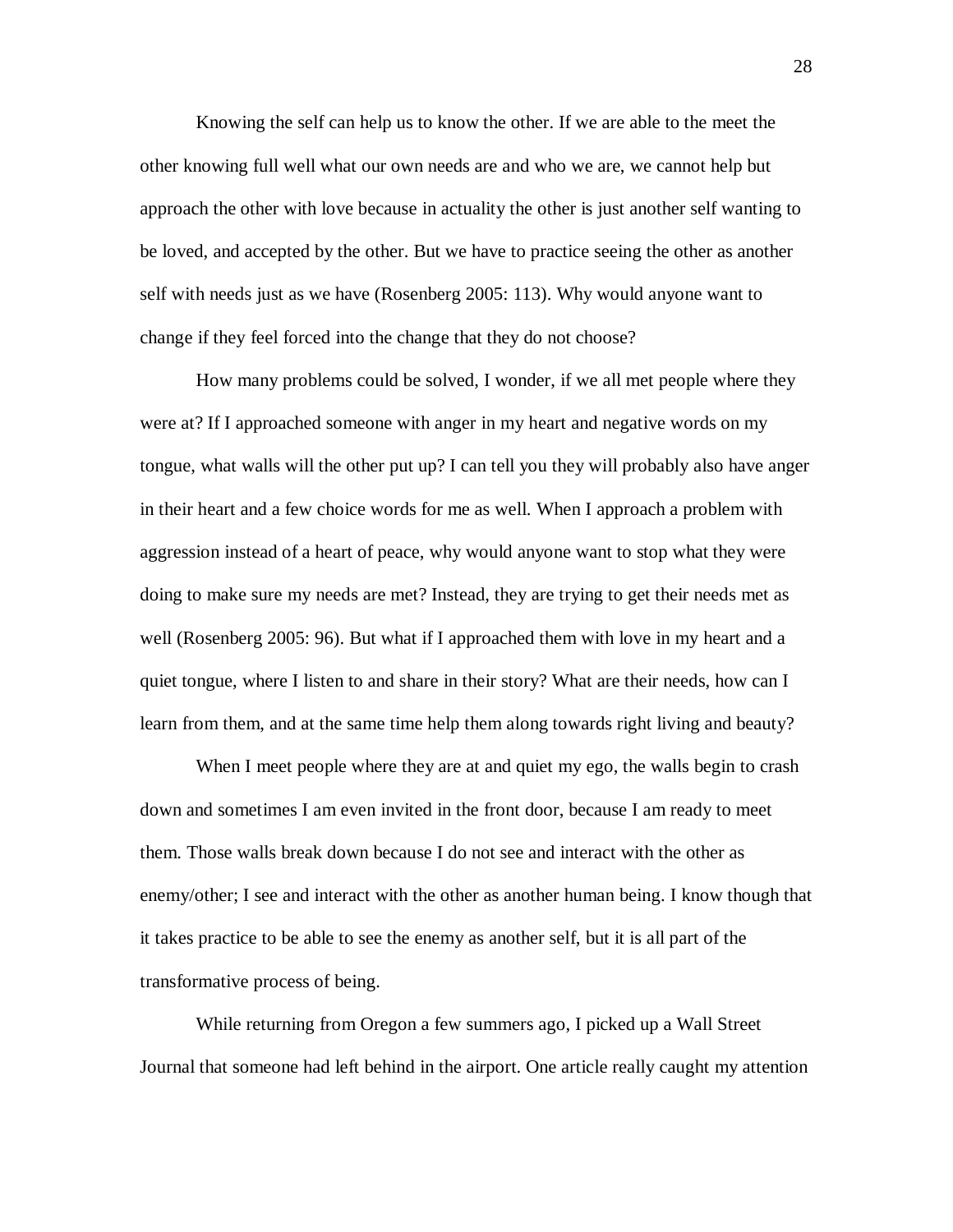because it featured the Sierra Club collaborating with Nebraskan pig farmers. Here a stereotypical granola eating, tie dyed, dreadlocked, Birkenstock radical environmentalist was invited to work with traditionally conservative pig farmers. She began to build relationships with these farmers instead of pushing her agenda on them. They were also able to connect with her because this particular *radical environmentalist* grew up in Nebraska and had knowledge of the pig farming culture, thus the pig farmers were more receptive to implementing changes on their farm to promote sustainability and less chemical input because they had someone who was familiar with their culture and was not pressuring them to make these changes. The pig farmers soon discovered that they could turn a larger profit by shifting their farming practices while at the same time doing something to improve their ecosystem. The Sierra Club and the pig farmers cultivated a working relationship because each party met the other where they were at and moved beyond seeing each other as "the enemy."

The typical tie-dyed Birkenstock hippie is not the only one discovering that the other has something to bring to the table. Jack Turnell, a rancher in Wyoming, began changing his ranching practices and actually started bringing in more profits. He then used his profits to educate other ranchers about sustainable ranching practices, and as well as to help protect and heal the land. The transformation process was initiated when he noticed there were black ferrets on his land. He panicked because he feared that the government and all the hippies would force him to make changes to protect the ferret and he would lose his profitable cattle ranching business. He, however, decided that he needed to do more research on sustainability if he was going to be forced to make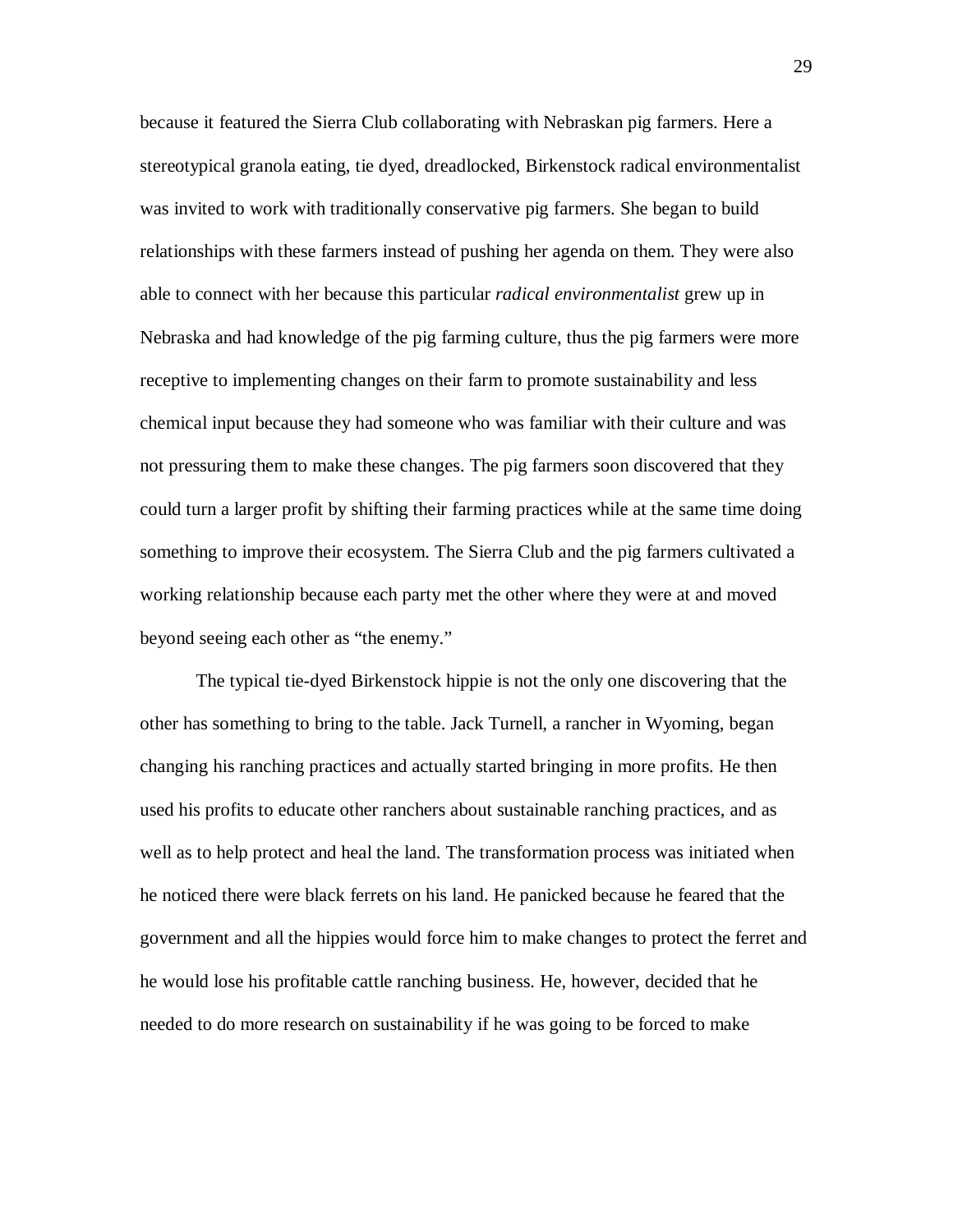changes to protect the ferrets. He not only discovered that he could benefit from making the changes, he also saw in the tie-dyed hippie somebody like him.

"The ferrets forced me to tolerate people who I'd traditionally been an adversary of," says Turnell. "I found out, by God, they were people, and they were interested in doing something good." (Wallace 1994: 25) When he started turning over a profit from the changes he made, he started talking to other ranchers about his discoveries. He realized that he needed to start taking care of his land in order to grow healthier cattle. He wanted to communicate this to other ranchers so they knew how important it was to take care of the land in order to sustain the land and their businesses. Walls between former enemies came down as they worked to hear each other and solve a common problem.

Recently, I saw the film *Accepted*. It was a typical collegiate film along the lines of *Animal House* and *PCU* where students liberate themselves from the strongholds of the powers that be, get in trouble, go before a magistrate of sorts, and win. In the film, several graduating high school seniors are all rejected from college. In order to please their parents, they create a fake school- complete with website, acceptance letters, Dean of Students (someone's drunken uncle) and a bank account. Other college rejects get accepted to the school by a computer glitch and pretty soon the students are creating their own curriculum. However, the Dean of the college across the town finds out about the students' school and works to get the authorities to shut it down. The students were forethinking enough to apply for accreditation. When the students go before the State Board of Education their leader attempts to convince the board that the school deserves accreditation. He knows that his school does not have all the bells and whistles that sanctioned schools have, but he asks the board to think of their own dreams when they

30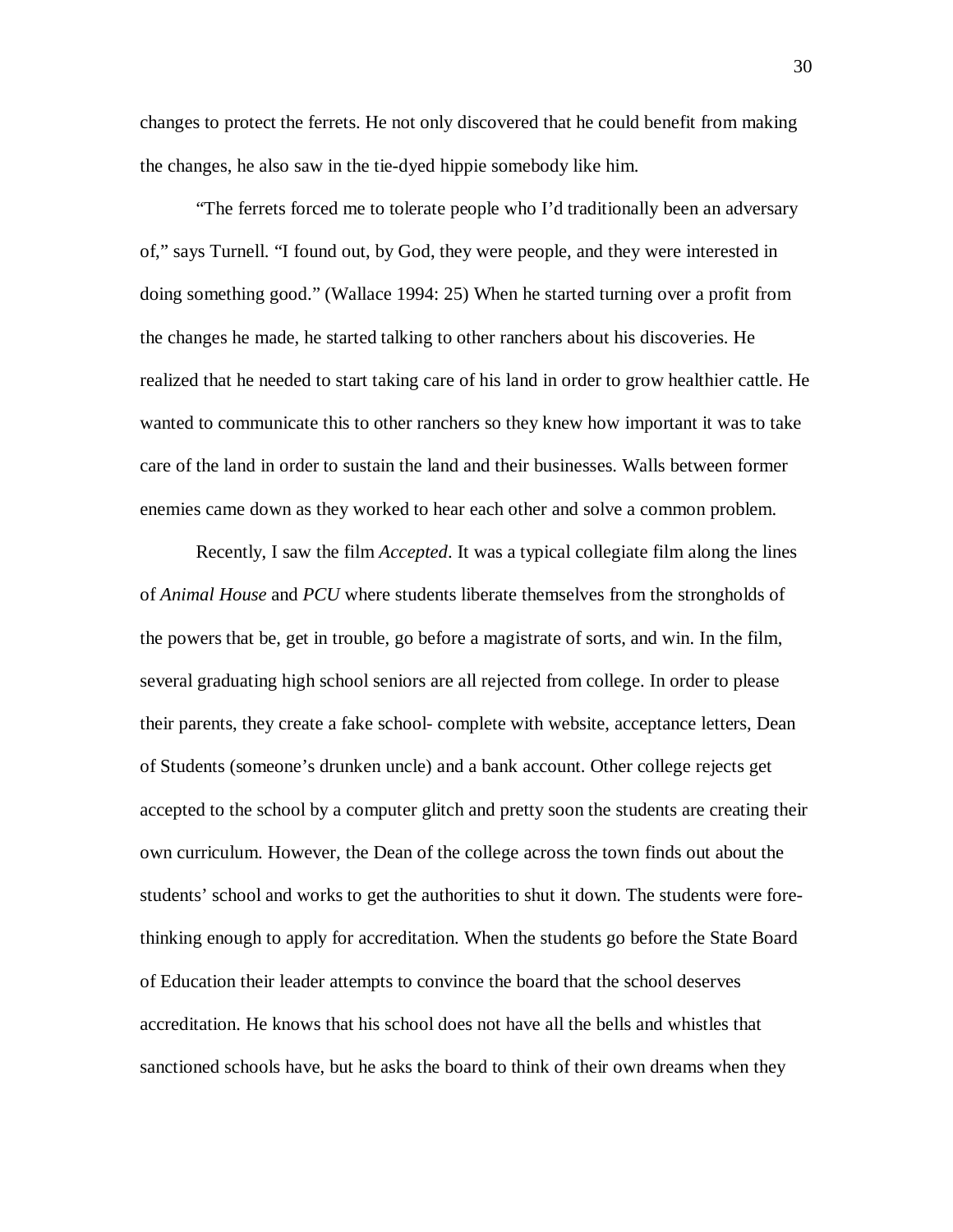were younger. The board finally rules in favor of the students. Before the ruling, the head of the board advises the student leader that he should not be so quick to judge those who are different from himself; they might just agree with him. As the head of the board leaves, he tells the student that he had always wanted to play the trumpet.

With a greater understanding of the other, we can affect more change than if we just went ahead and tried to force our values on others. When we invite the "other" to join us, they will have a sense of ownership in the change and will feel a part of it. If they choose not to come, possibly we can meet them where they are at and work to create a positive experience with us. Others have met us where we have been at, and we have changed because of those experiences. We must develop an understanding that the people we are working with or disagreeing with are living, breathing beings with values and worth just like ourselves.

# **3. We can learn to create healing ceremonies, in the moment- especially in difficult moments.**

*We are meeting at 8 in that upstairs room where all the statues of Mary are stored... I had always wanted to be a pirate. I mean what kid doesn't want to sail the high seas, running amok, searching for buried treasure, and watching "to see the merchant captain crying, when they see the black flag flying" (Rovics). And now I was finally going to be an initiated Pirate. We all sat around a circle in that room filled with Mary Statues.* 

*The statues had been all over Saint Mary's of the Angels School in the upper ninth ward of New Orleans. They must have been moved into one room, when all the flooding occurred in the aftermath of Hurricane Katrina. When the flood waters rose, over 250 people sought refuge in St Mary's. They spent over a week in the school without running water and food until the flood waters receded. They wrote their stories on the*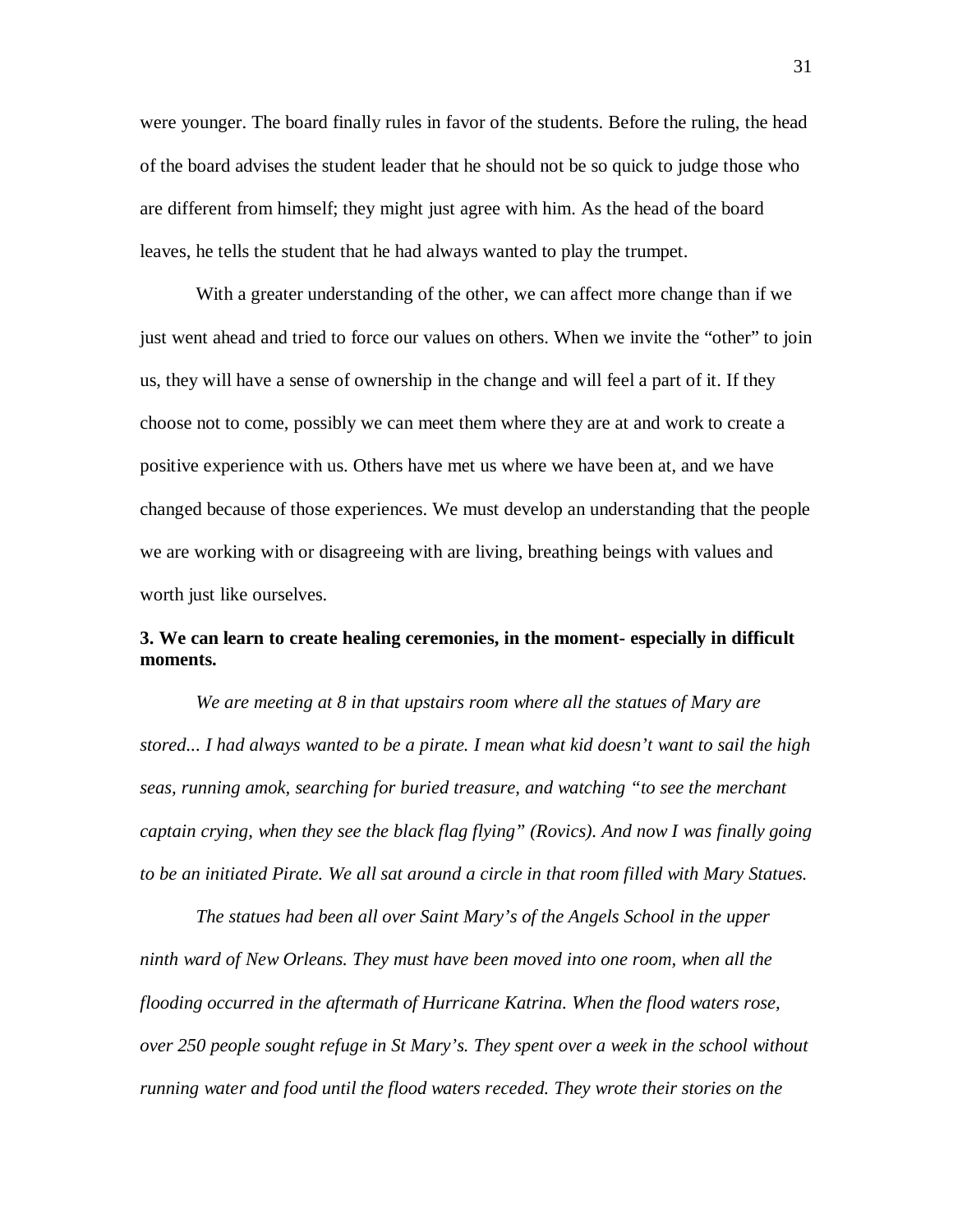*classroom chalkboards paying tribute to those who had perished during the storm and voicing their frustrations around the government's response. In the following months, the school became victim to drug dealers and the like. And when I found myself there the following March, the school had just been cleaned up.*

*So in that room with all the Mary statues, we gathered to join the class of pirates working to bring the merchant class to an end and build a better community for all. There was no electricity in the building and water had to be filtered so we lit candles and sang pirate songs; the only thing missing was flood rum. I don't think anyone knew any actual pirate songs, so there were just a bunch of grunts and arghs and cheers to drink more rum. After our singing, D- began rolling tobacco. One can not have a "real ceremony" without tobacco. One of the participants made a speech about what it means to be a Pirate and such, some more grunts. Then around the circle we named each person (Scurvy, Ginger, Whiskey, Calamity, etc). When it came my turn, the group chose Doc and threw tobacco at me, the traditional prayer medicine. I was proud of my new Pirate Name. We said our last grunts and went into the spring night air.*

### **Harmony and Healing**

J. MacAloon of the Institute for the Study of Human Issues uses the term cultural performance in defining public ritual, writing that cultural performances "are more than entertainment, more than didactic or persuasive formulations, and more than cathartic indulgences. They are occasions in which as a culture or society we reflect upon and define ourselves, dramatize collective myths and history, present ourselves with alternatives, and eventually change in some ways while remaining the same in others" (1984: 1). Ceremonies can be used for both the status quo as well as for social change, an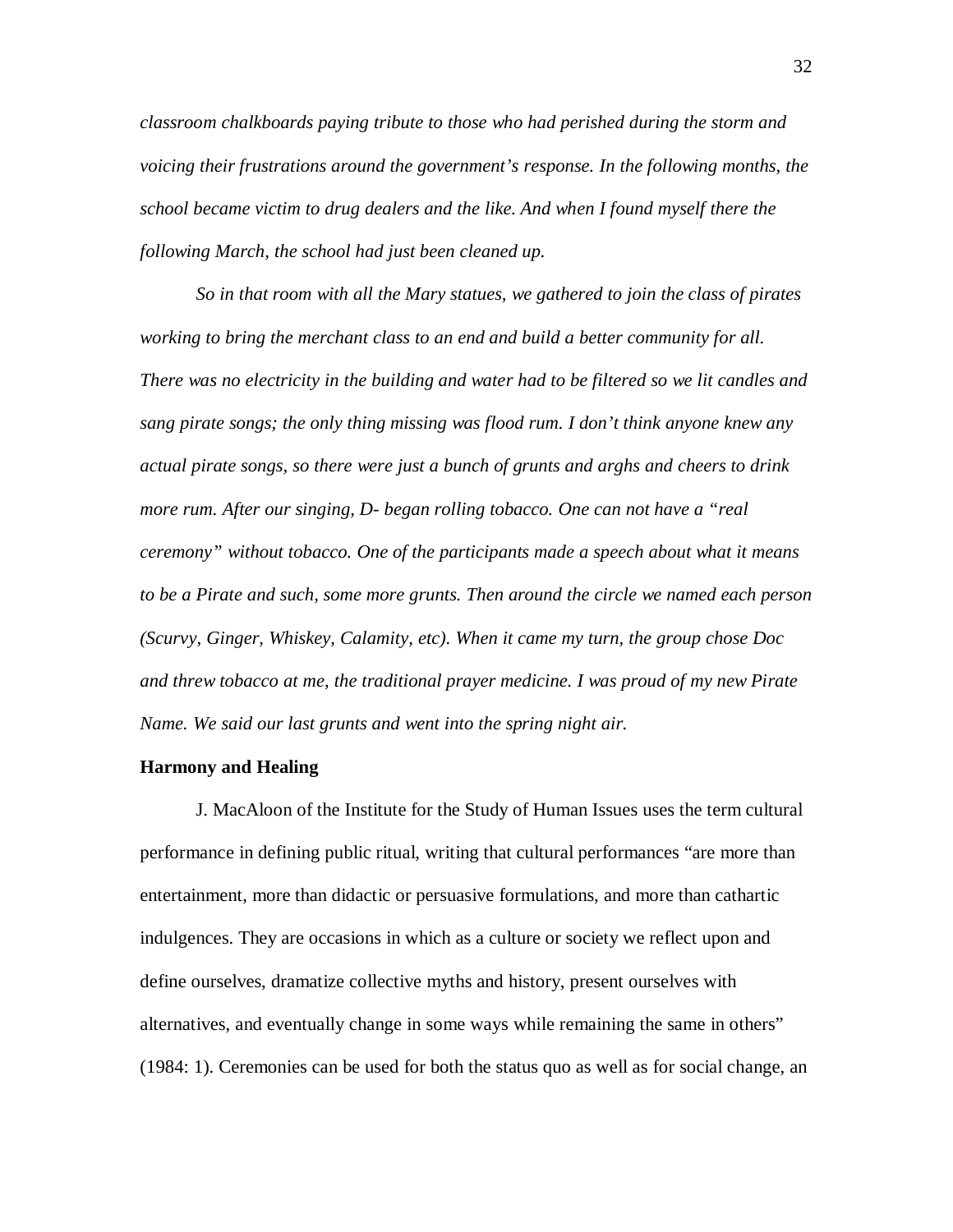idea which I will return to later on in the text. Unfortunately, Westerners sometimes have a hard time expressing themselves in ceremony while Native Americans use ceremonies as a way of expressing their individual and collective identities, helping them back into balance (4).

I firmly believe we need more spectacles and festivals in our everyday lives. They serve the purpose of getting us together, returning us back to balance, and besides, they are fun. They might become profane if they were everyday, but just maybe, that it is something we need in our production-driven society. In Cholula, Mexico, they have over 400 festivals a year! The dream of a "holiday everyday" seems hard to believe in our Western culture that promotes production over celebration (Pieper 3). But just maybe, there is space for the everyday ritual of celebration. Mr. Rogers promoted this everyday celebration and ritual by creating a calming space for children to learn about their feelings, each other, and the everyday worker. I believe we must follow suit.

Now that I have begun to briefly outline a theory of celebration and ceremony to bring about healing in our lives and communities, we can begin to understand ceremony. We can come to understand ceremony as a way to reintegrate us into community...into an understanding of the deep inter-connectedness of all beings. But first, we must seek out ceremonies and even create new ones.

#### **All My Relations**

The purpose of ceremony is to integrate- to fuse the individual with his or her fellows, the community of people with that of other kingdoms, and this larger communal group with the worlds beyond this one- Paula Bum Allen (Shirch 2005: 148)

It is a prayer of oneness and harmony with all forms of life: other people, animals, birds, insects, trees and plants, and even rocks. It reminds us that we are connected to these other aspects of Creation that we share a common kinship in the Hoop of Life- *Mitakuye Oyasin* is Lakota Sioux for "All My Relations."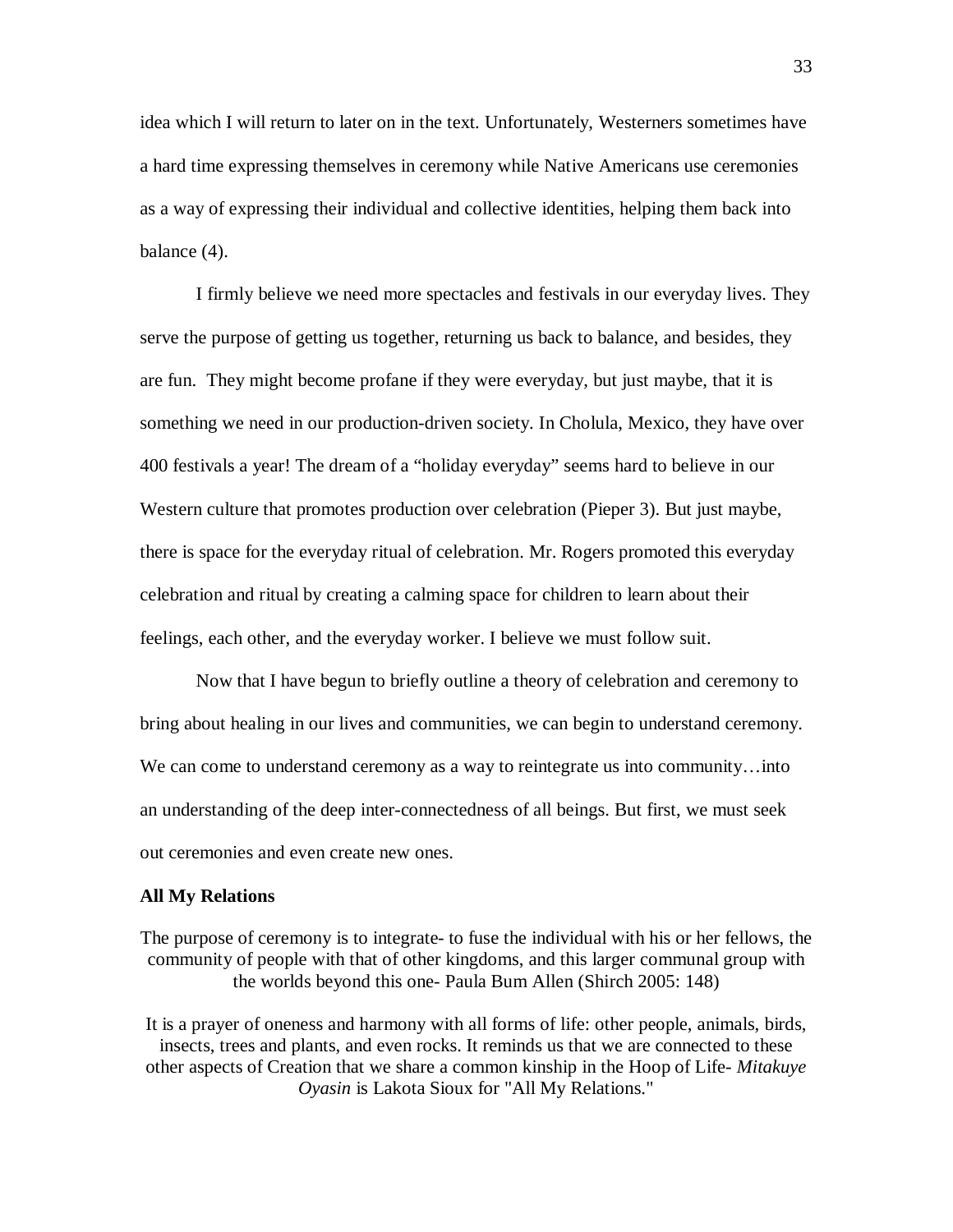Ritual and Ceremony can be used in a way that promotes unity and balance. Black Elk saw use of ceremony as a way to build intentional relationships with other parts of creation (Shirch 2005: 149). Rituals can create space to visualize a different and healthier way of being and knowing in the world (150). It is up to us to discover when ritual and ceremony can help us to heal broken bodies and relationships.

Linda Hogan, an elder, environmentalist, and grandmother, finds herself out of balance and ill. She grew up on a reservation and understands this illness to be an imbalance- between herself and her relations- other people or Mother Nature herself. In order to return to balance, she seeks the guidance of a medicine man in a sweat lodge ritual.

For many Native Americans, the idea of All My Relations always surrounds them. All beings are interconnected and deserve our respect (Trout 1998: 140). When we have disrespected these beings, we find ourselves out of balance and as a result we often become sick. For the Navajo this is represented by the *hozho* or "Walking in Beauty"- a worldview in which everything in life is connected and influences everything else (Alvord 14). Dis-ease is said to come from this imbalance. We live in a world where nature is disrespected and our relations are strained by war and unresolved conflict. It is no wonder there is so much depression and dis-ease. Until we realize that all is connected, we can not truly begin our healing (3). Hogan realized that she had disrupted this balance and needed to participate in a ceremony to move back to the balance between herself and her relations.

She goes to the medicine man and gives him tobacco. They sit and talk at his table. She tells him what is wrong (Trout 1998: 141). Hogan writes, "It is story, really,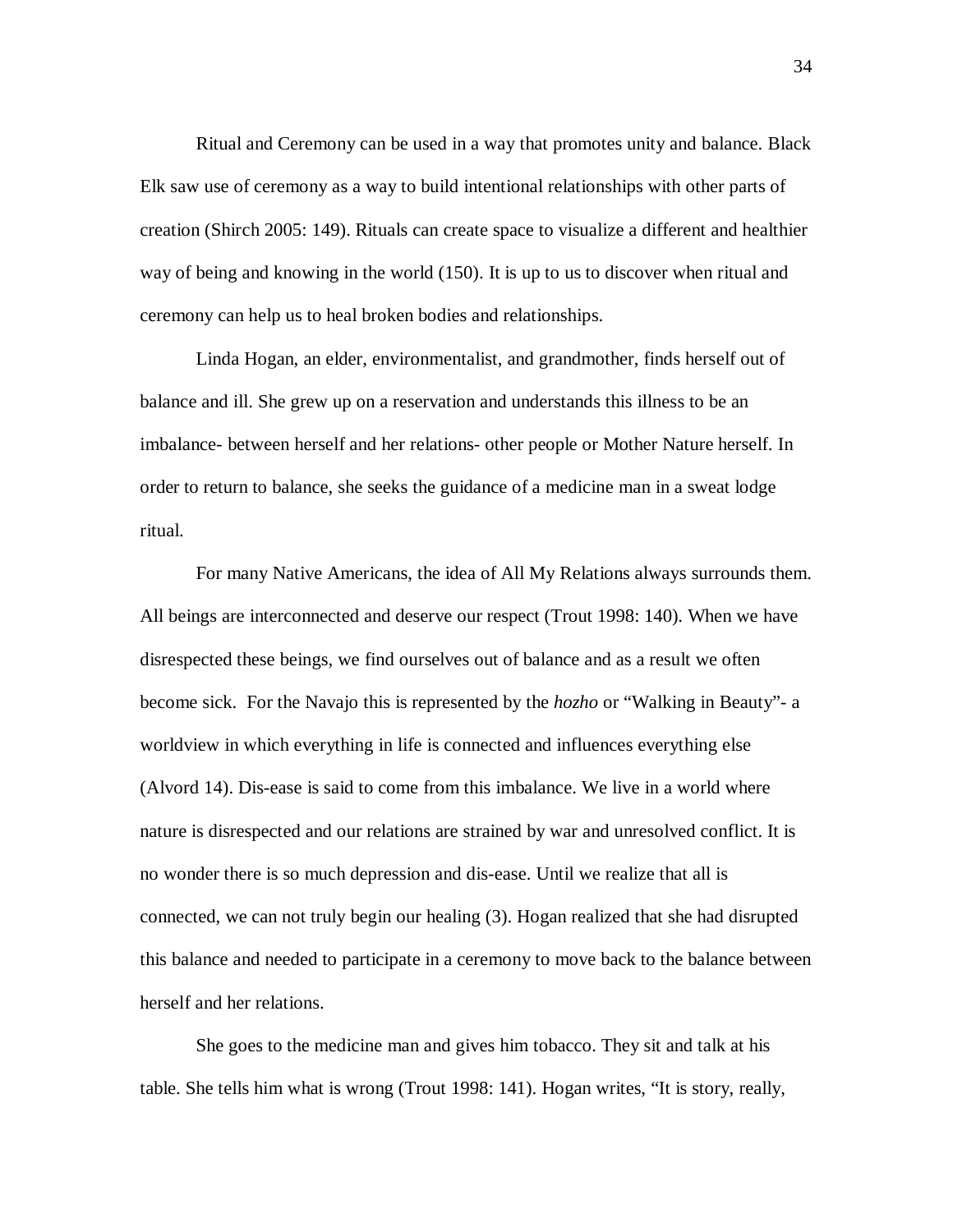that finds its way into language, and story is at the very crux if healing, at the heart of every ceremony and ritual in older America. The ceremony itself includes not just our own prayers and stories of what brought us to it, but also includes the unspoken records of history, the mythic past, and all the other lives connected to our families, nations, and other creatures" (141). If you recall, I discussed the idea that the central story includes our past, present, and future. Our moments in past, present, and soon to be the future include our interactions with others. Our story is not just our own. Everyday our stories are enriched by those who help us, whether they be those we know or the stranger who points us in the right direction (Sidy 1993: 45). We heal when our story returns to balance with the universal story. The sweat lodge ceremony allows Hogan to return to balance, to express her gratitude for those who have helped her along the way as well as to take a moment to accept the wrongs she has done to others and then to reconcile.

After she tells the medicine man her story, he sends her away with a task to complete before the actual ceremony can begin. She has to take the tobacco and place it into green tobacco ties which are known as prayer ties (Trout 1998: 141). While traveling in Montana, I saw prayer ties in trees everywhere and was warned not to touch them. She then gathers wood and food for the ceremony. She brings all this to the medicine man and they travel to where the ceremony will be performed.

In order to begin the healing ceremony, Hogan needs to return to balance, taking time to acknowledge that all are connected. She and the others in the sweat lodge listen to the beats of the drums and "remember that all things are connected" (Trout 1998: 142). The ceremony uses sights, smells, and songs to bring the broken back into the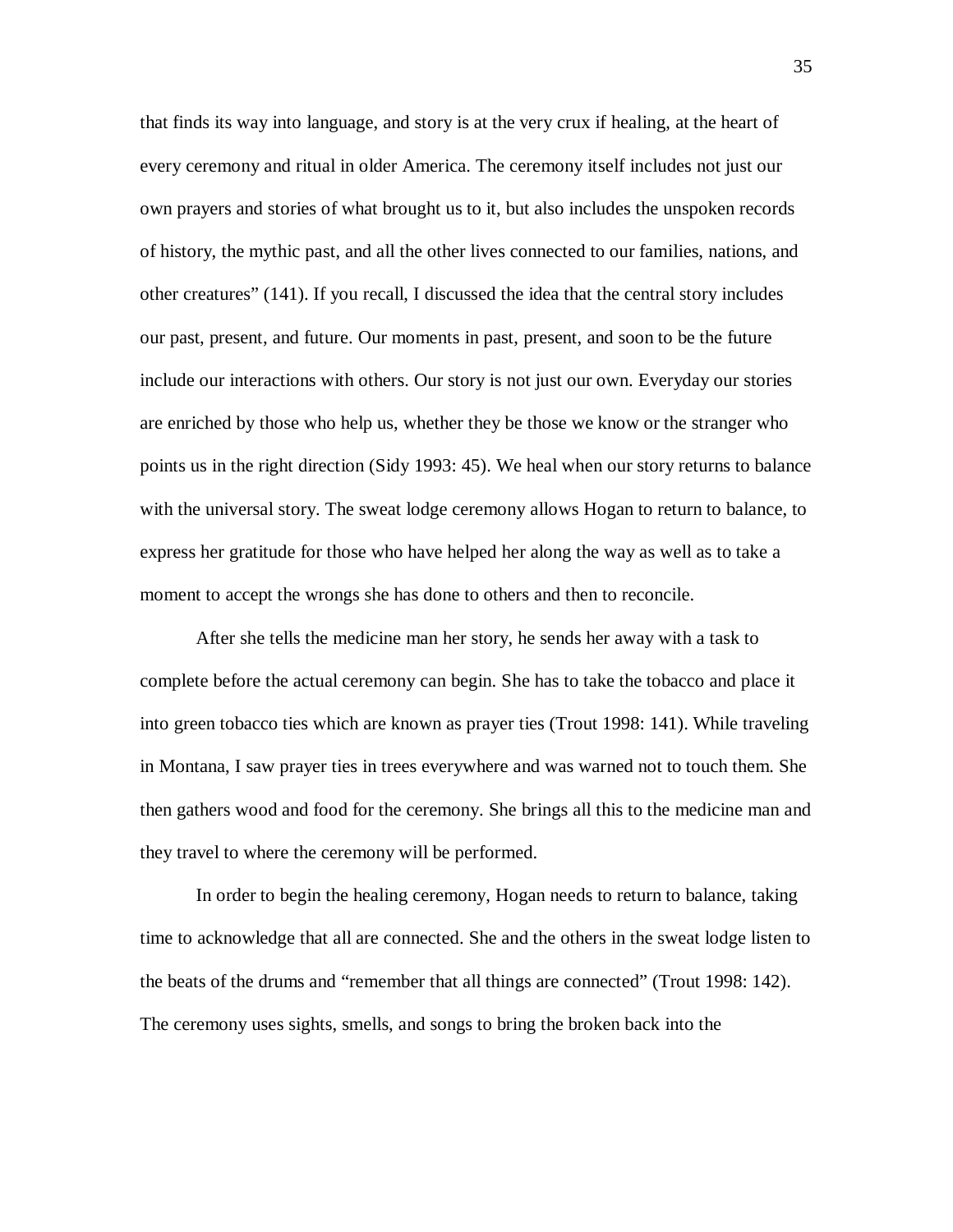community. Hogan smells the smoke, sings the songs, and speaks her sorrows, telling her story. After the ceremony, she is able to feel re-connected with all her relations.

Our dis-ease is not just personal, it encompasses all. Fred DuBray of the InterTribal Bison Cooperative and Lakota Tribe advocates for the American Bison and the Indian populations that believe reestablishing healthy buffalo populations on tribal lands will help re-establish hope, pride, and prosperity for Indian people. DuBray states, "We recognize the buffalo as a symbol of our strength and unity, and that as we bring our herds back to health we will also bring our people back to health" (Wallace 1994: 30). He then goes on to discuss general Indian spirituality and what role the Buffalo plays in this spirituality. To Dubray, everything is connected and related. His people have grown "alongside other creatures- buffalo, prairie dogs, eagles" (30). Until those who participated and continue to participate in the colonization of the United States realize their part in the destruction of nature and their relation to nature, we cannot truly heal ourselves.

We are all connected. DuBray sees everyone as relatives- the trees, the buffalo, his brother, his mother, "you have to take care of them. If you don't have any relatives, then there's no one to take of you. If you're related to everything, then everything will take care of you, everybody will take care of you" (Wallace 1994: 31).

#### **Healing Ritual**

The Beauty Way, the Night Chant, the Mountain Way are various songs that are supposed to cure different types of disease (Alvord 2000: 6).

Dr. Alvord, the first woman Navajo surgeon, discovered that these songs did indeed help patients when a medicine man sang over one of her patients. She took notes of his changing status, "I glanced at his chart: his heart rate was steady, and his blood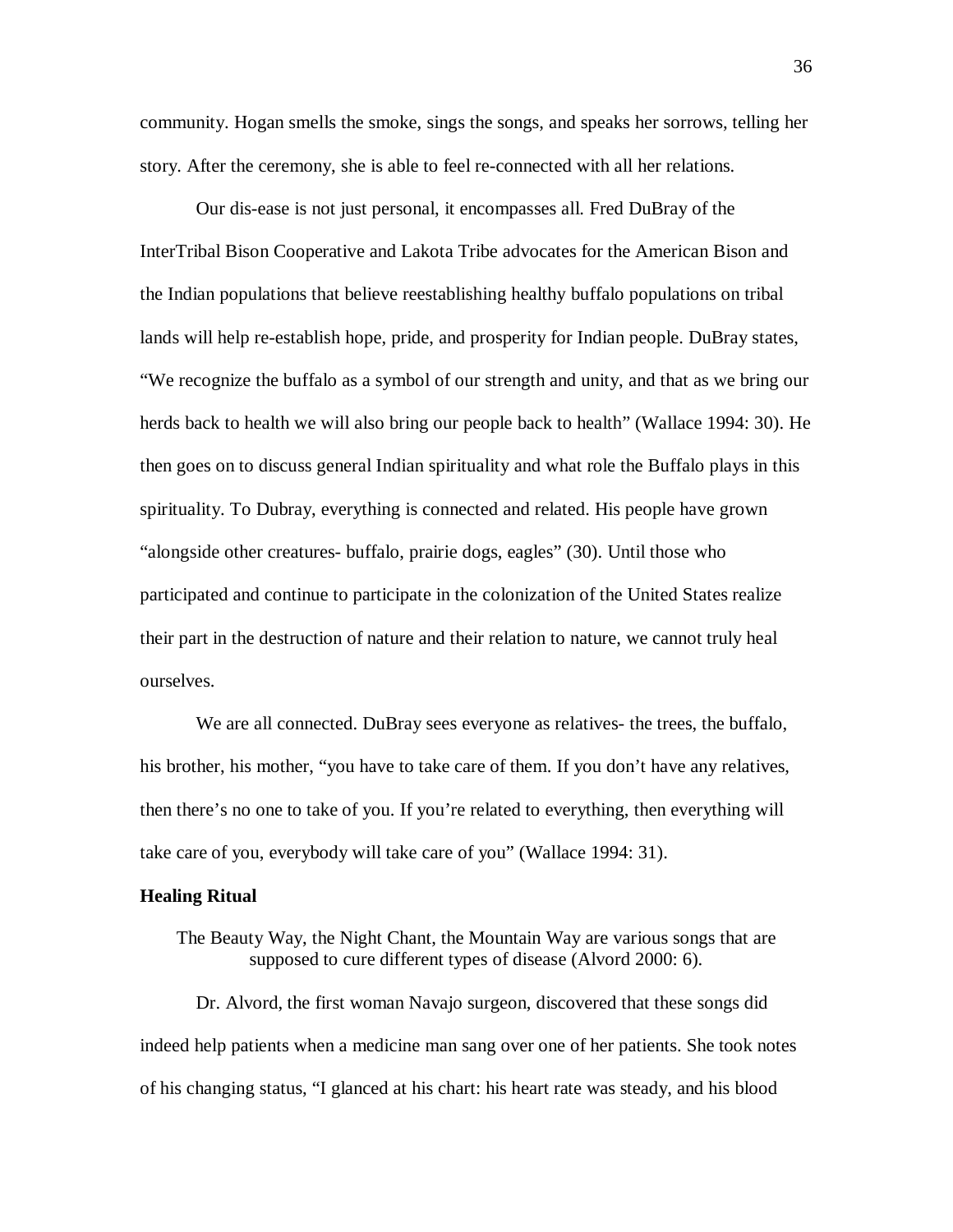pressure had stabilized. There was a new red flush of circulation in his cheeks" (2000: 7).

Retired Yale Professor and physician Diane Komp also explores the use of ceremony and prayer in her novel, *The Healer's Heart*. A pastor begins to make visits to AIDS patients in the hospital. The patients begin to get better, no longer needing as many drugs, leaving the hospital earlier, and not having to make as many visits to the hospital as they had before. Ironically, the hospital cancelled the pastor's program because they had less beds filled. In many studies, doctors are finding out that the use of ceremonies to treat illness actually has a positive effect on patients (Schirch 2005: 163). Ceremonies and rituals connect people to others and give them strength to continue fighting diseases or concentrate on what might be ailing them in the first place.

What exactly do these healing rituals entail and why do they work despite belief to the contrary? Although modern medicine for the most part sees healing ceremonies as "forms of regression to an ignorant, pre-scientific and superstitious past" (Markides 2006: 1), more and more studies are showing that prayer and ritual have positive effects for ailing patients and promotion of healing for these patients (12). Ceremonies help the individual because the ceremonies reintegrate the individual into the group - individuals as social beings within a group. When the sick are isolated in their hospital beds instead of being included in community life, their isolation plays a role in their continued illness.

Emile Durkheim studied suicide in the growing industrialization of the  $19<sup>th</sup>$ century. He saw that individuals within community have a better chance of weathering suicidal thoughts than if they were separated (4). If individuals are social beings, their illnesses can in part be cured by participating in community instead of being isolated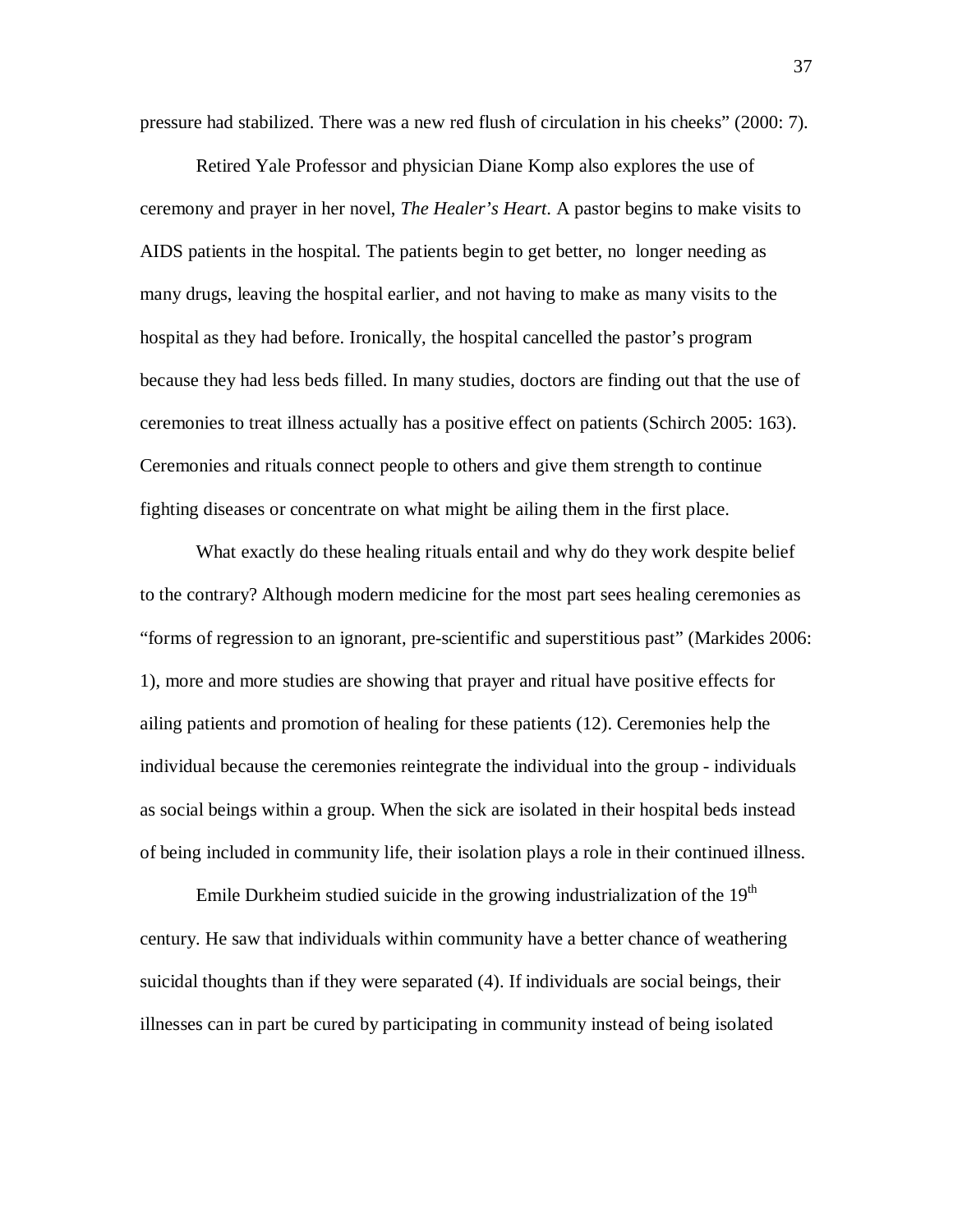from the community. Healing ceremonies provide for these needs- a way to return to balance and to include the sick in the community.

I myself have been skeptical about healing ceremonies and their effectiveness. My  $2<sup>nd</sup>$  grade teacher took me to church with her once while they were having a healing ceremony for the parish. St. Thomas, in Naperville, IL is known as the hippie Catholic Church in the area because they sing upbeat folksy hymns, decorate the church with rainbows and bright flowers, and have healing ceremonies. To be honest, I was sketched out by the ceremony, where people would lay their hands and pray over those who wanted to be healed. But I decided to go with it because I was witnessing something that I had never seen before and I always realize when I pre-judge something or someone, I usually seem to come to enjoy the activity or person.

Later on, I found others who taught me to create healing spaces and provide mental first aide to people in crisis. I decided maybe those hippies at St. Thomas had the right idea after all. Now I look for ceremonies that may provide the right medicine for those in need of healing.

# **4. Create quiet, reflective, safe, beautiful, and healing spaces/times…time-outs in our all-to-busy lives, places to uncover inner peace.**

Saturday November 22, 2003- *By then I had already pretty much resigned to being in the TGK [Turner Guilford Knight Correctional Center] for awhile. How was I supposed to know if I was ever going to get out, locked in a cell in the corner to rot for all I knew. In the morning, the women arrested at the jail solidarity were given their bond hearings. The guards called everyone out for the hearing. It is sad when you look forward to that two minutes of human contact. Two of the girls arrested were from Maine College Action Network. They had been wondering where I had disappeared to after Thursday morning.*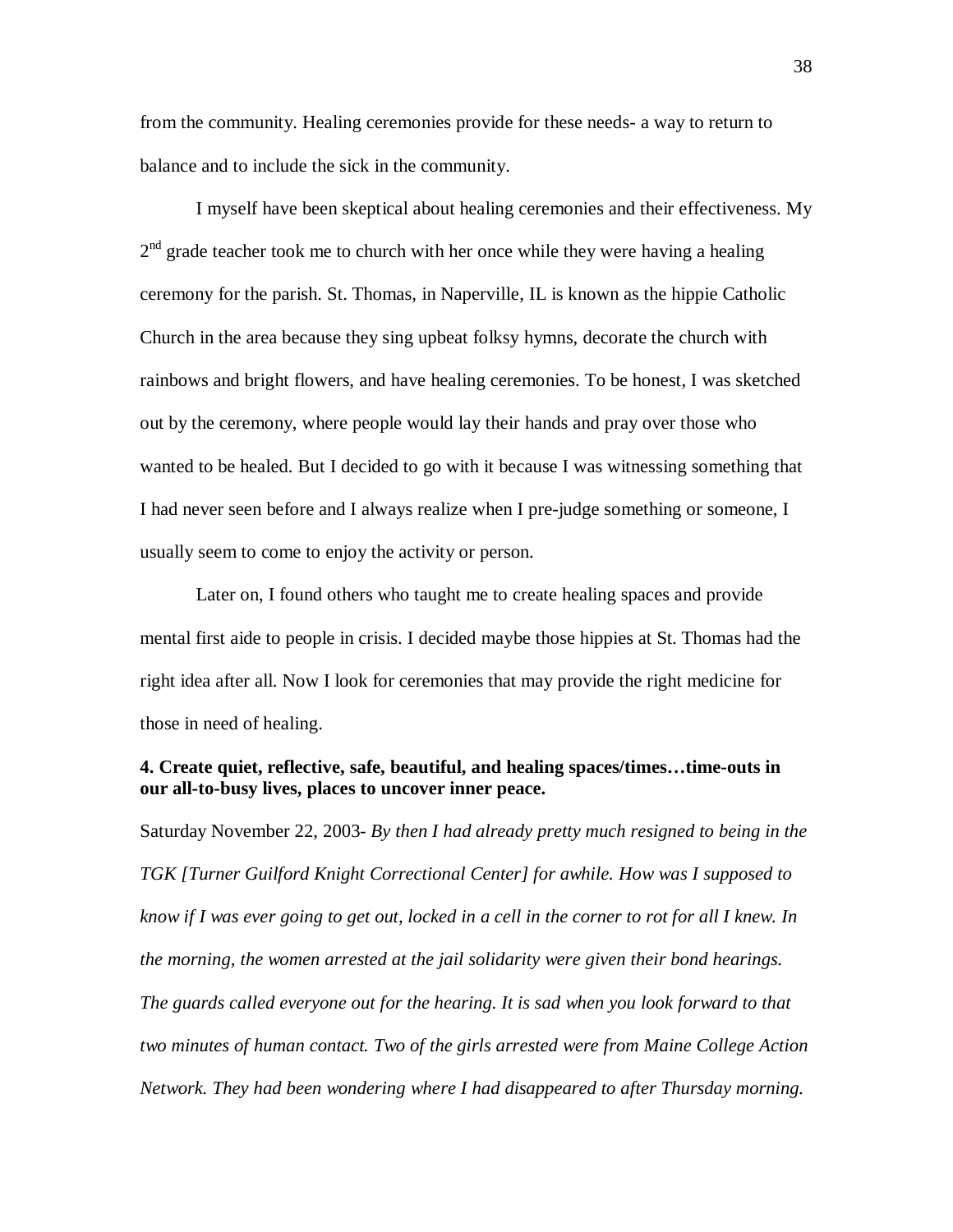*Although it wasn't exactly the place that I wanted to see them, it was good to know that they were alright. Two other kids from MCAN were shot up, two managed to escape and go back home without any harm, and two boys were locked up. A whole lot of groups of twos...... Then since I did not have a hearing, the kids that were out of their cells and not called were yelled at for being out of our cells. Yet they summoned us. Fortunately, sort of, in the afternoon I was given an emergency writ hearing.*

### Creating a space…

*A woman in her kitchen, pouring tea slowly into cups standing in a circle on a round tray…slowly…slowly…listening to the sound of the liquid as the cups filled…a slender stream of fragrant steaming tea…knowing that each woman waiting in the next*  room in a small circle listened to each one, also as the tea was poured, knowing that the *quietness of the pouring and the warmth of the cups held between each pair of hands made a difference, was somehow important…knowing that this moment and this way of living out this moment was significant…that it made a difference in the meaning and experiencing of life.*

*A difference in the experiencing of life…a woman pouring tea, knowing this difference, trusting the knowing, enabled, by her trust, to pour even more slowly…listening to the tranquilly flowing liquid…listening…listening…* (Duerk 1999: 55).

Trying to escape the stressors and structure of everyday is nothing new.  $17<sup>th</sup>$  and 18<sup>th</sup> century Japanese intellectuals found their retreat in the form of tea which has grown into a highly structured ceremony. Japan has historically been an isolated nation- by geography and later as part of governmental policy. However, foreign travelers have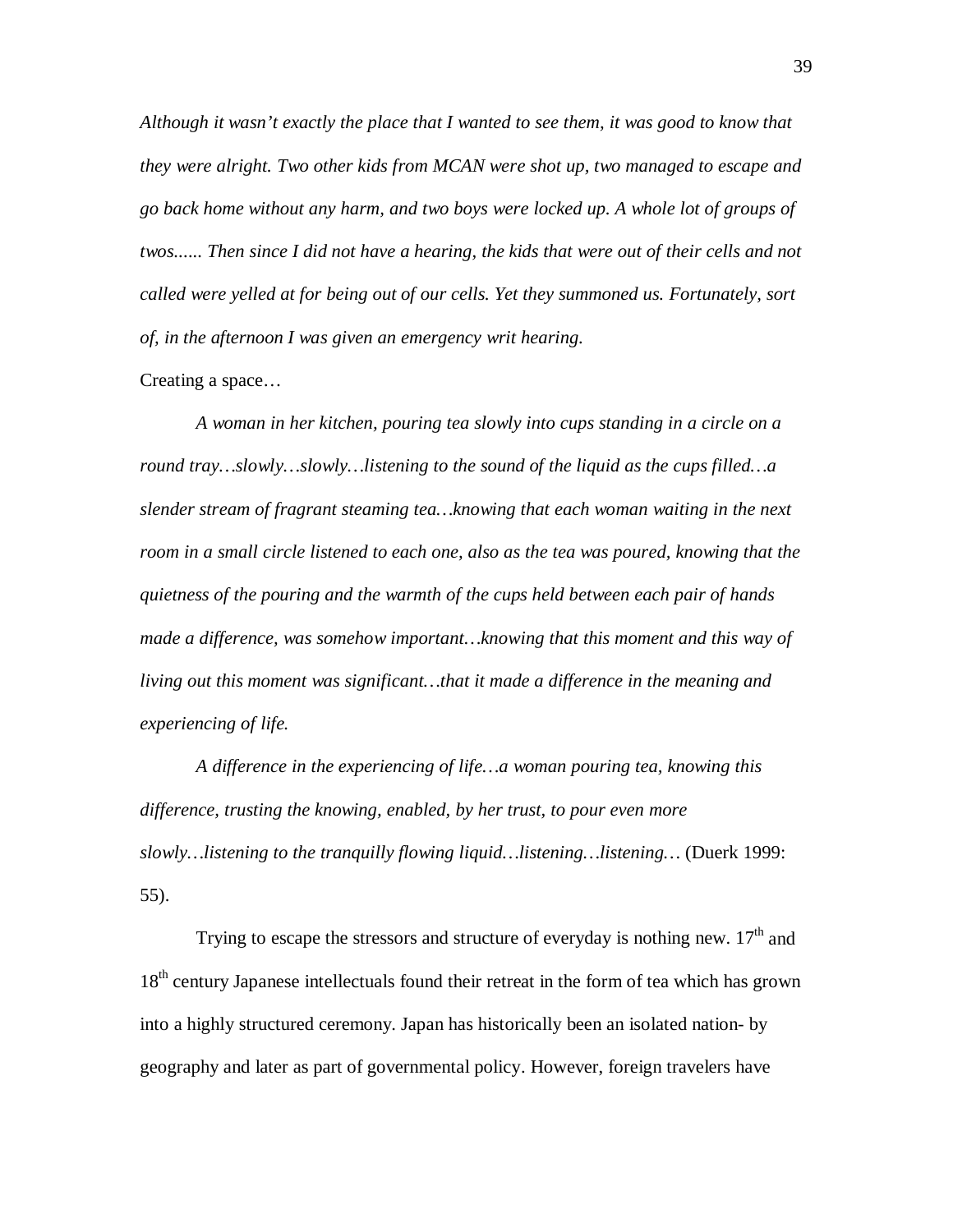always been able to transmit small bits of their culture despite constraints by the Japanese government. Japan received tea by way of China in the late  $16<sup>th</sup>$  century (Graham 1998: 1). The intellectuals, the literari and artists of Japan sought to imitate the artists and poets of the Chinese Ming Dynasty (1368-1644). They focused on the art of tea drinking which they discovered from contact with Chinese travelers to Japan (3). These intellectuals started a trend which eventually moved from their informal way of emulating Chinese artists to a structured formal ceremony fused with *Chanoyu*, an aesthetic practice of Japan.

Natural space has a central role in Japanese culture. Tea plays into this part of the Japanese culture (Kakuzu Okakua). Tea culture comes out of a certain respect for nature and the art of life. Some tea aficionados escape into the quietude of mountain retreats to enjoy nature's splendors while others meet in tea rooms to participate in the tea ceremony. Wherever one chooses to participate in the taking of tea, art and poetry and their relationship to nature are very much a part of the ceremony, with some rooms of tea houses dedicated wholly to art. The tea room transfers the energy from the mundane everyday to conscientious refinement- a balance between the profane and the aesthetic, mixing the practical and the beauty of nature into one ritual. The tea-room creates the calming, healing, sacred space that Mo taught me to create in order for the tea ceremony to occur in a proper aesthetic environment.

When I first started working with patients, I myself was not very patient, I wanted to jump right in there and solve the problem. Mo, a nurse from Montana, took me under her wing and showed me how to create a calming space. The space was not only for the patient but also for the healer. It gave the healer a space in which to be calm and to help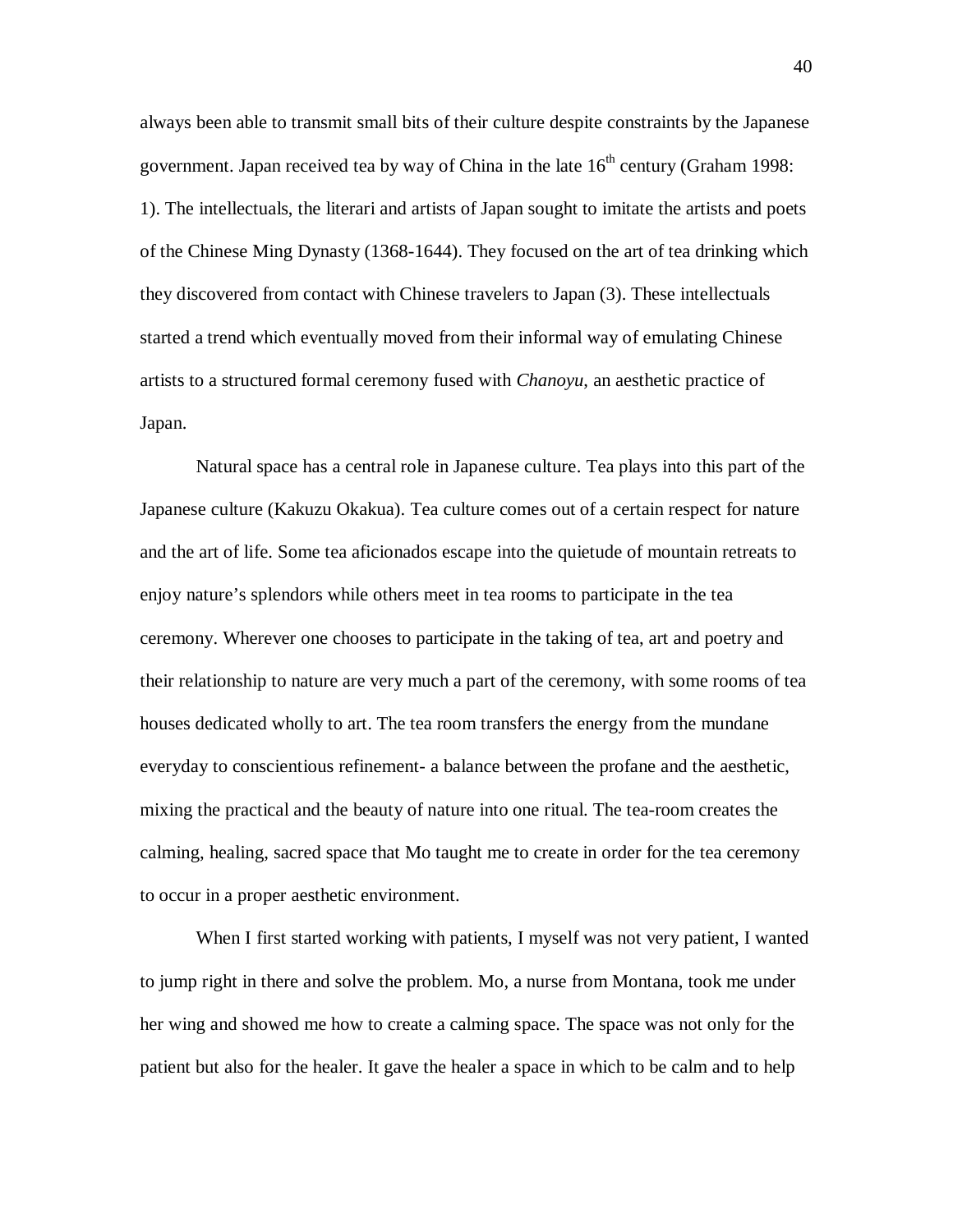heal another person and invited the patient to participate in her own healing. Tea does just that- it allows space for both the healer and the patient to participate in the healing, slowing one down, so no one jumps right in like I had been tempted to before learning to create healing and calming spaces. After learning from Mo, I have gone on to create these spaces as well as learn more about how to create these spaces, through tea or otherwise.

When Patricia Graham, a Japanese tea ceremony researcher, participated in a tea ceremony, she witnessed a ritual that has gone over three hundred years of perfection and dialogue. Each tea ceremony master makes the ceremony their own (1998: 4). Although each master follows his own art, a code of tea written by Luwuh, a Chinese sage and poet, provides guidelines to what types of porcelain and utensils can be used, how the tea is brewed and when the tea is served and to whom (Kakuzu Okukua). During the ceremony, the special guests are served tea first and then the others serve themselves. At many ceremonies, there are so many people gathered that each guest is given a ticket telling them when and where they will have tea. After the guests had drunk their tea, Patricia found herself whisked away into another room filled with art depicting nature's offerings before the next part of the ceremony began. Only a few receive the esoteric wisdom of the tea master while others move onto other rooms.

The culture of tea in Japan has always had heavy influence from the philosophical schools of China and Japan including Confucianism, Taoism, and Zen Buddhism which has led to the spread of tea culture and the modern Japanese tea ceremony. The ceremony is infused with ideas from the metaphysical philosophers such as Zhu Xi of the Song Dynasty who saw tea as a way to place humanity into the universe's story (Graham 1998: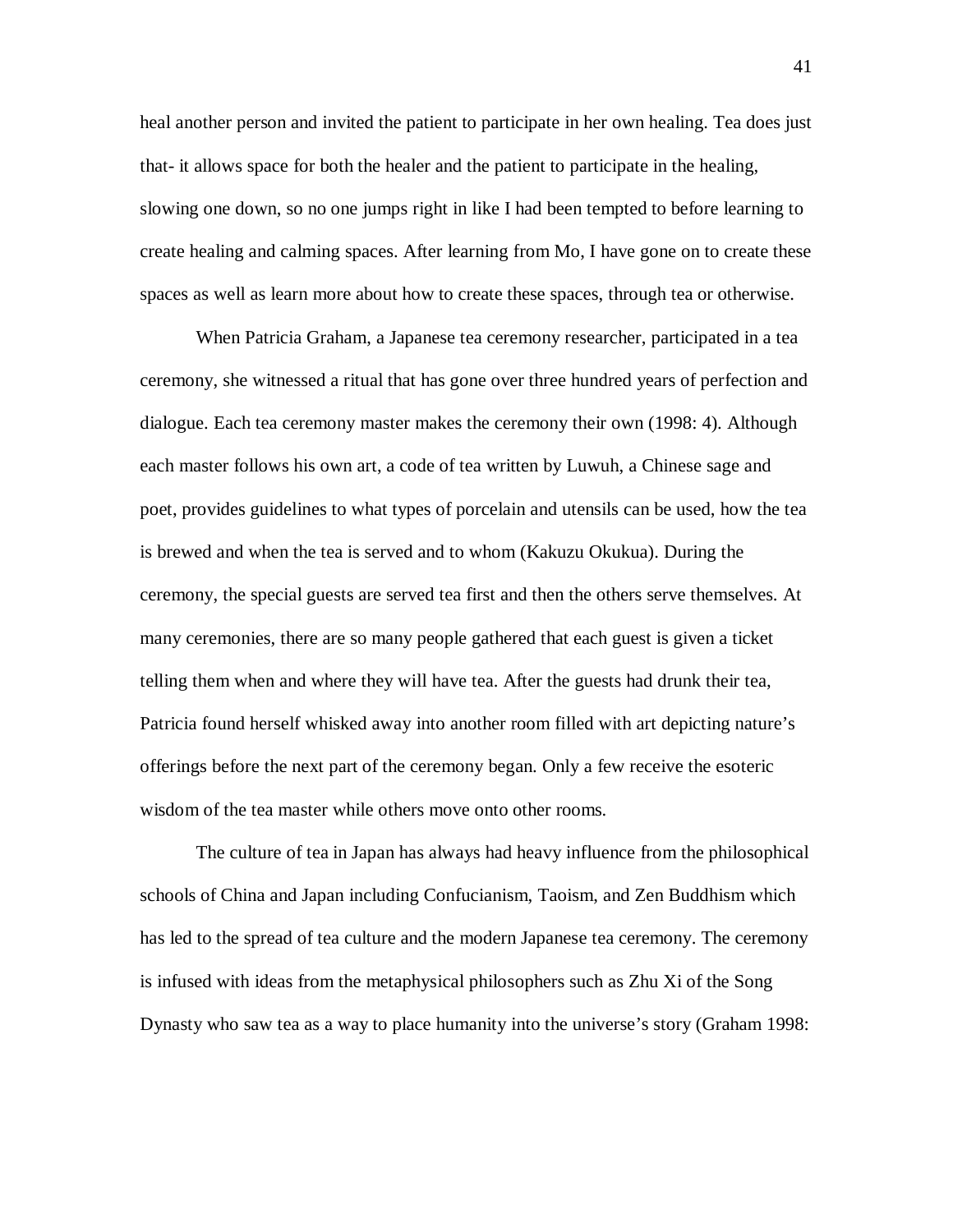66). Intellectuals flocked to the culture of tea, poetry, and art because they were sick of the traditional rigid intellectual environment:

> An implicit manifesto of retreat or even dissent from the rat race of politics and bureaucracy, [the tea ceremony] belongs to the dialogue ever present in Chinese life between the official endorsement of order and hierarchy and the individual's will to escape from such constraints to seek a deeper spiritual meaning in the natural world (50).

Throughout the ceremony's three hundred year history, many masters have

created their own ceremonies and poets have written extensively on this art of tea. Baisaō

(old tea peddler) is known as the first master (Graham 1998: 68). Although, having an

intestinal disease in his early 20's could have prevented him from traveling, he

nonetheless managed to continue his studies under various philosophers, write poetry,

and drink tea:

This place of mine, so poor I'm often even out of water But I offer you an elixir To change your very marrow You'll find me in the pines By the Hall of the Thousand Buddhas Come take a drink, who knows? You may reach sagehood yourself (50)

Drinking tea was one way for seekers to reach enlightenment or become a wise

sage as illustrated in this poem written by the old tea peddler. Other poems tell of the Zen

influence in tea culture:

Your life is a shadow Lived inside a dream When you know it's unreal You transcend "self" and other" …When mind is not involved in matter You find suchness everywhere. When each person can grasp These truths for himself His mind is pure and clean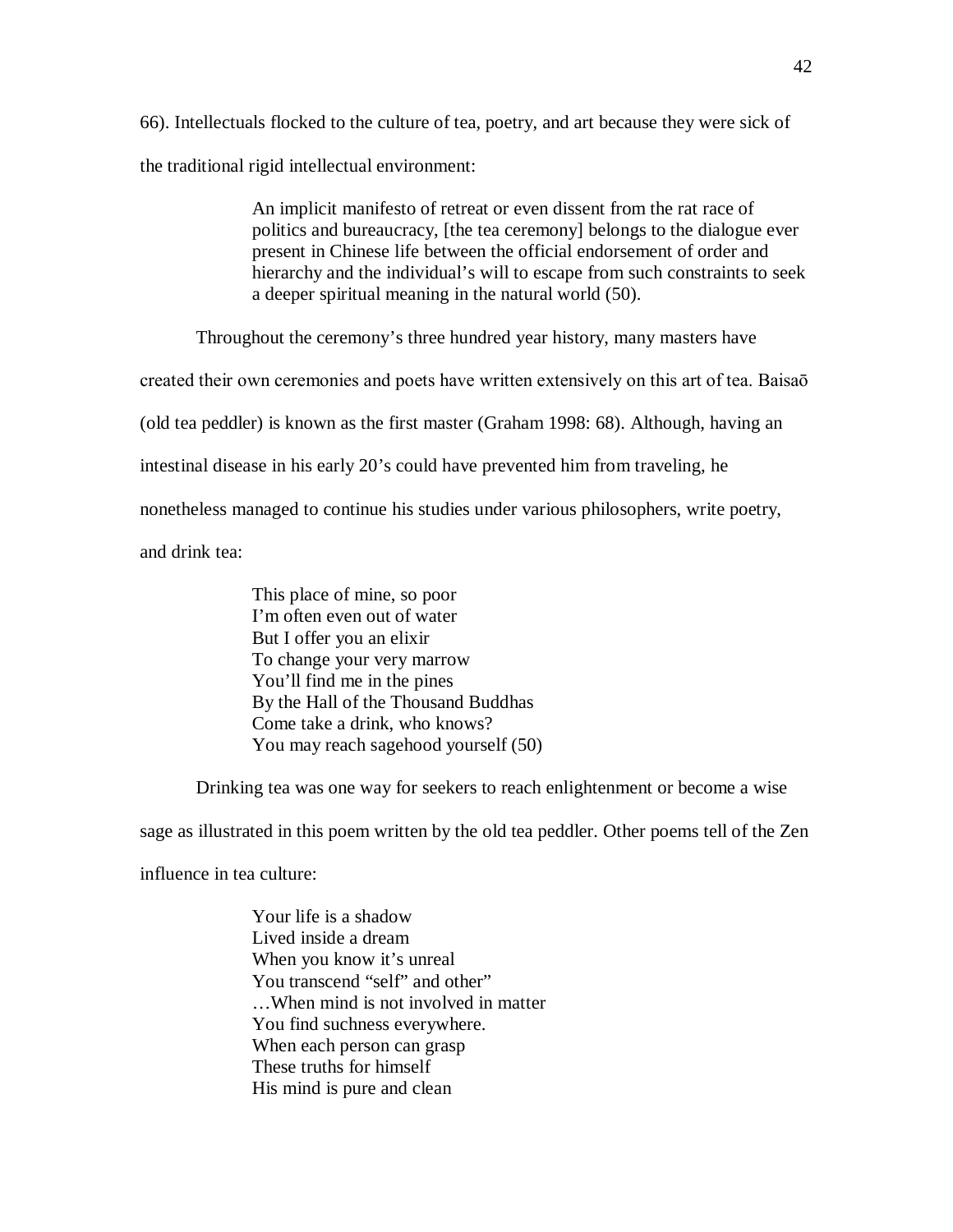### Like heaven in an empty void (73)

Tea poetry has pointed out that the participants may find retreat in tea while also continuing to live in the world:

> Though I can not free From the world of corruption I can prepare tea With water from a mountain stream And put my heart to rest- Murase Kōtei (90)

Medicine and tea have always had a successful marriage whether tea was drunk as an elixir or part of a ceremony to bring one back to balance. Kaibara Ekken, a Confucian scholar wrote in 1713 *The Precepts of Healthcare* that sencha (infused tea) had positive effects on the body and aided in digestion (Graham 1998: 74). The Chinese and Japanese see dis-ease and illness in the same light as the Navajo- an imbalance. Taking time for tea, using it as medicine as well as in ceremony, allows the drinker to be brought back into balance, into inner peace.

#### **Yerba Mate**

*We left Montana at 6 am heading towards Oregon. We were all crammed in a Honda with our luggage and a bunch of medical gear from the Wilderness First Responder Training we had just attended. We followed the path Louis and Clark traveled 200 years before. Of course, we had paved roads and a car, while they had canoes, pack animals and their feet. I wondered what their first reactions were when they saw all the beauty that Mother Nature had created over thousands of years by glaciers, earthquakes, and rivers. I could only look out my window in the back seat to see this beauty. The luggage prevented me from seeing the other passenger in the back seat and the front wind shield, it was like being in my own little compartment.*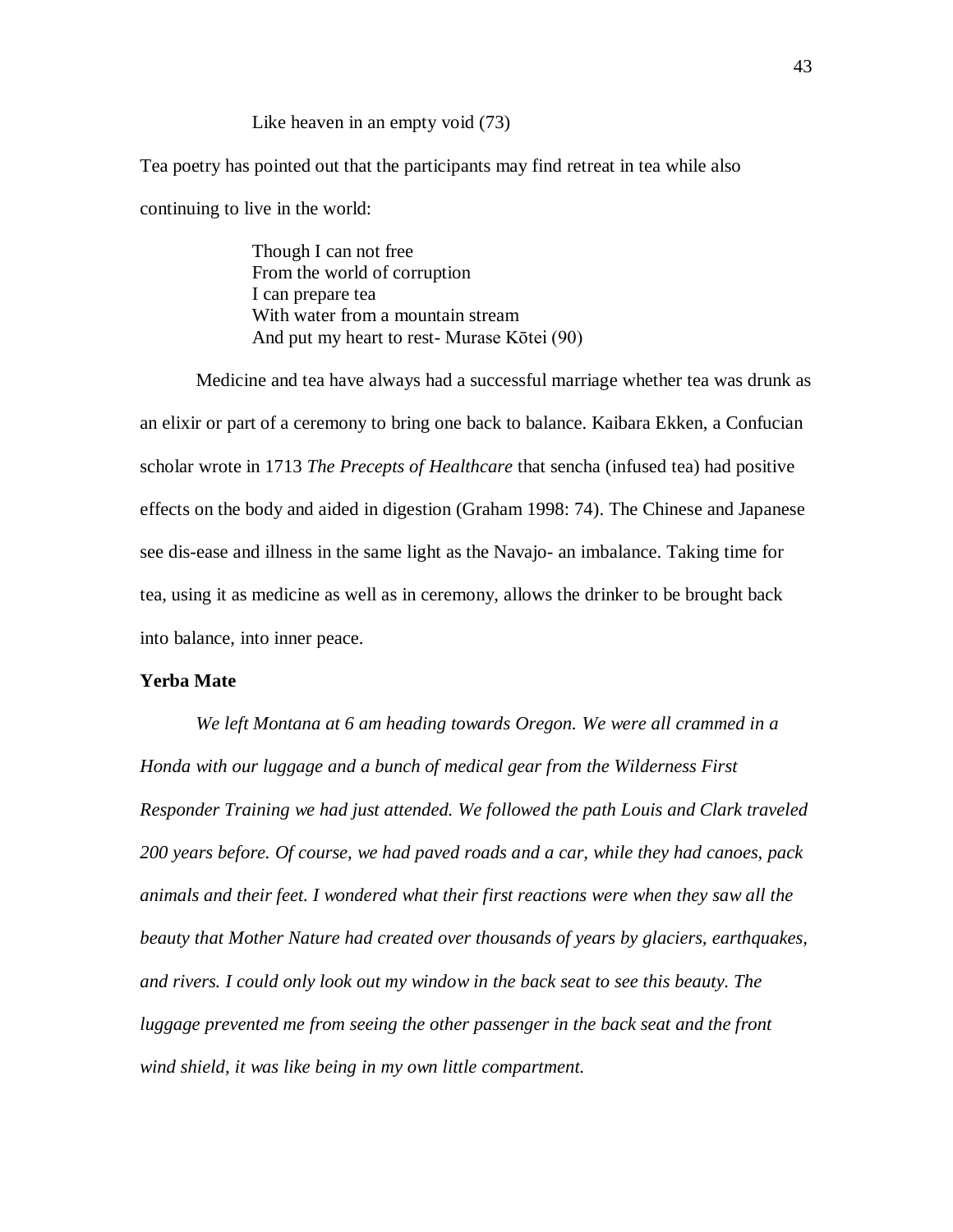*For twelve hours, we drove passing rail cars, rivers, and mountains. Throughout our trip we passed around a gourd filled with delicious bitter tasting Yerba Mate, a traditional highly caffeinated green tea from Argentina. We drank Mate, had car-top picnics, and spent the hours discussing literature, forest service practices, the state of public education, and the history of the Earth First! movement, amongst other things. The Mate made the trip bare-able and we could even laugh about our compartments in the backseat while enjoying the Idaho Bitteroots, the Washington State wheat fields, and the company of good friends.*

"Tiffany, I went to the health food store and asked them where the Mate was at. I made my roommates drink it," a fellow student confided to me at a recent leadership conference. During the fall semester, a friend and I had shared with this student the delights of Yerba Mate and she was hooked.

For me, tea is one tool I use to plant and grow more peace. I find much satisfaction in knowing that someone has found a pocket of peace in the few moments they take to steep and sip tea. My brother's skepticism towards my passion for tea changed to passion too one day when he told me he realized that tea had a purpose in his life and calmed him.

Tea again opened up space to talk about conflict and stress when I saw a coworker's need for a peaceful space; tea offered him that space for conversation and also gave him a key towards a peaceful moment away from the stressful one he was experiencing. He later said how much he appreciated the cup of tea and how it helped him to become more rational and relaxed in his decision making process. In both my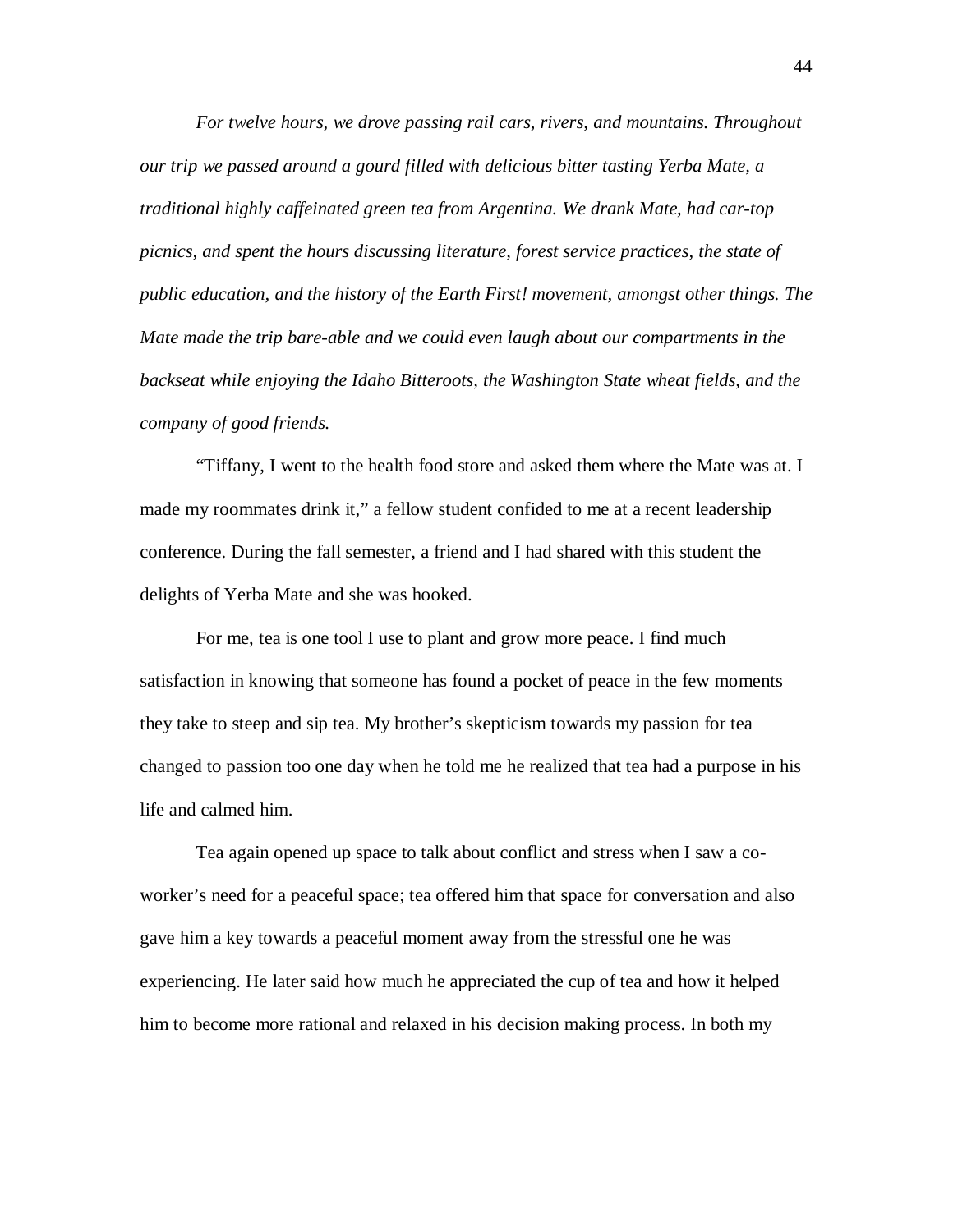brother's and co-worker's cases, a conversation about taking time for calmness and stillness in our lives helping our over all being occurred.

When I was younger and still today, my grandparents have provided my cousins, brothers, and me with the simple ritual of tea drinking and conversation. Every year at Christmas, my grandparents would pack us into their Cadillac (apparently the Cadillac is a status symbol for the Silent Generation) and drive down to Chicago's Drake Hotel for their high tea. We would look at all the shop windows and the large Gingerbread City in the Great Hall of the Drake Hotel. Then we'd all sit down to tea, little sandwiches, and cakes. Sometimes my grandmother brings this fun ritual home, and brews tea and makes tea sandwiches, and we all sit down to a lively discussion of politics, life goals, stories, and weather. I did not understand the significance and importance of this ritual in my life until I was invited to take my first sip of Yerba Mate from an "authentic" Argentinean gourd. And from that moment I too was hooked.

# **5. Rediscover the importance of nature, and her cycles, in uncovering inner peace and returning to balance.**

*Thank you for your healing and most Holy Power, Lord. Oh to be a student at your feet! Your breath created the sun, the moon, the oceans, mountains, trees, rivers, starts, animals, and man. How dare I ever ask to study your loving ways. I ask because I trust in you alone as my strength, my guidance, and protection, Without, I cannot share what I hold and cherish in the deepest depths of my soul. To ever think for a moment that I do anything for honor and gain without your support is to deny my existence. I exist alone in your most abundant love and for your glory…*

There is a tree in paradise. The pilgrims call it "the tree of life" All my troubles, Lord, soon be over- Peter, Paul, and Mary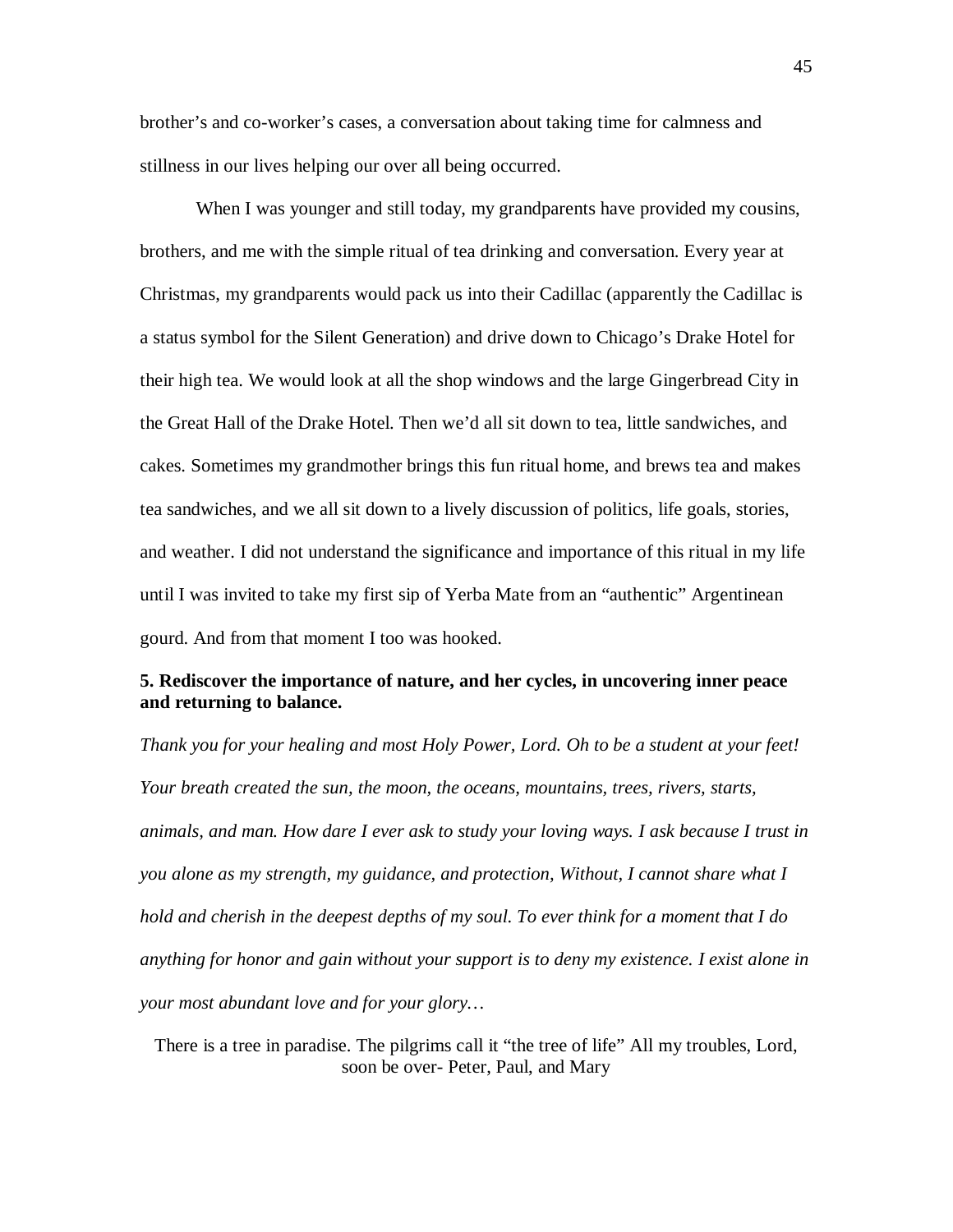It's time to sing out, tho the story never ends, let's celebrate, and remember a year in the life of friends. Remember the love…Seasons of Love- Jonathon Larson

Each culture has its own way of telling how and why the seasons change. In addition to marking the changes in seasons, seasonal celebrations have been utilized by humans as a means to heal and recognize the continual changes that each being goes through (Berry 1999: 57). The Ojibway of Michigan have such a story on how the leaves came to change color (Otto 1991: 55). A dog (*Mu-kaw-gee* or Friend of the People) and a trickster (*Nana-boo-shoo*) contemplated the creation of plants. Nana-boo-shoo wondered why all the plants looked the same. He wanted them to be different and beautiful. His friend, the dog, suggested they go to a quiet place in the hills to think about what to do next. The trickster decided he would paint the flowers various colors. However, he was not very careful where he painted and pretty soon many of the trees he created had paint splattered all over them. He noticed his mistake but declared anyway, "It is good. From now on when *Pee-boon* (winter) is getting ready to arrive, the trees and bushes will change color. This will alert the bird and animal brothers of what is to come" (Otto 56). We too can enjoy the change from fall to winter, when we take the time to look at what Mother Earth has given us, four seasons in which to grow and learn.

In the Western World, the New Year begins on January  $1<sup>st</sup>$ . It was not always this way. Pope Gregory XIII of Bologna changed in 1582 the first of the year from April 1<sup>st</sup> to January  $1<sup>st</sup>$  (New Advent). Our current calendar is named after this pope, the Gregorian calendar. We now celebrate April Fools Day, because of this change. For Native Americans, the New Year begins closer to April  $1<sup>st</sup>$  when new life is in the air. I wonder if Gregory was deliberate in moving the New Year closer to the celebration of Christ's birth in the dead of winter and away from his death and rebirth in spring. One can only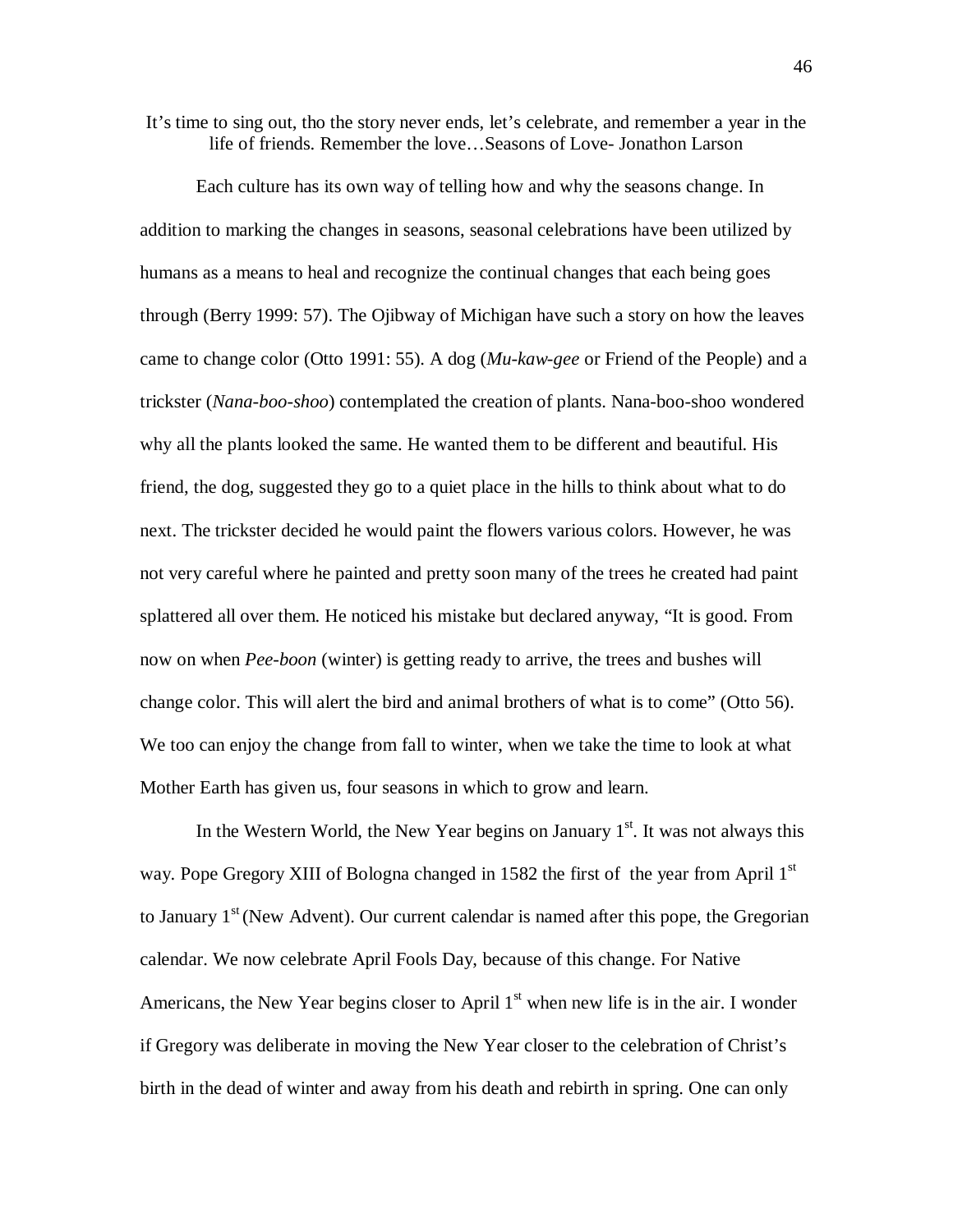wonder. The Native American New Year begins as the snow melts and flowers break out of the ground (Otto 1991: 57). The Great Spirit brings this rebirth and is praised for this gift. Unlike the Gregorian Calendar which splits the year into 12 months, Native American time is measured by the 13 full moons in the year (Otto 58), the sun marking the days as well. These moons are named after the activities that happen during that time period, so the moon's names vary from region to region (Aveni 2003: 16). Each moon is connected to everyday activities. Furthermore, the sun and moon are relations- Brother Sun and Grandmother Moon are the Native American's, more specifically the Ojibway's, relations and not just objects in the sky. Even when the days grow dreary, Simon Otto keeps faith knowing that Brother Sun will always come out again. In the Judeo-Christian faith, we have a story of the great flood that tells us that the sun will always rise, God promises, "As long as the earth lasts, seedtime and harvest, cold and heat, summer and winter, and day and night shall not cease" (Genesis 9:22). Although, the majority of western culture has moved away from acknowledging and celebrating the seasons, we still have stories to turn to in order to learn about the seasonal changes from a nonscientific and inspirational perspective.

Native Americans are not the only ones who celebrate the cycles of the moon and the change of seasons. The Jewish calendar today continues to follow the Lunar Cycle, a practice since before the time of Solomon. He tried everything in order to understand existence says the story of Ecclesiastes<sup>[1](#page-51-0)</sup>. He had the privilege to do so as the King of the Hebrews. He tried women and drink, labor and study, morning and celebration, only to realize that man knew not what was to come. Through trying and testing all that was

<span id="page-51-0"></span> $1$  Solomon was not the author of Ecclesiastes. The author paid tribute to King Solomon by writing down a treatise under his name (NAB 734).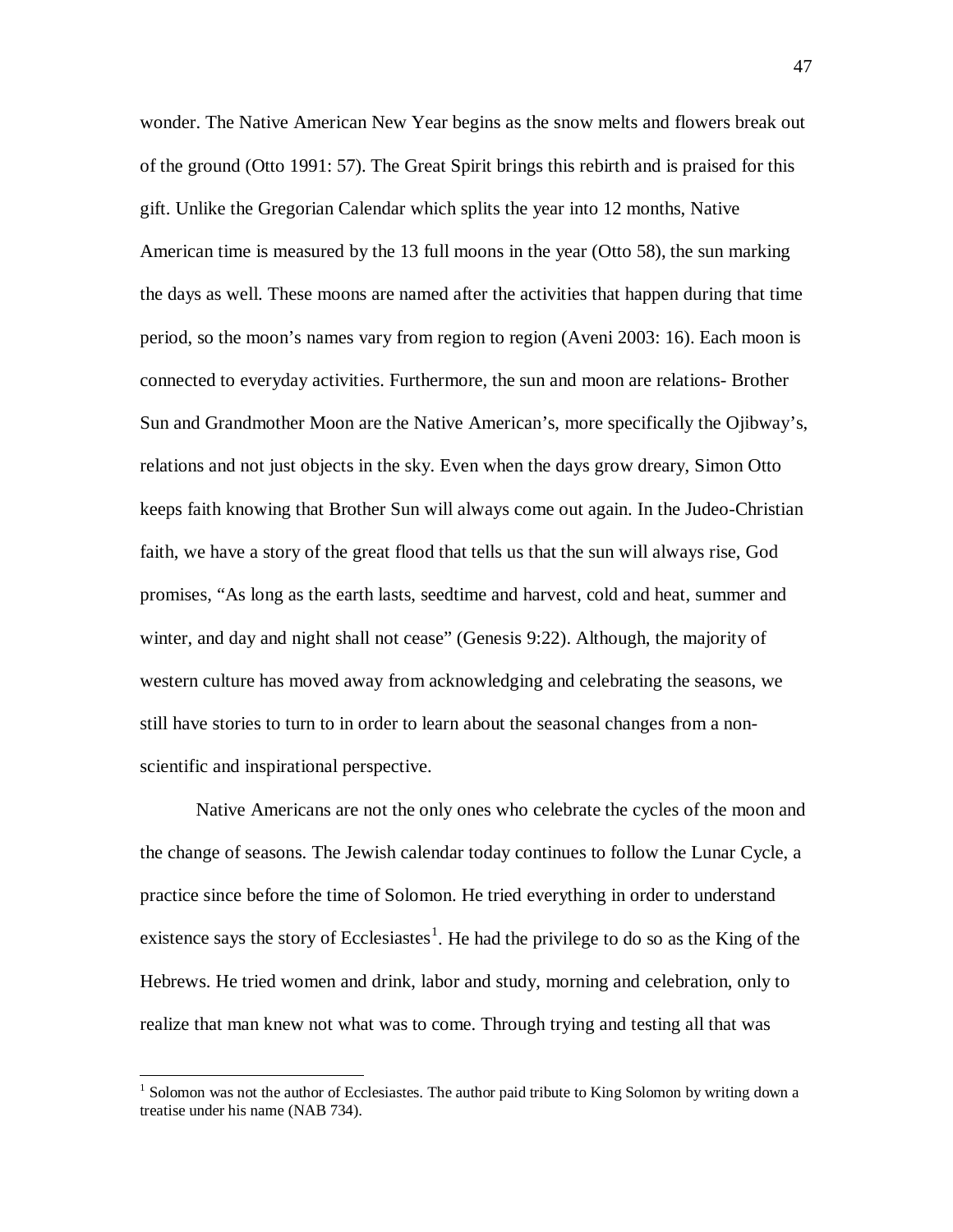available to him, he came to the conclusion there is a time and place for everything. Everything and being has its season and its purpose. Mother Earth spreads seeds in the fall, rests in the winter, allows for rebirth in the spring, and harvests her bounty in the late summer and early fall. Each season has reason for celebration. Solomon's culture based its calendar on the moon (which is still kept). Each cycle of the moon had its celebrations and each season had its own celebration. Celebrations centered on planting, harvests, forgiveness, thanksgiving. What celebrations can we find today that celebrate planting and harvesting, forgiveness and thanksgiving? How can we use celebration and ritual in our everyday lives, while remembering the words of Solomon and the song of Pete Seeger?

> To everything (turn, turn, turn) There is a season (turn, turn, turn) And a time for every purpose, under heaven A time to be born, a time to die A time to kill, a time to heal A time to laugh, a time to weep

As the song "Turn, Turn, Turn" expresses, there is a time for every season. The earth goes through changes and the sun gives off various amounts of light during different seasons, thus offering us a natural way to find balance and harmony.

I never really paid much attention to the sun's activity. I remember in elementary school making some contraption to see a solar eclipse and coming home from school early so I could watch the eclipse from the backyard. I do not remember seeing the eclipse. Maybe I made the tin foil box wrong, but I waited and waited and never saw the eclipse. I believe it was almost a full eclipse too! After that failed experiment with a cardboard box and tin foil, I never gave much thought to the sun for a long time. It was not until I went out to Montana with a friend did I even really pay attention to or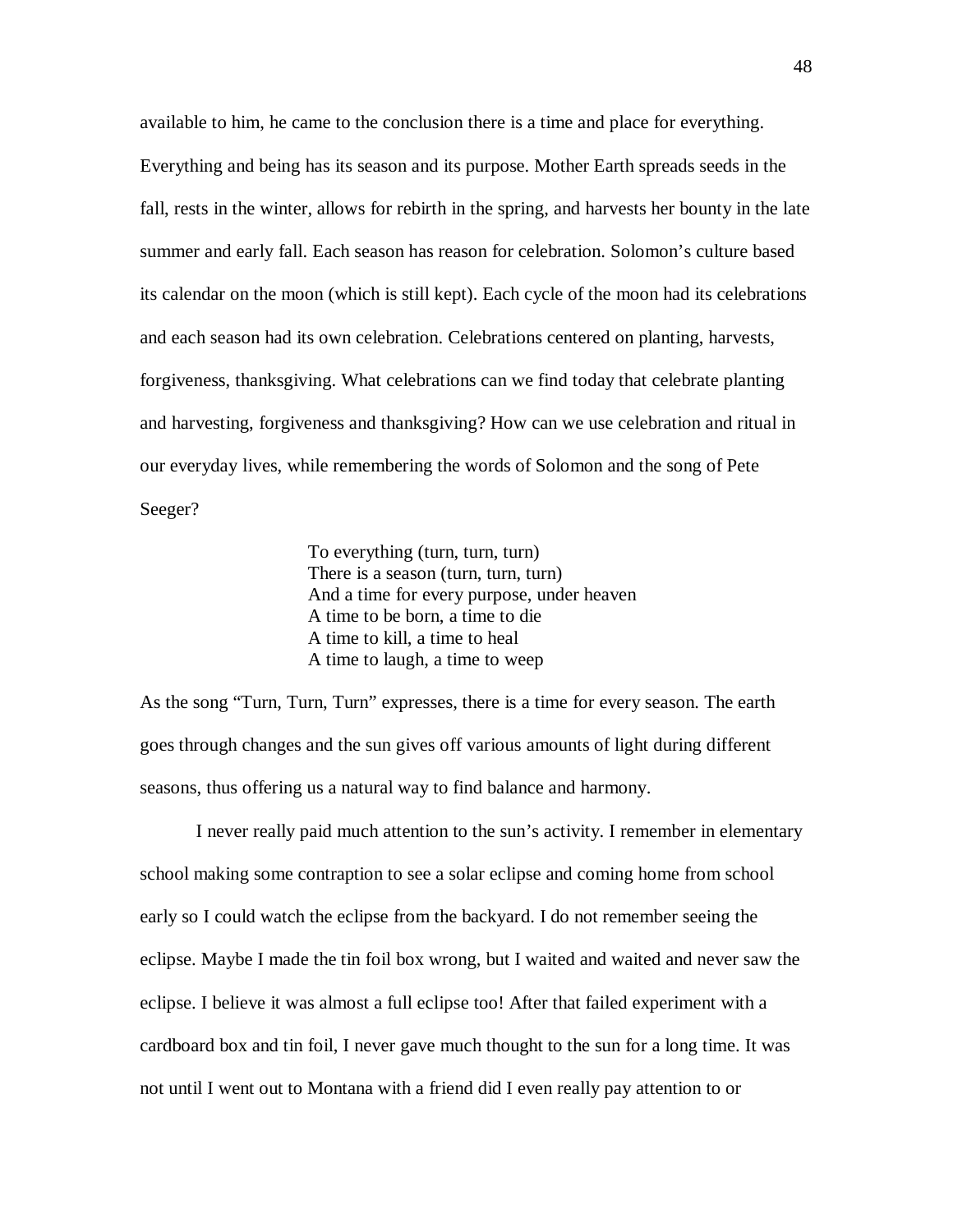acknowledge the sun's cycle. It was the Summer Solstice and we stood in a circle passing around some sage to waft around our bodies to cleanse them and to give thanks to the buffalo that still survive near Yellowstone.

For thousands of years, humans have used the sun to tell time, saw it as a god, and had celebrations centered on the sun. Today we do not find even the time to celebrate much of anything. Whole structures were built for the sun and served as a meeting place for people. For example, Stonehenge "was a multipurpose work of architecture that brought semi nomadic people together at the right time to conduct religious rites, to see the sky gods in their places, to convene a market, to tell stories, to socialize" (Aveni 2003: 95). The Summer Solstice was a time for people to acknowledge that the sun had reached its northern standstill (94) and a time to celebrate the feminine in the form of human and crop fertility (99). The solstice was also celebrated in China as a time when the feminine was taking over from the masculine. The solstice focused "on the interchange of yin-yang forces, which feistily contend with one another at this critical time of year. They say that now the elements that make up life shift and move. And we must respond by desisting all human activity to await the return of the ethers to a more settled state" (96). For the Chinese it was the key to finding a balance, and thus, inner peace.

#### **6. Learn to Forgive and be Forgiven**

April 28, 2006- *For October break, I had a choice to go either to the J.E.D. Collective Garlic Fest in Greene, Maine or a Catholic Religious Retreat in Connecticut. I love garlic, but I decided to visit an elementary school friend at Yale and go on the retreat. I needed to get away from dear ole' Maine after having to respond to a heroine overdose. I*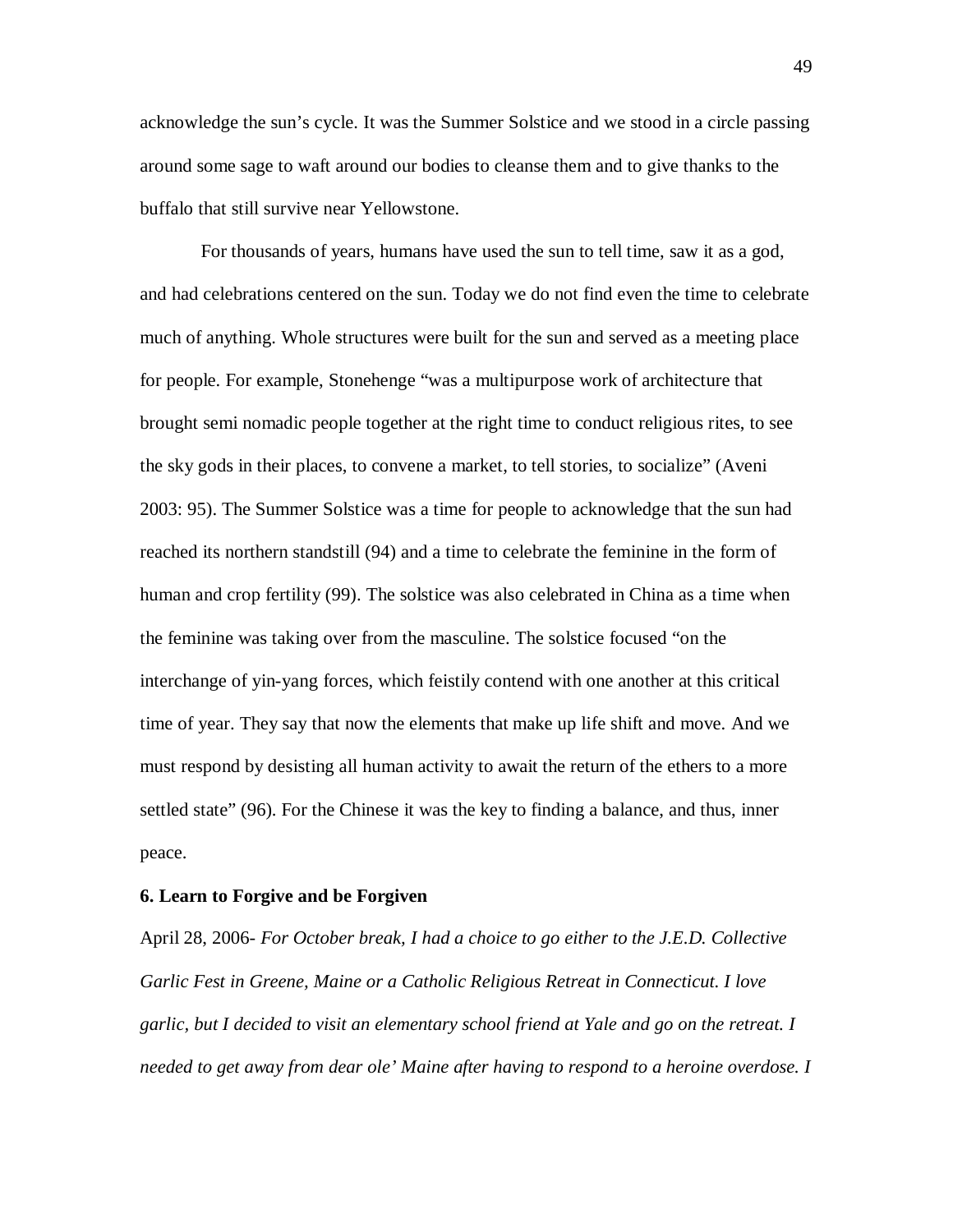*was upset not that the person had almost died, but that this minority student was kicked out of the University for the offense. My heart ached. I needed a space to heal and celebrate. During the retreat, we did an exercise surrounding The Good Samaritan which focused on our own healing (Luke 10:26-37). And at the end of the retreat, each of the participants took a travel rock out of a bag. I took out a rock engraved with the word Joy. At the time, I wanted something cool like Justice or Freedom and I got Joy instead. Since then I have found Joy in so many things and I use the prayer book I received from the retreat to celebrate during the many holy seasons of the Church. It gets me through the day.*

#### **Thanksgiving Day**

'Neath these tall green trees we stand asking blessings from Thy hand. Thanks we give to Thee above for our health and strength and love- A Grace

Creating space for gratitude, thanksgiving, and mutuality

*An Immigrant's Story*

*Hopped on a merchant marine ship after World War II, headed to New York from Italy- worked in Chicago running cocaine for horse races, got caught, jumped off the boat, swam to shore, went back to Chicago, only to move to Boston, helped other immigrants.*

*Opened up a restaurant, fed homeless people- gave them work, a drink, food, and ten bucks would search for them if they did not show up for work. Helping your community succeed- jobs, a place to stay, clothing, dignity, taking care of community life more enjoyable than only looking out for yourself*- excerpt from story shared around the Thanksgiving table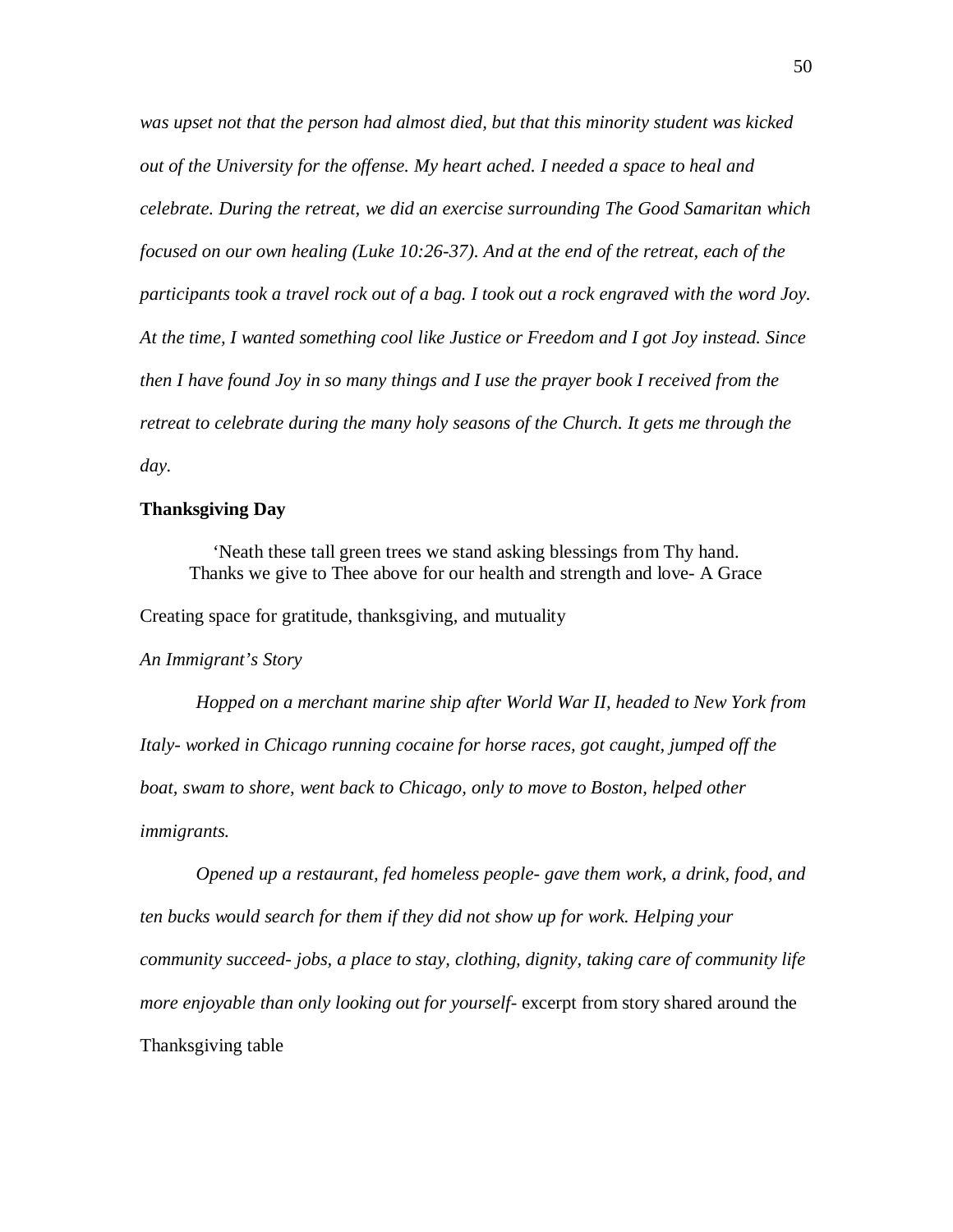Our story begins in a time of celebration, a time to lift up thanks for the bounty and love in our lives. And yet this day brings more stress than joy. Instead of kindness, we see fights in the grocery store.

School children listen to stories about the First Thanksgiving, about how the Indians and the Pilgrims came together to give thanks to Thee Above. Then they grow a little older and find out that it is a myth chalked full of lies. Well, what is wrong with the myth, where lion and lamb lie down together in pastures of green (Isaiah 11:6)? A story where Indians and Pilgrims sit down to share in the earth's bountiful harvest may not be true, but it may be the story that needs to be enacted in a world where Sunni and Shiite, Catholic and Protestant, man and woman, black and white, poor and rich do not come together to lift up thanks (King, Jr.). We need that story; how can we tell it while acknowledging and seeking to remedy the past wrongs?

As I sit here writing, I am surrounded by friends preparing for the Thanksgiving feast that is not so far (by car) from the first Thanksgiving experienced by Europeans in the *New World*. I think to myself, yes, the Thanksgiving once again needs to be celebrated without Black Friday [day after Thanksgiving that starts the holiday shopping season], without the fights in the grocery store, without all the hoopla, just friends, family, and strangers lifting up thanks, underneath the green trees, sharing the earth's most bountiful before we move into the tradition of thanksgiving.

Before Europeans landed on the Eastern United States soil, the Iroquois celebrated a Thanksgiving of their own. Thanksgiving allowed the Iroquois Federation a chance to show their gratitude to the Creator Spirit and Creation and return back to balance. When the Puritans came, they brought with them their religious fervor and

51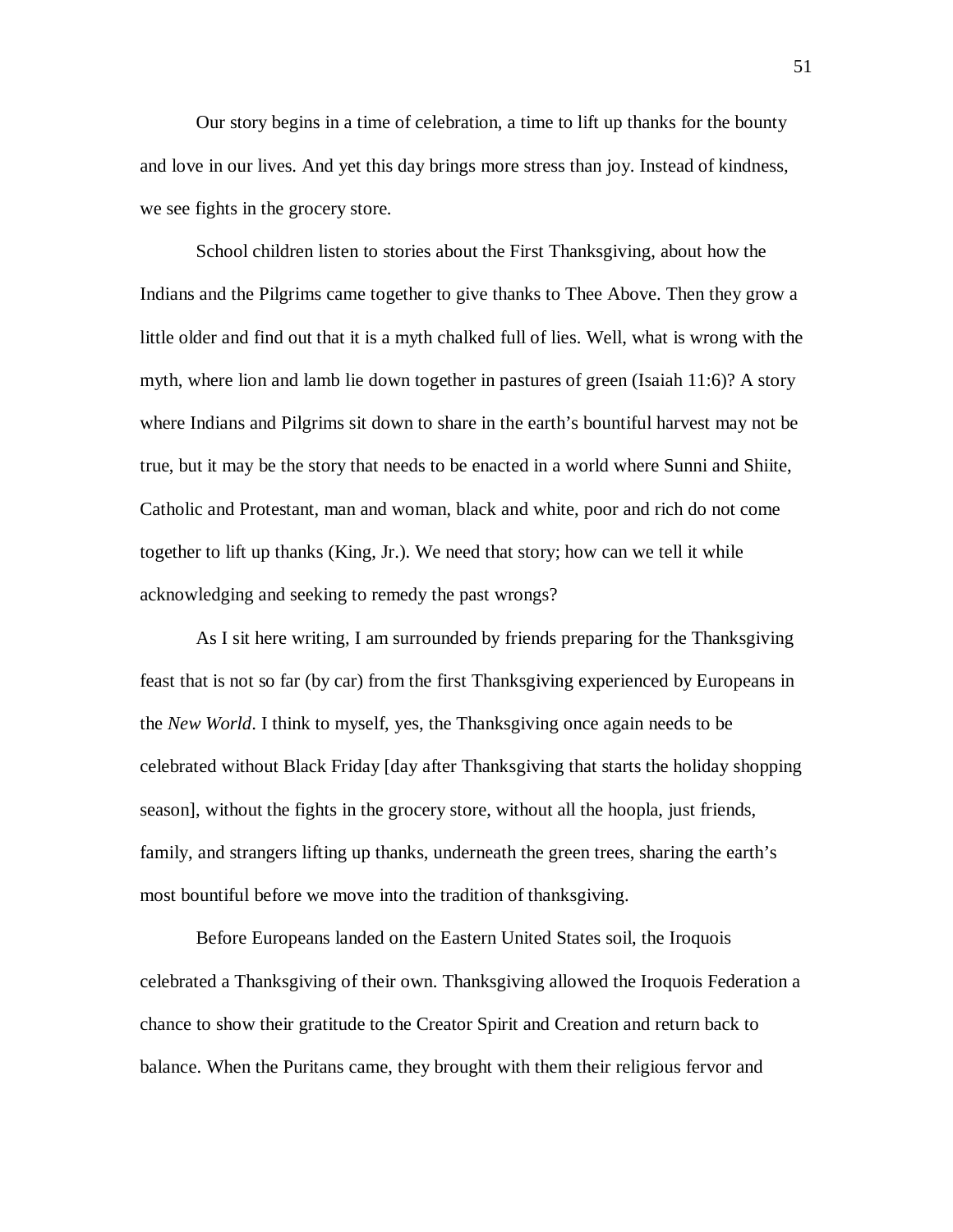thanksgiving celebrations of their own. They celebrated Thanksgiving because they had survived the winter and had bounty at the end of the harvest season. Unfortunately, they mostly ignored the celebrations that were already in place for Thanksgiving, paying lipservice at most and attempting to destroy the life-ways in the New World at least.

As a white woman and academic, I must acknowledge that it is not up to me to define the story of the Native American experience. I can listen to it and respect that experience. In a way, I am afraid to even go there, fearing that I will generalize the Native American experience, romanticize it, and trivialize it. However, if I do not go there, looking at my own racism and my own part in continual colonization, I will only continue to be part of the problem. First, I must be conscious of my part in colonization, accepting my fault and responsibility and moving on from there. Only then can I begin to discover my own Thanksgiving celebrations. I will attempt to follow the lead of Deganawida, the organizer of the Iroquois League, who wanted to help restore the wrongdoers (i.e. colonizers) to balance, "healing wrongdoers, not defeating them" (Welch 2004: 35). Here we have Indian leaders accepting the multiple stories of cultures, while the European conquerors only wanted one story- their story, and they used violence to spread their story.

Can I as a white individual, and whites as a race, ask for forgiveness and start telling a new story which is in actuality old- a story where different cultures can live together? Maybe it is a pipedream but then again, maybe it can be reality, when we take time to acknowledge the *other's* place in our lives. The "Two Row Wampum" belt story is just that story that shows how two cultures can be in harmony:

> These two rows will symbolize two paths, traveling down the same river together. One, a birch bark canoe, will be for the Indian People, their laws,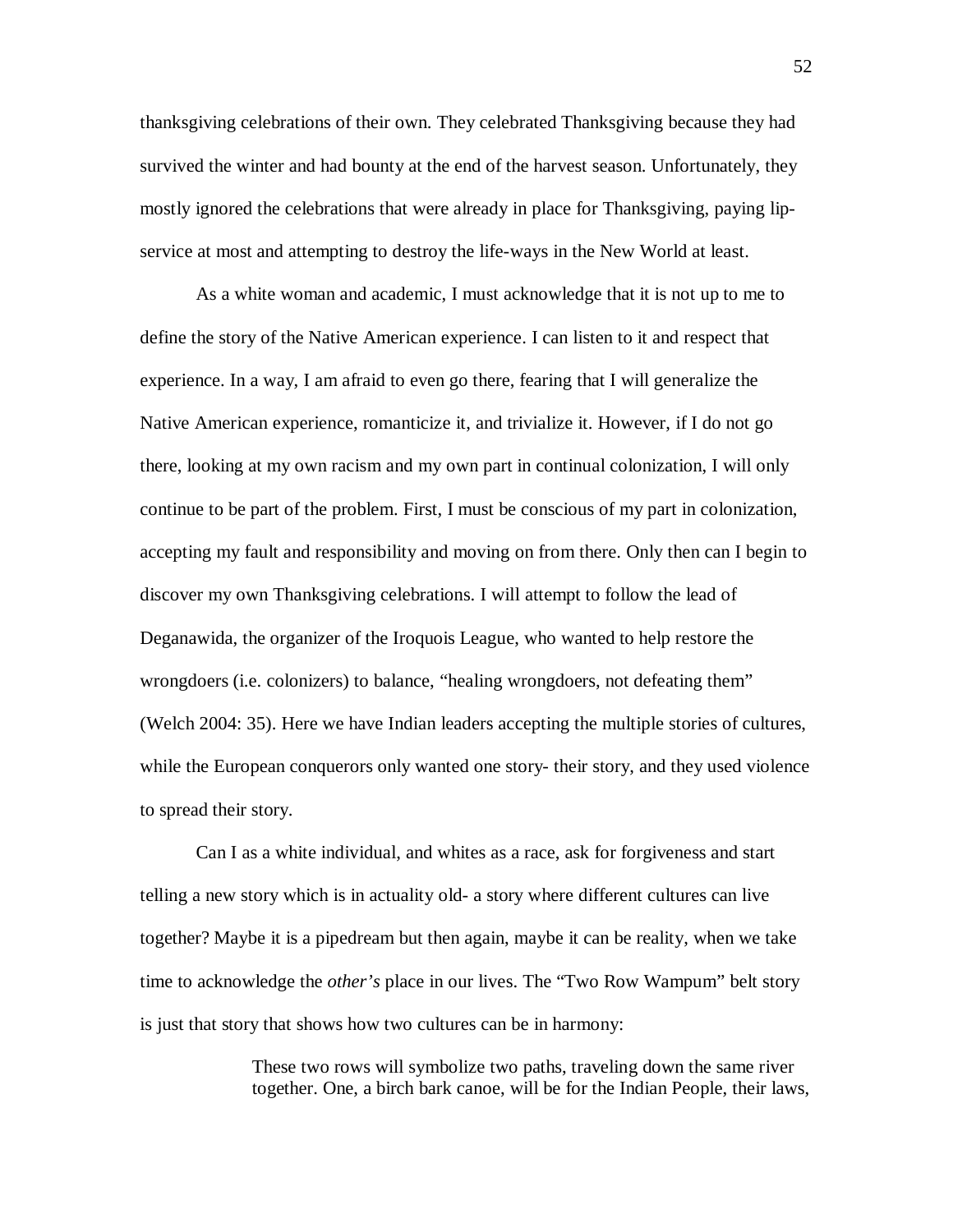their customs and their ways, the other, a ship, will be for the white people and their laws, their customs, and their ways. We shall travel the river together; side by side, but in our own boat, neither of us will make compulsory law or interfere in the internal affairs of the other. Neither of us will try to steer the other's vessel (Welch 2004: 35-36).

Kathryn Shanely, a professor of Native American studies, asks non-Indian peoples to stop the practice of "selectively tak[ing] elements from Native Cultures but ignoring the specificities of history and language." She proposes that non-Indian and Indian academics alike learn about Native histories and insights and be what Subcommadante suggests- a voice for the voiceless, "to offer to be an audience and then amplify those voices barely heard, or not heard at all without a committed audience" (Welch 2004: 38). Academics and non-Indians can also re-discover non-dominant history, stories, and celebrations at the same time. We can find a collective way of knowing where there is a both/and instead of either/or based "on the wisdom and history of all Americans, learning from the complex interactions of our mistakes, our atrocities, and our noble ideas" (41) Until we can tell different stories we cannot as Vine Deloria, Jr- the modern critic of anthropology suggests, find the "forces of reconciliation and reparations" that "continually present us with the opportunity to get involved in the creation of a society more in tune with humans needs and highly compatible with the best of Indian and non-Indian beliefs and practices"(33).

I decided that I could get rid of my fear of generalizing Indians as well as acknowledging the pain caused by a long history of physical and cultural genocide in this country, by learning about these stories and re-discovering stories of celebration in my own culture. I can still recognize Thanksgiving as a National Day of Mourning as well as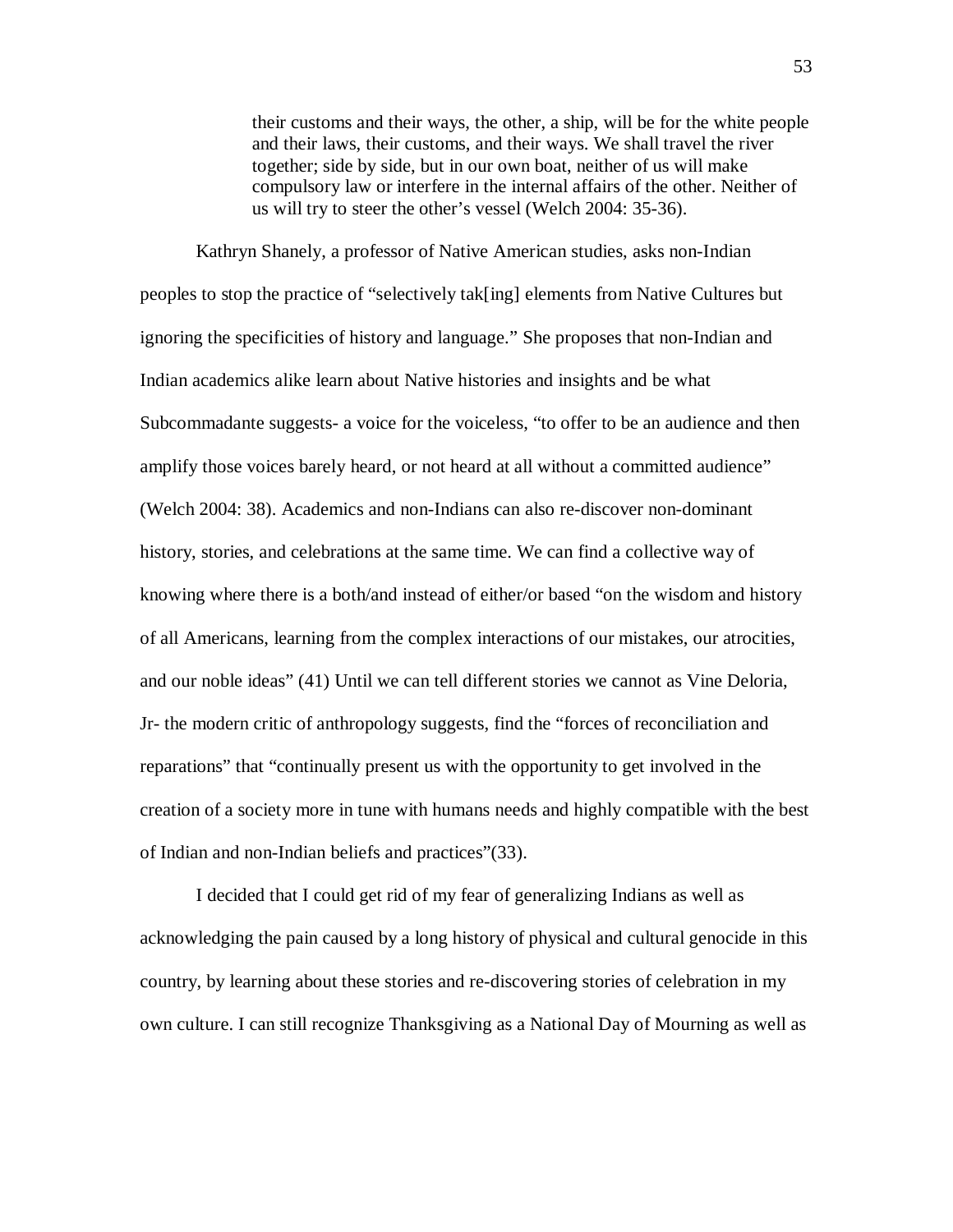a time to express my thanks for all the good in the world, working toward spreading more of that good.

Many agricultural societies have harvest festivals where they celebrate the change in seasons- from China to South America. Celebrations surrounding the seasons and life cycles are cultural universals (Aveni 2003: 139) Many world harvest celebrations occur in August, though the American Thanksgiving falls at the end of the harvest season, suggesting a prayer of thanksgiving for the bounty and hope that it last through the winter (140). Although we still celebrate Thanksgiving at the end of the harvest season, our society has moved away from an agrarian way of living where the celebrations were rooted in the agricultural cycle. Our early forefathers warned us that we should remain an agrarian state rather than an industrialized state even if they did not support a national Thanksgiving (i.e. Thomas Jefferson) (137). Much can be said for that today as we have continued to industrialize. For the majority of American citizens we have lost that connection to the land, getting our food from the grocer's freezer. We have for the first time in history, even begun to import grains from abroad. Am I suggesting that we return to an agrarian society, where Thanksgiving is connected with the agricultural cycle? No, I am acknowledging Thanksgiving's roots and looking at stories that make connections between cultures and cultures' connections to the land.

Thanksgiving is not only a chance to acknowledge Mother Nature's role in our existence, it is also a chance to re-kindle relationships and promote peace. Historically, it has been a chance to return to a balance with nature and to spread peace. The Native Americans that the Puritans met in Massachusetts were the Wampanoag, part of the Penacock Federation (Aveni 2003: 142). In Algonquin, Penacock means "Children of the

54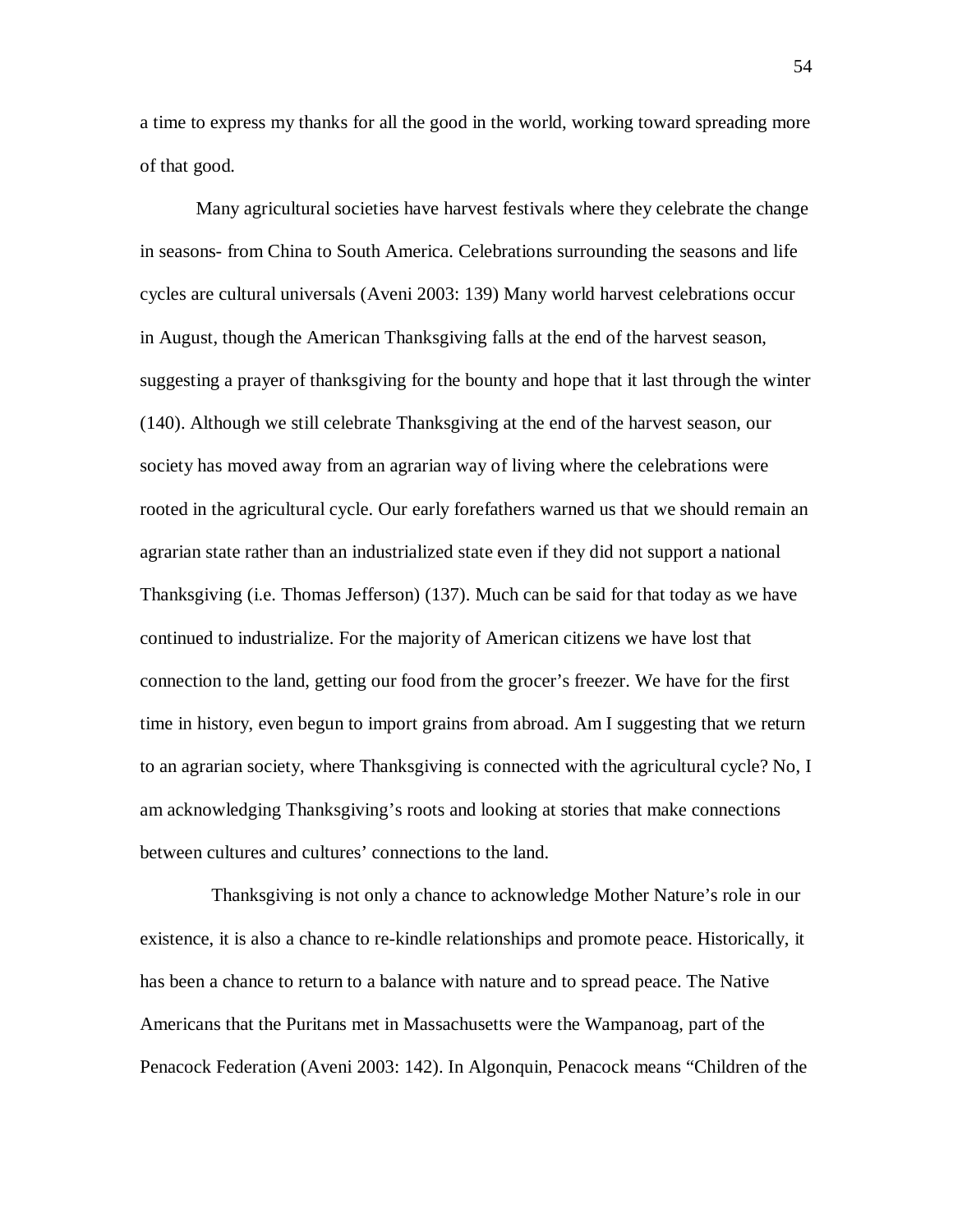Pine Tree" (Sidis 2007). Traditionally, the pine tree was a tree of peace which was also used as a tea and for salves for healing. Although the Wampanoag were treated unfairly and their land stolen, the idea of peace and Thanksgiving has survived both in literature and practice. Now we have a chance to honor the tradition of Thanksgiving by seeking forgiveness for the wrongs of the past, looking at Thanksgiving's past purpose and giving our thanks for the good in our lives, once again working to regain balance and inner peace.

When George Washington was President, he proclaimed that Thursday, November 16, 1789 would be a day of Thanksgiving. He proclaimed that the people would "meet together and reorder sincere and hearty thanks to the great Rulers of nations for the manifold and signal mercies which distinguish our lot as a nation: particularly for the possession of constitutions of governments which united and, by their union, establish liberty with order" (Aveni 2003: 143). The celebration remained a New England holiday with few references by writers and poets:

> This is Thanksgiving Day - a good old festival; and my wife and I have kept it with our hearts, and besides home made good cheer upon our turkey, and pudding, and custards, although none sat at our board but our two selves. There was a new and livelier sense, I think, that we have at last found a home, and that a new family has been gathered since the last Thanksgiving Day- Nathaniel Hawthorne November 24, 1842 (143)

Come home to Thanksgiving! Dear Children, come home! From Northland and the South, from West and the East, Where'er ye are resting, where'er ye roam, Come back to this sacred and annual feast - Horace Greeley 1846 (Etzioni 2004 204)

As the New Englanders moved westward, the holiday spread to other parts of the country becoming more of a national holiday. In Oregon, Thanksgiving became a public holiday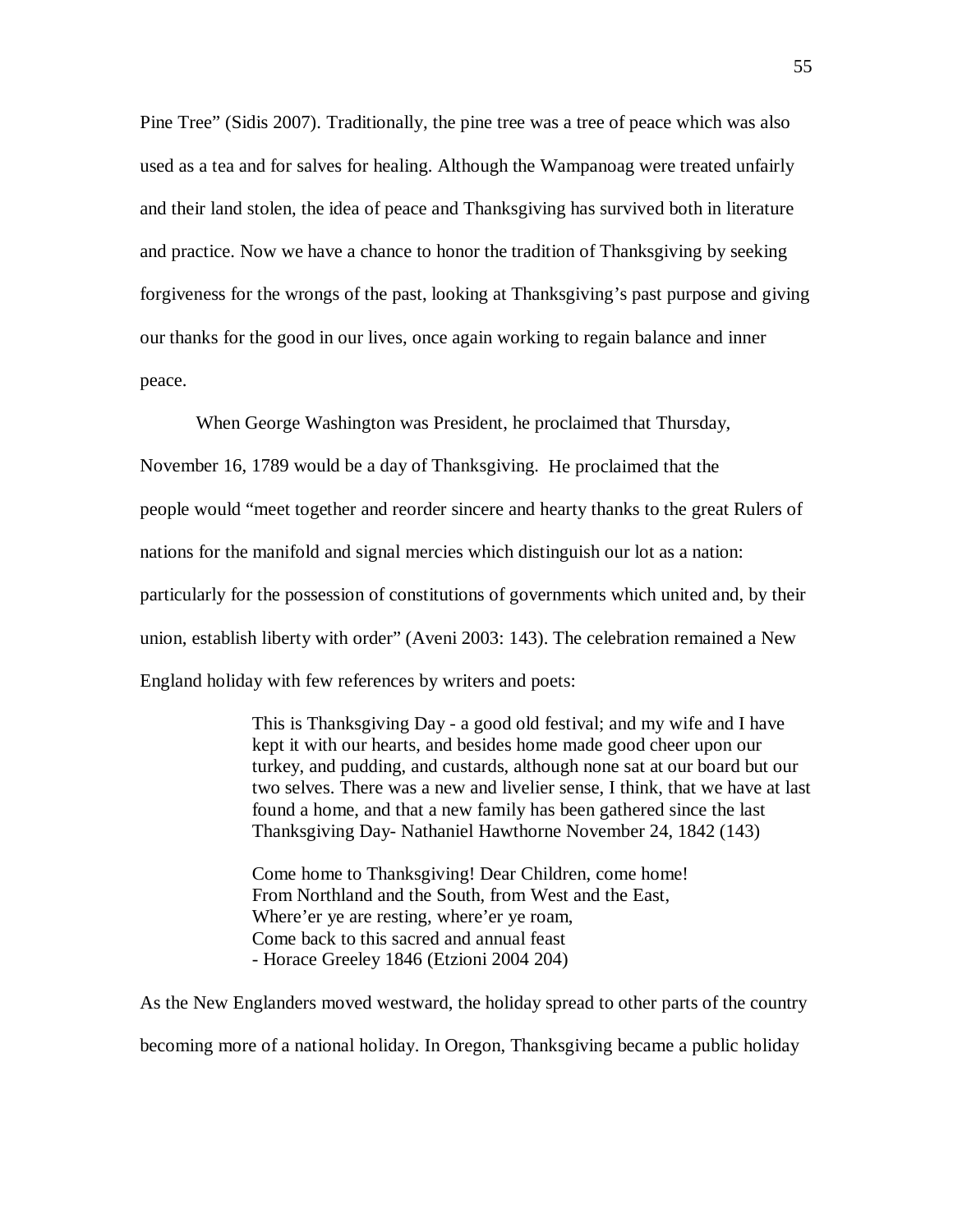in 1859, "a day to be kept for PUBLIC THANKSGIVING, to be observed throughout the state in such a manner as the good people thereof may deem appropriate" (206).

By the time of the American Civil War, Thanksgiving was a national holiday. Sarah Josephine Buell Hale, owner of the Ladies Magazine and Literary Gazette (a predecessor to Seventeen, Ladies Home Journal, Redbook) wrote many editorials dealing with holidays writing that "there is a deep moral influence in the periodical season of rejoicing in which whole communities participate. They bring out…the best sympathies in our natures" (Aveni 2003: 144). She also wrote political editorials on Thanksgiving because she saw Thanksgiving as an opportunity to celebrate peace. She wrote in an editorial in 1861 asking that the grays and blues "lay down their arms at least for that day [Thanksgiving Day] (144). In 1863, she went to Washington, D.C. for audience with President Lincoln to ask for a National Day of Thanksgiving during the bloody civil war and always. He wrote a proclamation upon her request:

> And I recommend to them, that while offering up the ascription due to Him for such singular deliverance and blessings, they do so with humble penitence…commend to His tender care those who have become widows, orphans, or mourners, or sufferers in the lamentable civil strife in which we are unavoidably engaged, and fervently implore the interposition of the Almighty hand to heal the wounds of the nation, to the full enjoyment of peace, harmony, and Union (145).

### **Discovery of an Applicable and Real Forgiveness**

In *Peace and Change*, Elise Boulding writes a history of forgiveness in the United States. She takes her reader through the colonial era to today, focusing on communities that used forgiveness as a way to solve conflict. The stories are not just in the past, but are relevant today. She points out that we still need forgiveness in our lives to solve our societal and personal problems and we need to create a space for it: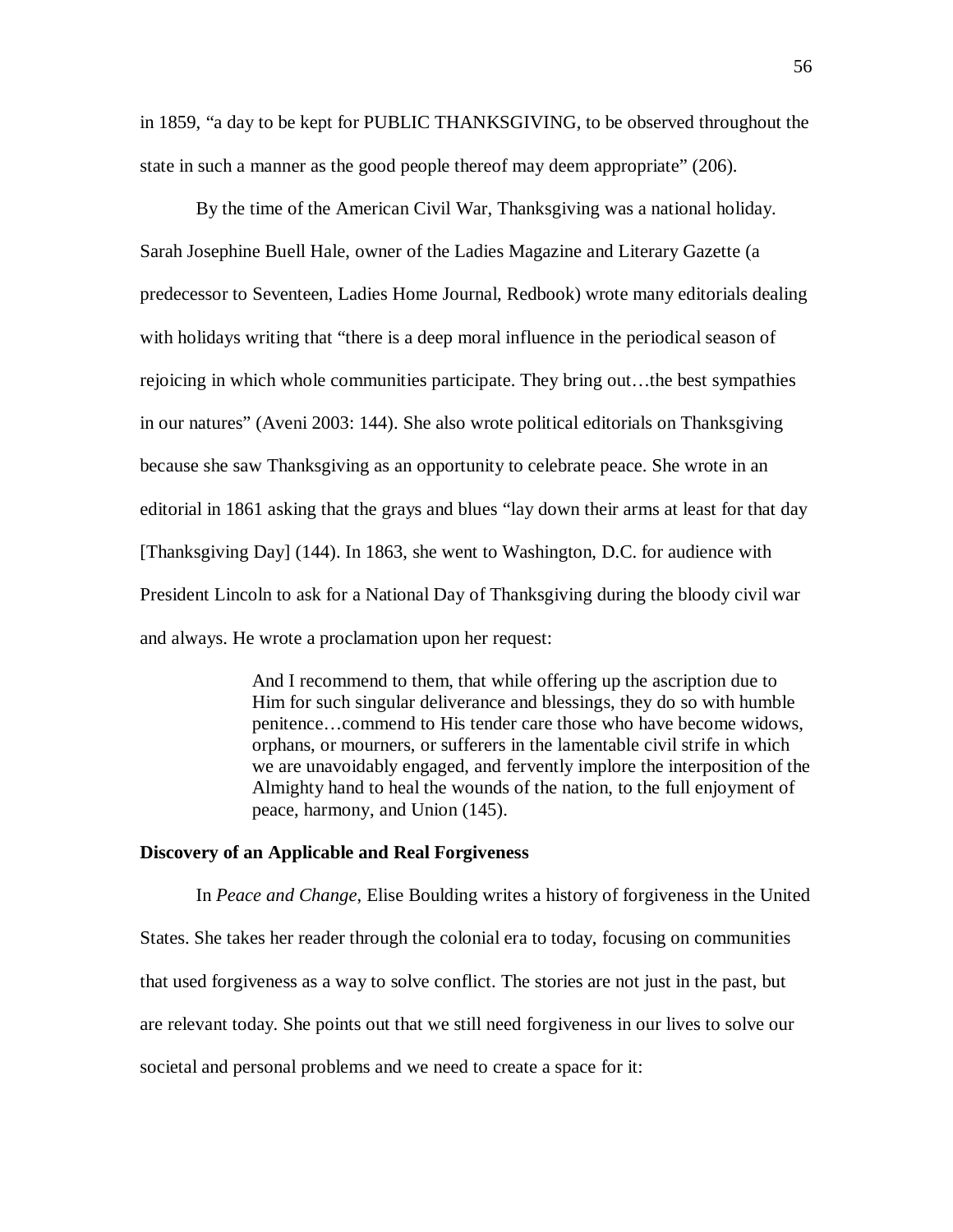Forgiveness needs space…that space makes it possible to see the "other" as a fellow human being, and to begin to feel the stirrings of the basic human urge to bond with others, which is so essential to our survival as a species. The stirrings of the bonding urge make possible a slow, difficult process of moving to mutual forgiveness. As has certainly been said, we cannot forgive others without forgiving ourselves (2003: 453).

I have always been aware of the concept of forgiveness as a religious idea. But I was not really ready for its application. I had all this pent up anger that I did not want to let go of. I wanted to keep it, like somehow if I let go of the anger, I would not be motivated to effect positive change. Slowly, however, I discovered that I needed to let go of the anger and learn to forgive myself and others. I signed up for an online class on forgiveness just as I was discovering the need for forgiveness in my life. I just needed to the tools. Here are some of my reflections on what I learned from the class:

> What did I want to get out it, "If I am to live in the here and now, working for a community of peace and justice among humans and the earth, then I need to learn to forgive the state, the rapists, and all those who breech our trust, because without love and forgiveness we won't stop any wars. How far do we go in forgiving someone? Are we just to work on ourselves when there is so much suffering? What tools do we have and what do we need to learn in order to actively forgive everyday? How do I forgive myself? Why is forgiveness so important?

> When I work on the improvement of myself, I realize that I am not perfect and that I cannot hold others to such a high standard that I cannot obtain either. In addition, without forgiveness, we build walls that cannot be torn down.

> I have learned to take time to celebrate in my otherwise hectic life. Even though, I know that there is so much wrong in the world, I learn to let go of the negativity and accept the positive into my life. So often now, I find that things are changing because I see the sunny side of life rather than all the terrible things that exist in the world. It enables me to continue working for peace as I learn to forgive others and myself for our humanity. It has been a great journey and celebration.

By taking this class, I have realized how far I have come in my personal growth as well as how much farther I have to go. The class has helped me work through my own self-righteousness and keep my pride in check.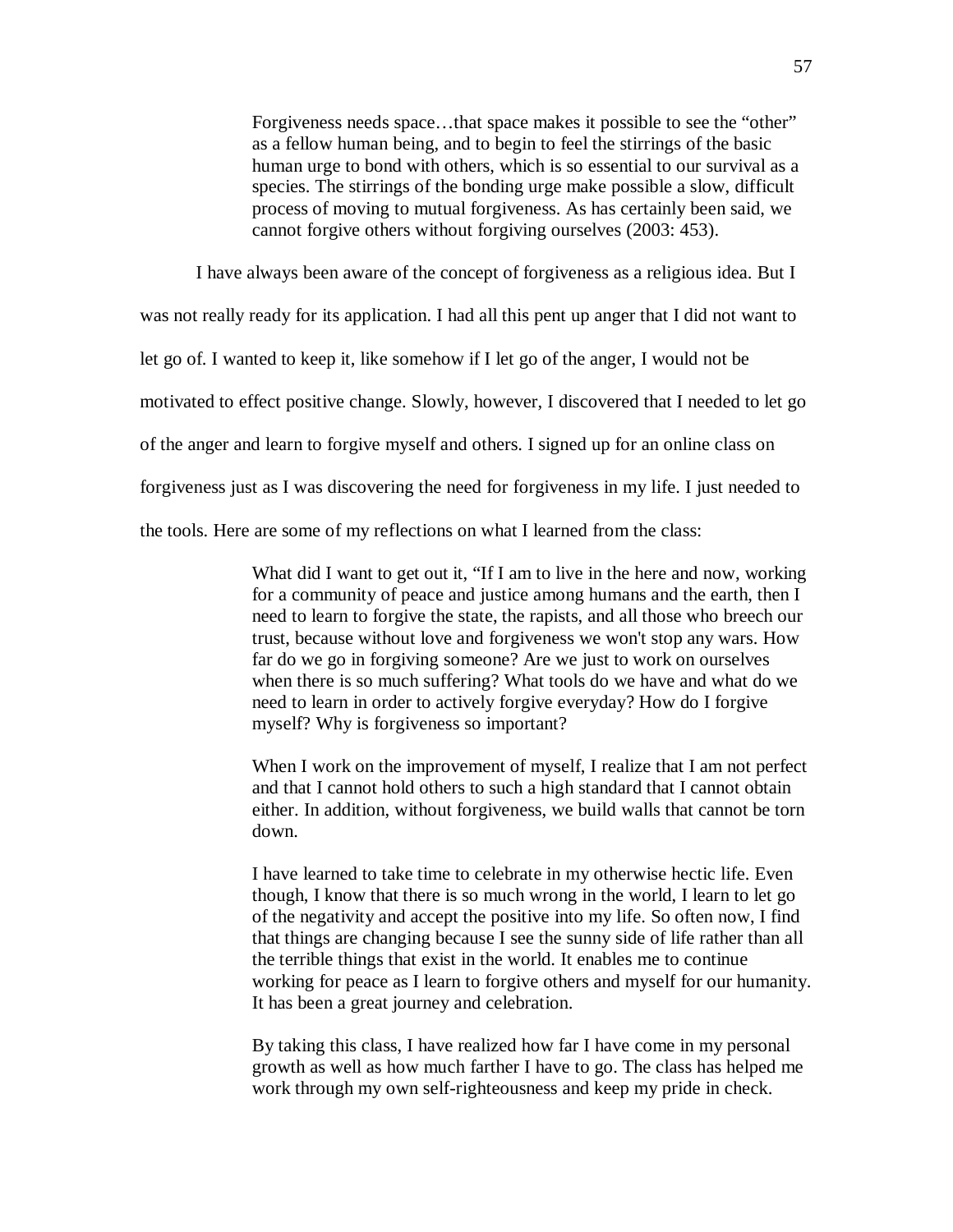Throughout the semester, I have found that I have been trying to understand people more and more. I am also realizing more and more the importance of not writing someone off when they are on *the wrong side* of the fence (it maybe me who is on the wrong side), it's better to give them hugs and flowers instead of aggression that I would love to hand them

[This class] is only the commencement of my journey exploring my faith and forgiveness. In the future, I hope to share and listen to more stories, more fully participate in ritual, and explore how I as a Catholic [and an individual] can better integrate forgiveness into my everyday life.

## **7. The Power of a hug**



April 15, 2004- *I just want to be hugged and told that everything is all right. But it's not alright. People dying, children starving. Blood on our hands and food in our stomachs*why do we do what we do? And then try to escape into our music and film. When have *humans had their glory day? Never. We kill, we maim, we hurt. And for what, death and profit? Why? Why? Why? I demand an answer and nobody knows…I decided to take a walk to clear my head.*

For a long time, I did not like hugs. I suppose it is because I am Catholic. We shake hands as a sign of peace. I went to a Bible Church and all these people wanted to immediately embrace me in the Lord. I could not believe this, maybe they saw a new soul to catch; I was not sure. I just met these people and they wanted to hug. Needless to say, I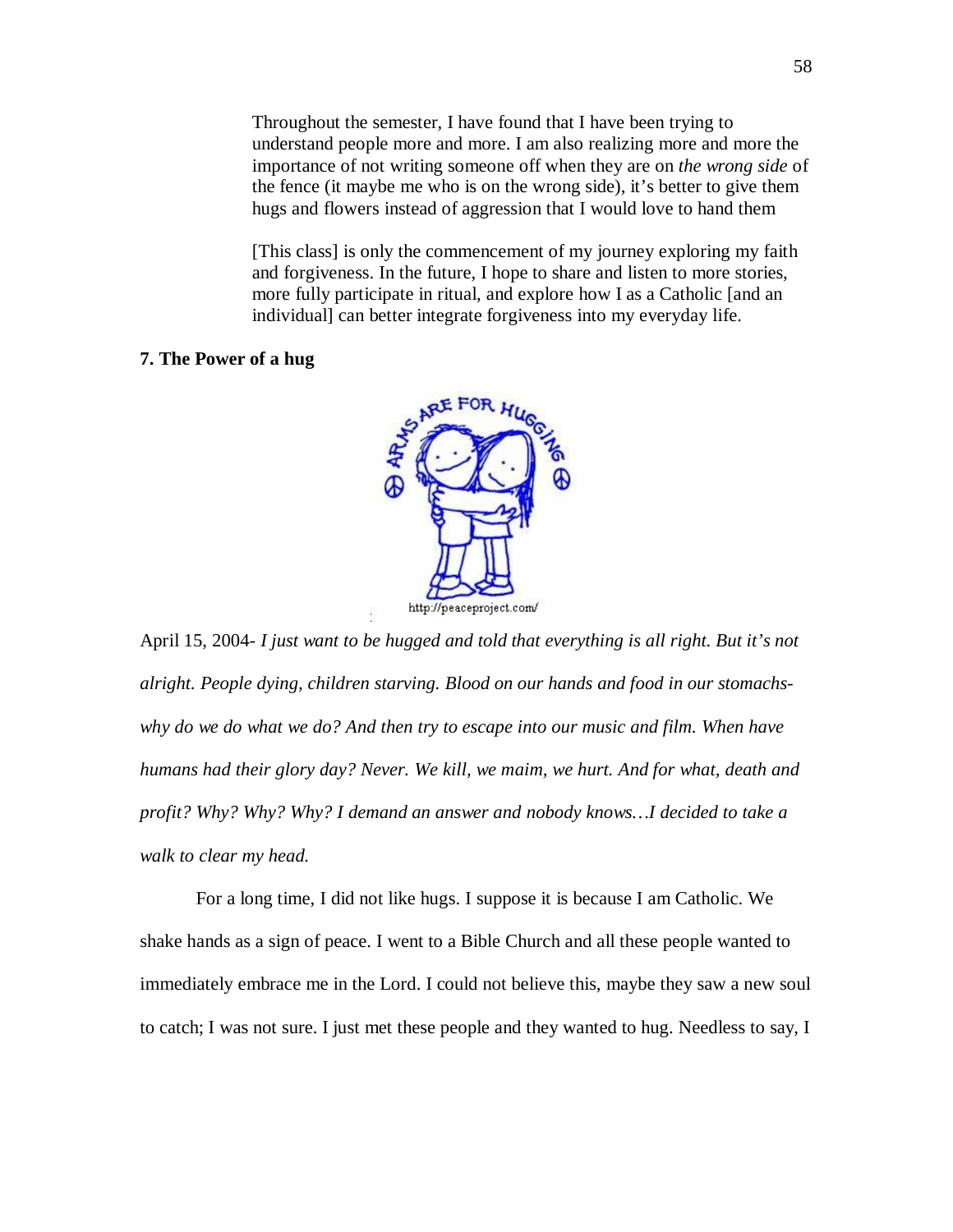freaked out. Over time, I got used to this idea of hugging and soon began to *embrace* the idea.

A few hugs remain memorable to me. My grandmother and I were waiting on the Washington Street Platform Blue Line, when a homeless man came up to me and asked me for hug. I suppose I should have thought about my own personal safety and panickedhe could have had a knife and want to stab me. But I only thought that he might need a hug.

February 15, 2003 - The United States still had not begun dropping "Bombs over Baghdad" when over 15 million people world wide took to the streets and said "Hell No, You Won't Go." A friend and I decided to take a bus with the local Mosque down to Devon in Chicago. Two women came up to me and asked me for a hug and thanked me so much for going with them. As a white girl, I never really thought about how my personal safety could be endangered by the state. Would *they* come knocking on my door and take my 16 year-old son? I could go out and protest without fear of retaliation. A protest that was to be held in a Palestinian neighborhood on the Southside of Chicago had to be cancelled when threats from the Chicago Police came. All the while men and boys were being sent back to their country of origin, most of the time without warning. So this hug between Muslim women and a Catholic woman meant something more than just an embrace between women, it was across cultural lines between strangers working to stop the same war.

While I was going relief work in the upper ninth ward of New Orleans, a woman named E- walked into St. Mary's of the Angels, where our base was set up. She wanted to know how she could help out, maybe at the clinic Common Ground had first set up in

59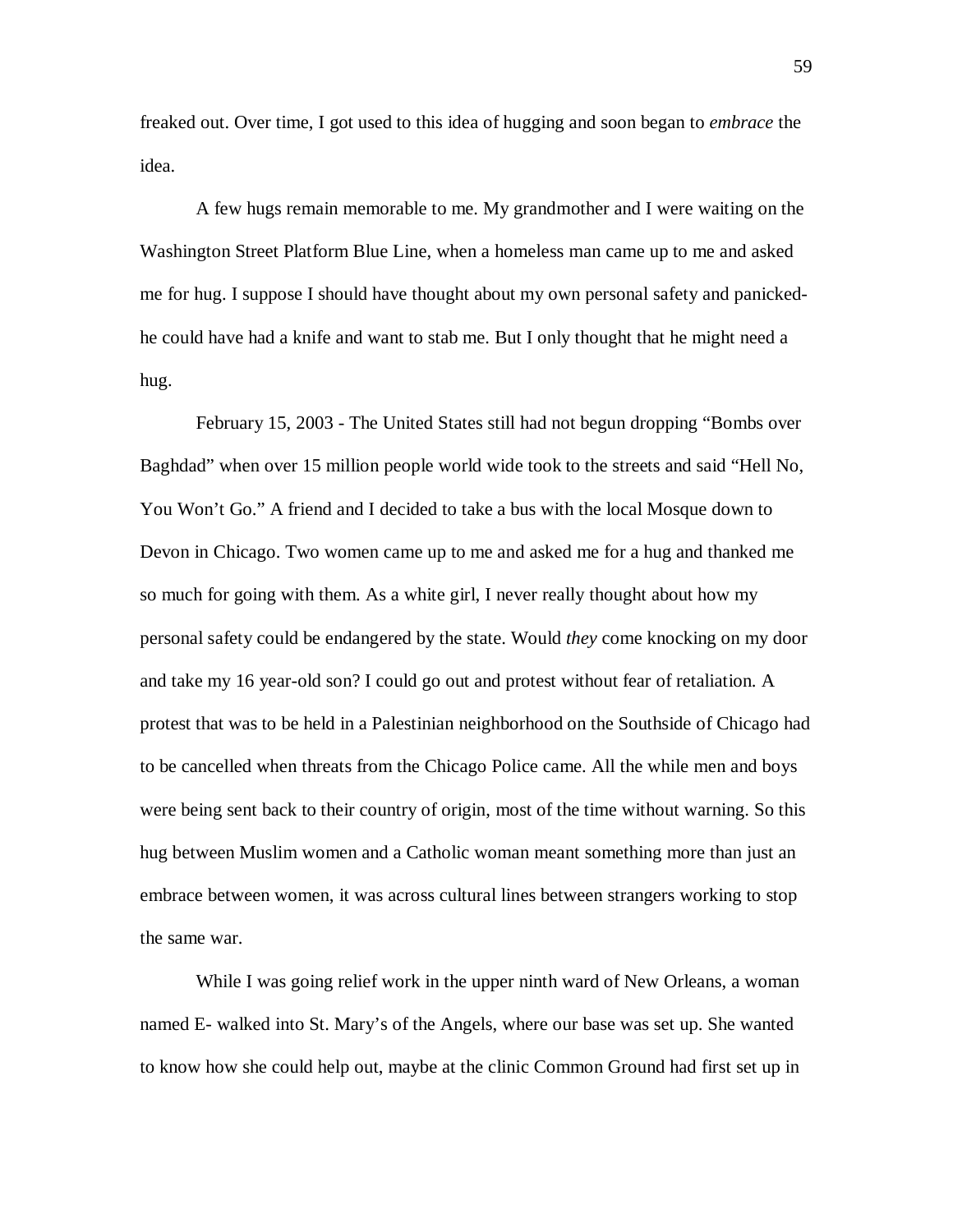Algiers only days after the Hurricane hit. While she waited around to speak to one of the volunteer coordinators, she began to tell me her story, the day she became a hero quite by accident. In the end, we were both in tears and hugged.

Last spring, some high school students decided to come to the University to give out free hugs. They held signs with the words "Free Hugs Today" in black marker. I sat on a bench near the Union, smiling and quietly observing their work. Not only did they provide the needed spectacle that is so often missing from my college experience, they were sending a powerful message even though passer bys might not have noticed as they walked by.

# **Conclusion**

I have only scratched the surface in the creation of a story medicine. I have explored some of my own stories of anger and the search for inner peace. In doing so, I hope that I have opened up space for others to explore the self so that we all can participate in a conversation of moving from the personal towards the universal- one story made up of many individuals' stories.

But how do we go about making the personal relevant in the universal? I suggest that we first start looking at ways in which to tell stories. Today we have at our fingertips a digital network in which to share stories- the internet. We have open- source knowledge (i.e. Wikipedia) which is re-defining what knowledge is and how it is distributed. We also have a network of online independent media centers where the reader is the media as well as blogs for people to tell their stories. The internet provides a space for a contemporary way of sharing narrative - digital interactive narrative. The ancient art of storytelling whether around a fire or dinner table now can be online- where each person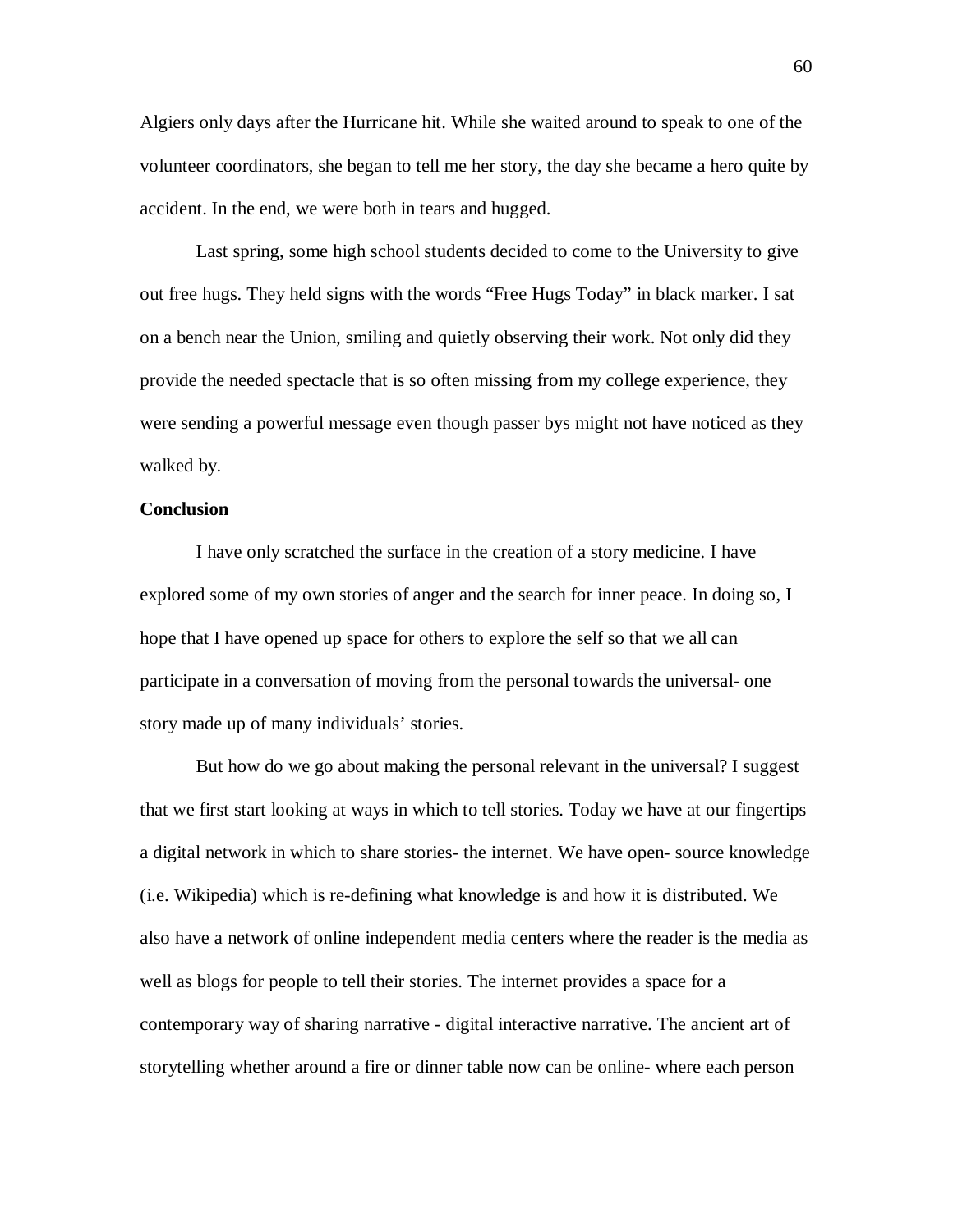can create their own story and share it - like a Choose Your Own Adventure story- where you or I can make knowledge our own expression - the personal which in turn adds to the collective knowledge by the sharing of our own narratives with others and learning from other narratives. The possibilities are almost endless.

Besides digital interactive narrative, how else can we begin to create Story Medicine applying the seven ideas that I have already suggested as well as dis-covering more ideas:

- 1. Purposely/purposefully seek out positive stories
- 2. Meet people where they are at
- 3. Learn to create healing spaces and ceremonies
- 4. Create quiet, safe, reflective, beautiful, and healing spaces
- 5. Re-discover the importance of nature…in un-covering inner peace
- 6. Learn to forgive and be forgiven
- 7. The power of a hug

I suggest that we start on a journey to more deeply and intimately know the self by walking in beauty while reconciling with those we have wronged in the past and continue to wrong today, by having tea and talking calmly, and by honoring multiple ways of knowing, meaning, and understanding. We will not get where we are headed for tomorrow but we have started today on the search for the stories of the universe, community, and individual by beginning to know the self as Socrates suggested. Right now we are still at the descriptive, gathering the data, asking the what on the search for the why. In order to get there, where ever there may be, we have to gather stories and figure out what they mean to us by first asking the what.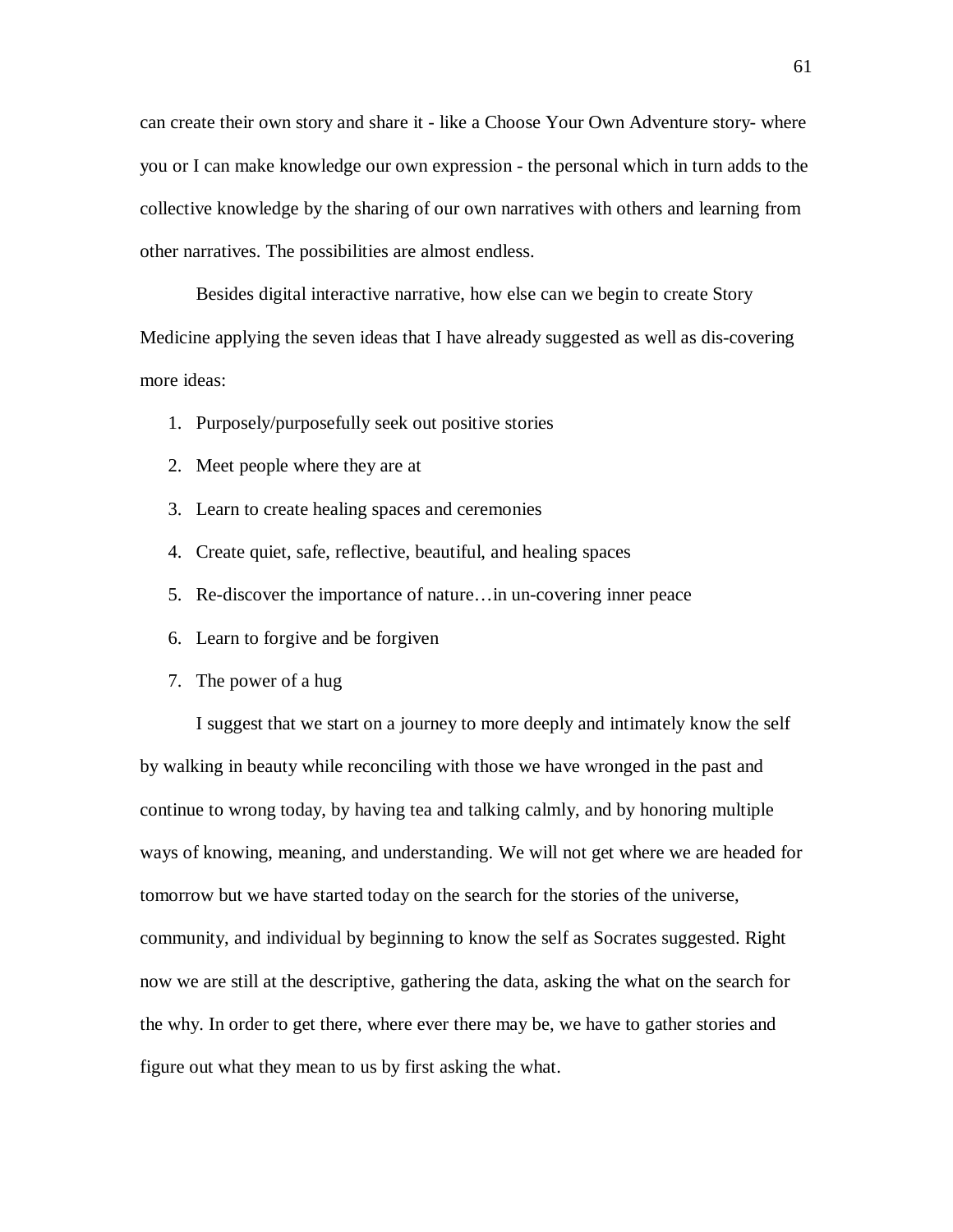I know I have a sincere need to find and build community, whatever shape that may take, to celebrate moving away from death to life, to share and listen to stories and through them, to heal broken bodies and relationships including my own. I have come to realize that I need a new story to guide my life. Through the process of introspection called my honors thesis, I have attempted to find that new story to guide my life and have gained a better understanding for myself of what it could mean, in everyday terms, to start actually living from a culture of peace, here and now.

The problems that our planet and my generation face are so pervasive and multifaceted. There is poverty and war in this seemingly unforgiving world. We cannot ignore the very fact that 800 million people go to bed hungry every night. But we can begin to heal these problems by looking at the good in the world, telling those powerful stories, taking time for ourselves and others, and watching these new stories take hold. When we realize all the bad in the world, we also have the opportunity to visualize the world we desire for ourselves, family, friends, and the planet. We need a holistic approach to solve and ultimately to prevent these problems. It is my belief that we need a new overarching story, a new planetary myth of healing- a story medicine.

What stories are we currently telling: the empire's story of profit and destruction of the everyday story of people working in their communities as prophets, and healers, workers and teachers? Without a creative heart and a new planetary story, we will not be able to hear the people already working to outgrow violence and hatred, those going into the darkest most vile places and coming out with stories of brave people continually dreaming and working for a better world. Without agape, there will be no hope for inner and outer (World) peace.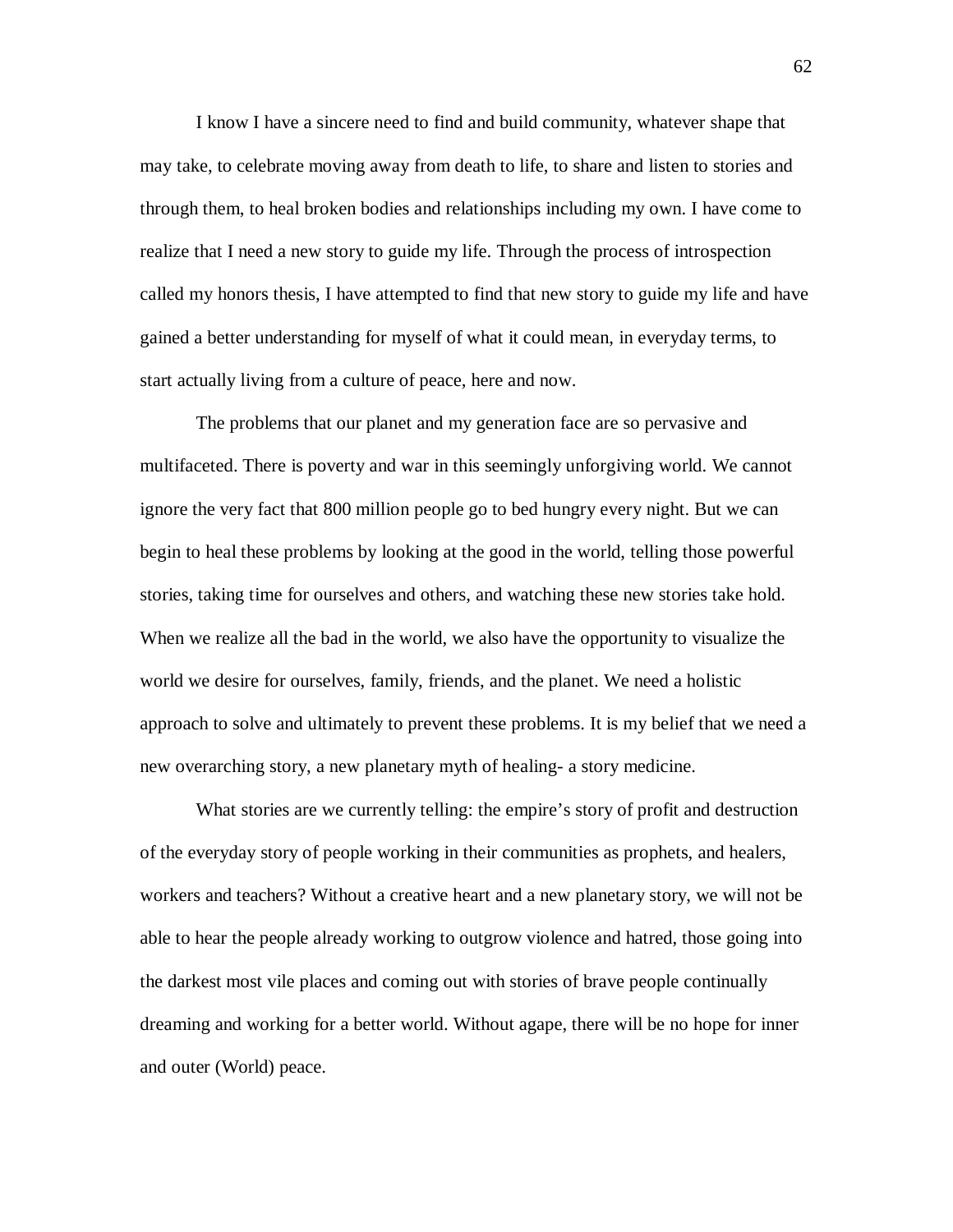#### **A Selection of Reading**

Alvord, Lori Arviso and Elizabeth Cohen Van Pelt. *The Scalpel and the Silver Bear: The first Navajo Woman Surgeon Combines Western Medicine and Traditional Healing*.

I was recently at an international dinner to talk about Sister Supporting Sisters, a support organization for women of color at the University of Maine. How brave to come to a university that is prominently white!? A few of the women got up to tell their stories and read poetry. The keynote speaker spoke on the need for role models for women, minority women specifically in academics, especially in the sciences. Lori Arviso Alvord is one of those role models that the keynote speaker was talking about. Dr. Alvord not only took a risk by attending Dartmouth for her undergraduate far away from her supporting community, but she decided to continue on a become a medical doctor. In essence, she is both a role model for Navajo women, proving that anything is really possible, with the help of others, but also she is challenging the way the current medical system is working- which focuses most often only on the illness and not the whole person while bring the needed medical support for her community.

Amador, Louisa Greathouse. "Había una vez…" Universidad De Las Américas, Puebla. 6 March 2007.

It was affirming that other women in academics were dealing with story and also dealing with the idea of the tree of life in healing in general, for women in particular. Dr. Amador inspired me and washed away my doubts of the research I was attempting to make of go of. When I told her about my research, she interacted with me as an equal, with something to share with the academic community, encouraging me to finish my work and to share it with her when I was finished. Whenever we try something new, we probably are not the only one, no matter how grave the situation seems.

### Barley, Nigel. *The Innocent Anthropologist: Notes from a Mud Hut.*

Nigel Barley helped me to understand that the anthropologist cannot be the lone objective scientist. How can we objectify living, breathing person as ourselves? Although, resources are always scarce for academic research, especially those where humans are involved in the most intimate level, anthropologists need to constantly be challenging themselves to work with human on the human level and not some grandiose "scientific level" because humans are cultural beings that are both being and knowing, not just knowing as science who have it in our current scientific paradigm. Maybe that is why westerners study other "exotic" cultures, secretly maybe they study them to know another system rather than to prove their own system is best. And maybe just maybe they cannot just tell anyone that secret yet because we are not ready to know the other as a valuable cultural being, just like ourselves.

### Berry, Thomas. *The Great Work: Our Way into the Future*.

I have been in the long process of letting go of anger and complaining. In fact, just the other day a student leader on campus wanted to start a no complaint week, because she had failed miserably on her Lenten obligations as had I had and she believed also to complain and not do anything about it, is to well just complain. I wanted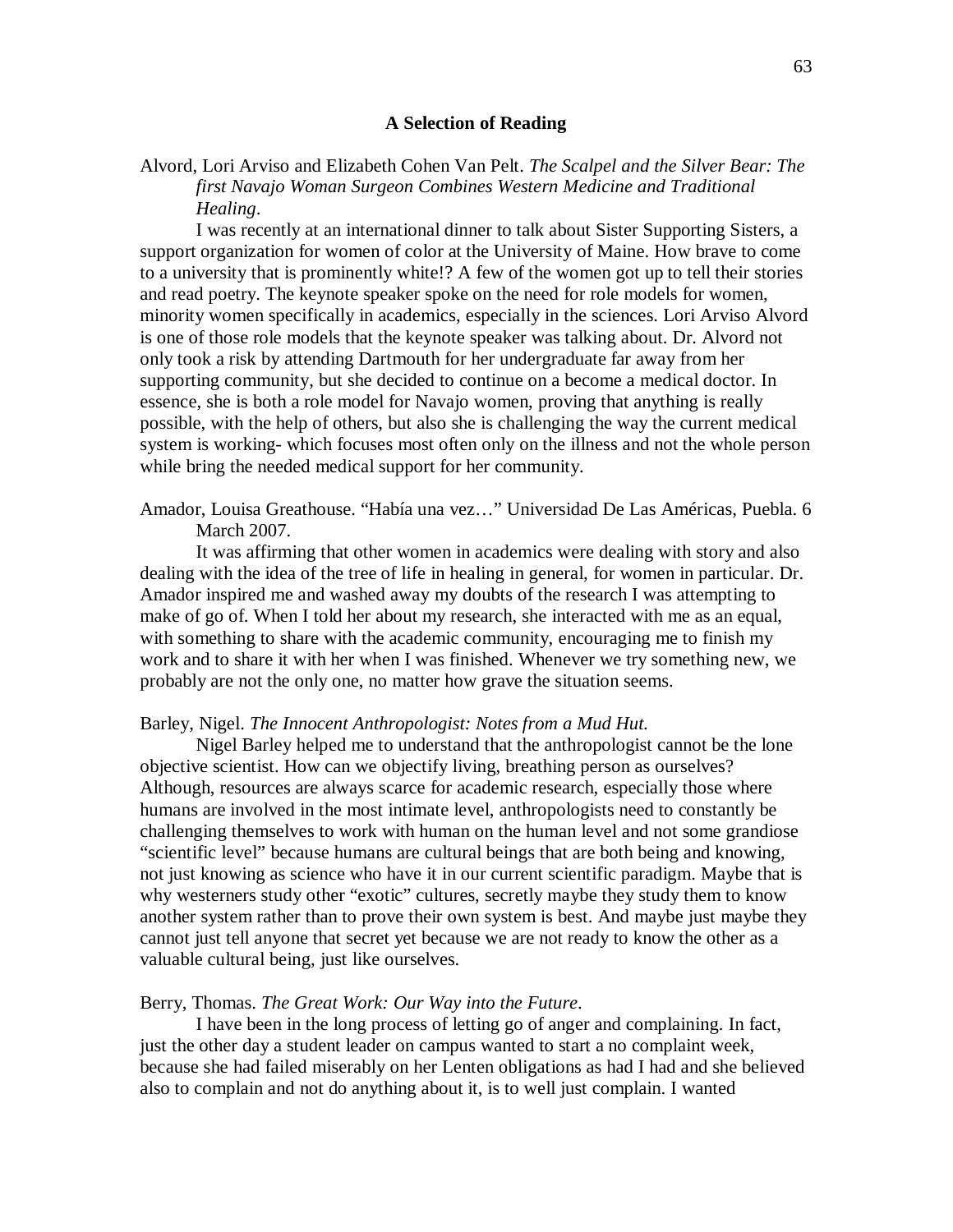something more than negativity and inaction due to anger. One can always do more from love as a saint than from hate as an activist. So how to go about this, how to change? I wanted to change, I was sick of judging those who were different than - the campus Greek, the campus cop, the soldier. Why would anyone want to change and work for peace if I myself could not move from anger to inner peace? So what did I do, I went to my priest to confess that I judged and I was miserable because of it. He told me to take my skateboard, say some Hail Mary's, and sit and ponder in nature. So I went in pondered in nature. I had *The Great Work* in my backpack and started reading on the Stillwater banks 'neath the pine trees. Here was my answer; Berry outlined a system in which to heal relationships with nature, community, and the individual utilizing our own gifts and the university system. Here was a chance to move from anger to inner peace once more.

# Diamond, Louise. *The Courage for Peace: Daring to Create Harmony in Ourselves and the World*.

Diamond tells her own story toward inner peace while writing about how she creates spaces for others to heal and to forgive. I started reading her book on the greyhound home. I left it on the bus. At first, I was really mad that I left it on the bus. But then I decided to let it go someone else might pick it up and get something out of it. Then I found the book at a cheap bookstore at Christmastime and bought. All that worrying in South Station was not really needed. Maybe it was though, it allowed me to think about the positive of all events rather than the negative because when we invite the positive into our lives we are more resilient and more positive comes into our lives.

### Duerk, Judith. *Circle of Stones: Woman's Journey to Herself*.

We grow, mostly in a circle, never returning to the beginning really, but most definitely not growing linear. Duerk tells the story of women struggling to dis-cover self in a world that expects women to constantly serve others while ever ignoring the inner being. I suppose that Duerk's words are hard to swallow and maybe weird to the untrained eye. She offers up women's stories where they work on their selves first so that others can work on their selves, being so busy working to be better individuals that they have no time to criticize another's growth.

# Finkel, Laura. *This is Maine, Baby, Not Berkeley: Vietnam Era Protest at the University of Maine, 1964-1973*.

The other day I saw a professor that I had my freshman year. He walked down the hall and then came back, "So you decided to stay?" Um yes I am right here waiting in the hall, I thought to myself. But he meant me staying at the University of Maine. He said, "You told me that you thought it was a black hole and you were leaving." And I did leave, until I realized that I could make the black hole my own. After all my father always told me that college was a state of mind. So I decided to research the history of the University of Maine, making it my story too. I realized that well Orono is not Chicago and it will never be. But it will be Orono and it has a story as well. Laura Finkel tells the story of the student movement that built participatory democracy on campus in the face of adversary where the few dared to stand up but did not give up on the other- the Greek, the ROTC soldier, the administrator, the Vietnam vet, but provided them with a space to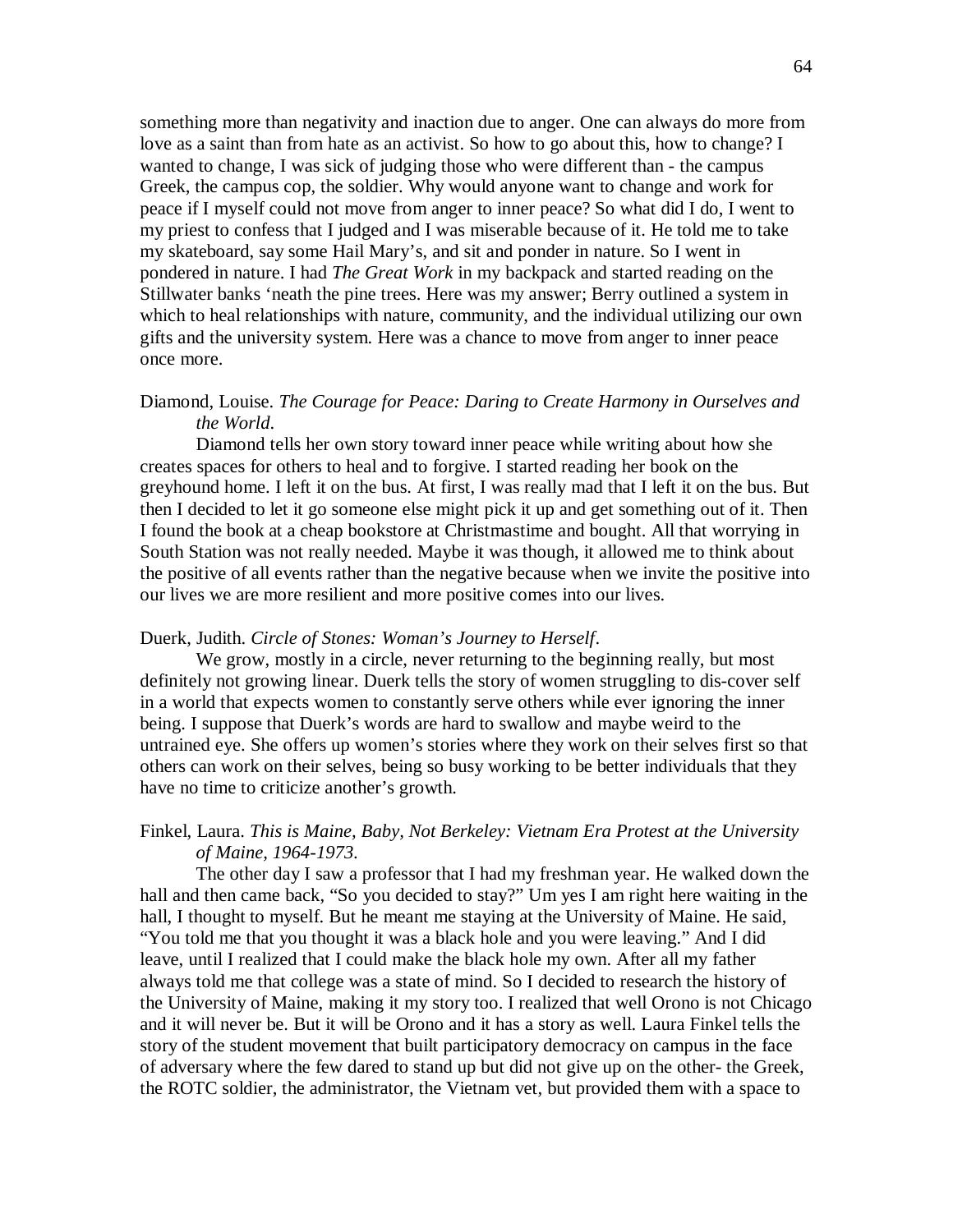grow as well. So I still think UMaine is a black hole, but I made it the best black hole I could and stayed.

#### Graham, Patricia J. *Tea of the Sages: The Art of Sencha*.

I do not really know when I started drinking tea. I remember the first time my dad let me drink coffee. We were on a camping trip with other fathers and daughters and he let me have French vanilla coffee. It was a big deal, because my mom didn't want me drinking the caffeine and becoming addicted. I don't drink coffee much anymore. But tea, I don't very much remember. It just fell into my life and never bothered to leave. I started talking to people about tea, even getting a little upset that those colonists would dump all that good tea in the harbor. Sometimes when I drink tea, I feel sophisticated and intellectual, like part of that ultra cool underground intelligentsia that hides in cafes and converse for hours. Other times I just need a moment to myself and tea gives me an excuse. One has to wait until cools a bit and let the leaves steep. Then you let the aroma into your nose, take the tea, and let it slip down your throat. I had no idea though that there were rituals on how to take tea, until I started the conversation about tea.

### Harvey, Ryan. "The Conversation Spreads."

Someone has to speak up. We always wait around for that someone. But what if we were that someone and got the conversation started? We would not longer be dependent on that someone to say what we really wanted to say in our hearts.

# Herman, A.L. *Community, Violence, and Peace*. State University of New York Press: Albany, 1999.

Once the discovery of self and the individual was enough to get a man killed-Socrates. We know now that each of us has a unique soul. But during Socrates' time only the collective was recognize as something, the individual was nothing, and did not have its own soul. Today it seems as though the individual has trumped the collective. What we need is a balance between the collective and the individual moving away from violent communities to peaceful communities.

### Hollingsworth, Amy. *The Simple Faith of Mister Rogers: Spiritual Insights from the World's Most Beloved Neighbor*. Integrity Publishers: Nashville, 2005.

If I had my way, I would write a book on the revolutionary ideas of Mister Rogers. Who knows maybe I will write that book someday. Mister Rogers's ideas of love and inclusion have allowed me throughout my formative years and still influence me. He always wanted to create an inviting space for children and grownups alike to love and to grow, he held our dignity and integrity by being calm and consistent and creating everyday ritual that provided us with security even when the outside world did not. So to Mister Rogers I take my hat off, if I had one.

### Komp, Diane M. *The Healer's Heart*. WaterBrook Press: Colorado Springs, 2006.

Bookstores are almost like sacred temples, but the public library is really more of the sacred temple, where everyone is invited. I found *The Healer's Heart* while meandering the old Northwestern train station. In it a discovered the story of one doctor's dis-covery of healing through prayer and ceremony. The doctor, an unbelieving man,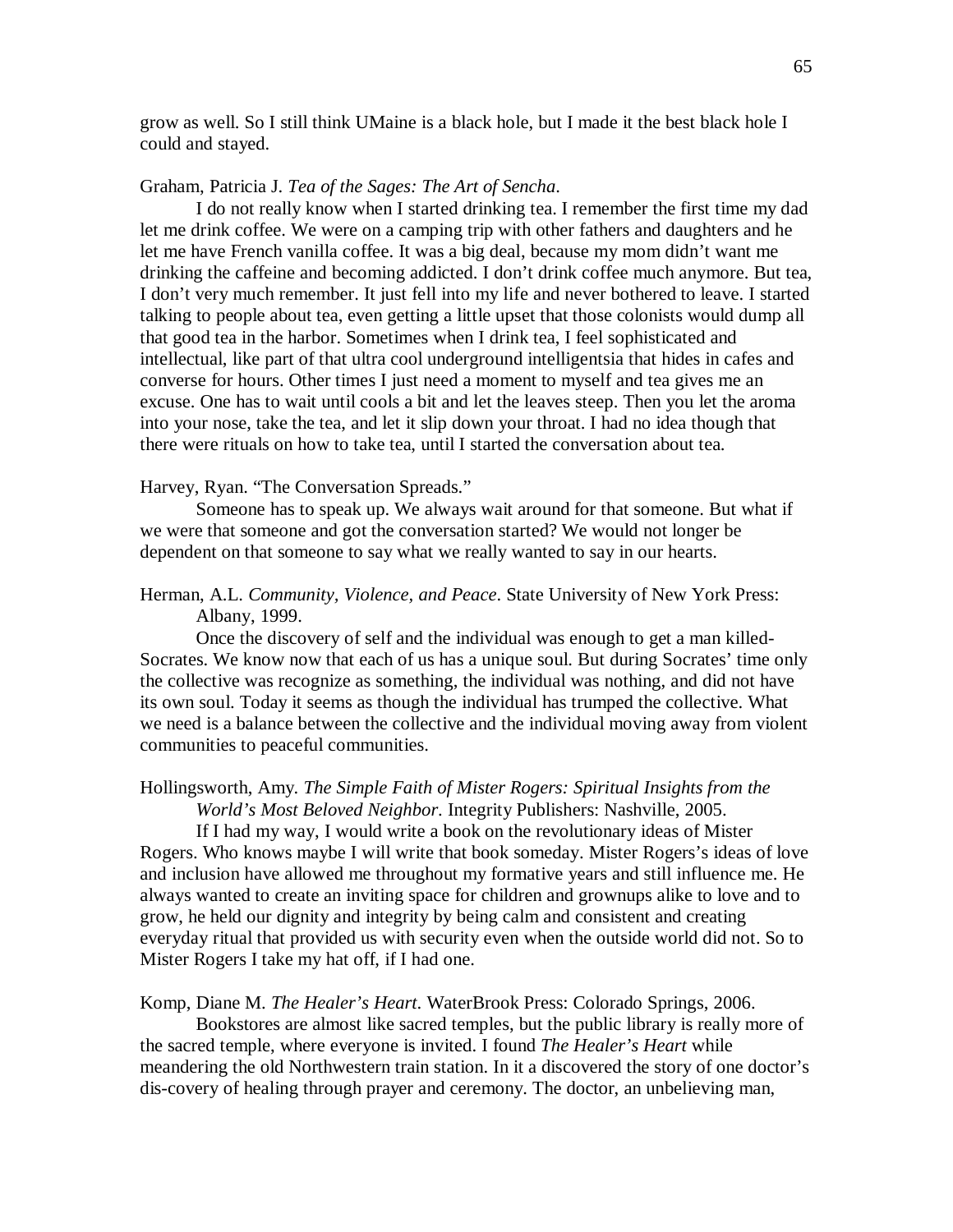witnessed his AIDS patients get better when a pastor began visiting them and praying for them. Medicine is not only allopathic but holistic.

#### Markides, Kyriacos C. *The Sociological Basis of Healing Processes.*

I read Markides' Mountains of Silence finding my inspiration in a nun who hugged trees to let go of energy and gain rejuvenation. I decided to try this out being a social scientist, I had to test these sorts of things, you know. And sure enough it worked! Call me a tree-hugger if you like, but do not dismiss hugging trees as a way to regain energies until you have also tested it. I already was coming to a conscientiousness of holistic healing before reading this text, but it solidified the idea in my head and heart (we are talking about a holistic healing) that their alternative ways of healing and they begin with the spirit. I went and spoke with Professor Markides about his work and my work. He gave me this paper which outlined research on alternative forms of healing, where the spirit dictates the outcome and those who live community and are supported by community heal faster than those in isolation. Most importantly, his work is in the qualitative, the relational, rather than the qualitative, numbers. Last time I checked I was not living in Flatland as a number or a shape and Markides's work in the qualitative, the experiential and personal, rather than the experimental and impersonal serves an important role in academia no matter how much criticism it receives.

# Rosenberg, Marshall B. Speak *Peace in a World of Conflict: What You Say Next Will Change your World*.

Rosenburg suggests ways of communicating where needs are expressed. He uses his experience as a mediator and person to illustrate non-violent communication- where weapons are no longer needed if each party recognizes the other is just trying to express their needs. When we learned to communicate our needs clearly and to listen intently to one another's needs, we can build a more peaceful, non-violent way of communicating.

# Sidy, Richard V. *Rebellion with Purpose: a Young Adult's Guide to Improvement of Self and Society*.

I was meandering through the Peace Studies library, when I saw the word rebellion. Of course, I had to pick this purple and red book off the shelf and start reading. So I did and found a story about the individual learning to be calm and free with one-self and learning to tell her story. It opens with the story of a lion that always gets killed, until the lion began to tell its own story. We will always be constantly crushed if we do not have a calm center and learn to tell our own story like the lion did.

### *The New American Bible: The Saint Joseph Edition*.

I remember hearing a comparison between the Little Red Book and the Bible, where it is a sign of weakness to constantly refer back to a certain text throughout your life. I constantly refer to the dictionary, I happen to very much like the dictionary. Maybe I am weak? I suppose it is better to be weak and read the Bible and the dictionary than to talk not knowing what words I was using and what their meanings were.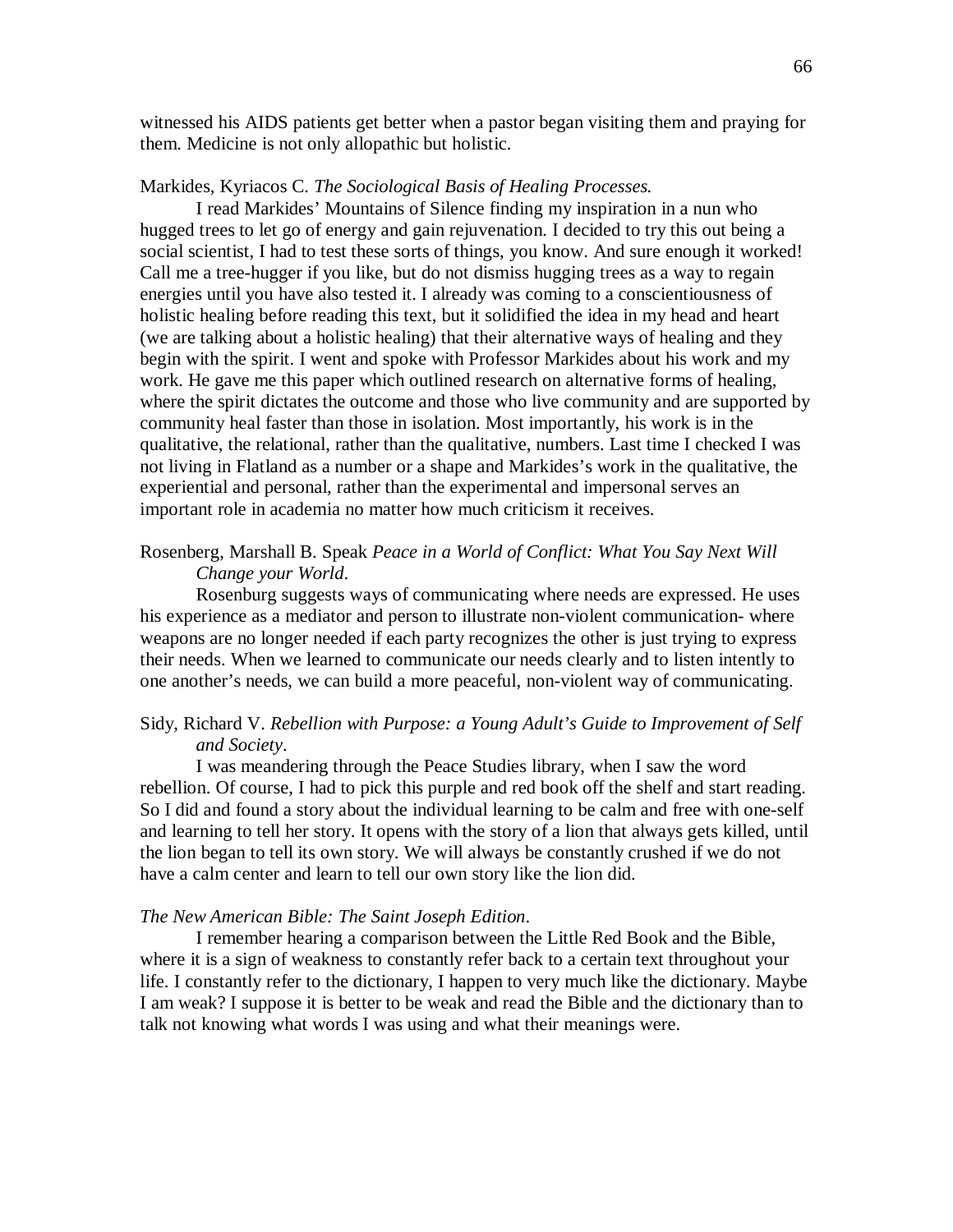### Works Cited

- Alvord, Lori Arviso and Elizabeth Cohen Van Pelt. *The Scalpel and the Silver Bear: The first Navajo Woman Surgeon Combines Western Medicine and Traditional Healing*. Banto Books: New York, 2000.
- Amador, Louisa Greathouse. "Había una vez…" Universidad De Las Américas, Puebla. 6 March 2007.
- Aveni, Anthony F. *The Book of the Year: A Brief History of Our Seasonal Holidays*. Oxford University Press: Oxford, 2003.
- Barley, Nigel. *The Innocent Anthropologist: Notes from a Mud Hut*. Waveland Press: Prospect Heights, Illinois, 1983.
- Berry, Thomas. *The Great Work: Our Way into the Future*. Bell Tower: New York, 1999.
- Boulding, Elise. "The Other America: The Forgivers and the Peacemakers" *Peace & Change* 28: 3 (July 2003): 446-452.
- Boverman, Kate and Ethan Miller. "Tree of Life." *If All the Land Would Rise*. RiotFolk, 2005.
- Denosky, J.*The Bodhi Tree Meditation*. 2006 http://www.wisdom-tree.com
- Diamond, Louise. *The Courage for Peace: Daring to Create Harmony in Ourselves and the World*. Conari Press: Berkeley.
- Duerk, Judith. *Circle of Stones: Woman's Journey to Herself*. Innisfree Press, Inc: Philadelphia, 1999.
- Etzioni, Amitai and Jared Bloom, ed. *We are What We Celebrate: Understanding Holidays and Rituals.* New York University Press: New York, 2004.
- *Faces of Culture Series*. Dr. Ira Abrams, dir. Videocassette. PBS: 1983.
- Finkel, Laura. *This is Maine, Baby, Not Berkeley: Vietnam Era Protest at the University of Maine, 1964-1973*. University of Maine: Orono, 1998.
- Fitzgerald, Ella. "Autumn in New York." *Best of Ella Fitzgerald and Louis Armstrong*. Polygram Records, 1997.
- Foote, Dorothy D. *Crystallizing Social Consciousness toward Social Justice Development among Adolescents: An Autoethnography of the Diversity Coalition Facilitator*. The University of Maine: Orono, 2006.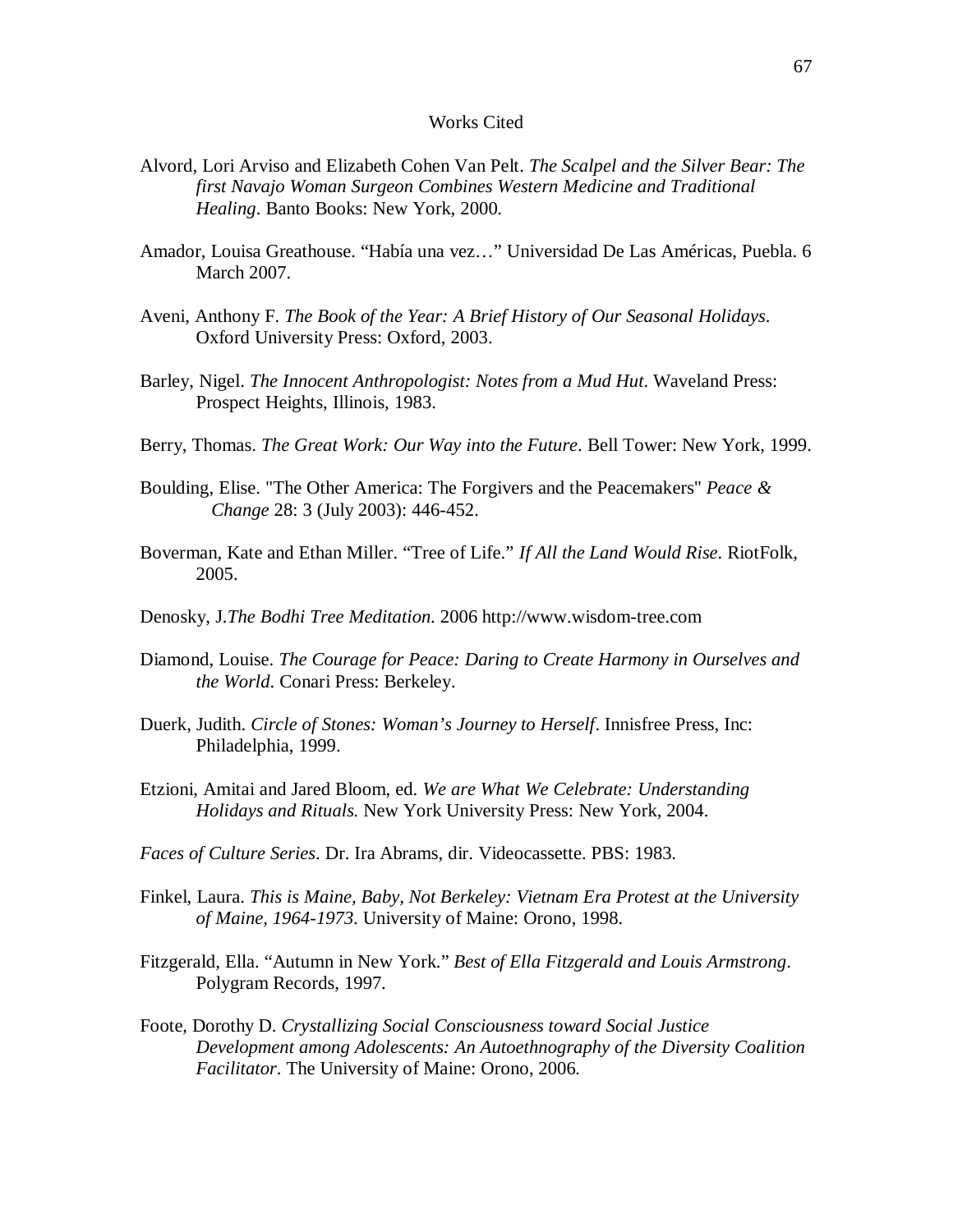- Graham, Patricia J. Tea of the Sages: *The Art of Sencha*. University of Hawai'I Press: Honolulu, 1998.
- Graeber, David. *Fragments of an Anarchist Anthropology*. Prickley Paradigm Press: Chicago, 2004.
- Harvey, Ryan. "The Conversation Spreads." *Give it Time: Reflections on Change*. RiotFolk, 2006.
- Herman, A.L. *Community, Violence, and Peace*. State University of New York Press: Albany, 1999.
- Hollingsworth, Amy. *The Simple Faith of Mister Rogers: Spiritual Insights from the World's Most Beloved Neighbor*. Integrity Publishers: Nashville, 2005.
- Jackson, Bruce. *Fieldwork*. University of Illinois Press: Urbana, 1987.
- Kakuzu Okakua. *The Book of Tea*. Matthew and Gabriell Harboudy. www.sacred-texts.com/bud/tea.htm 2006 March 14, 2007
- Komp, Diane M. *The Healer's Heart*. WaterBrook Press: Colorado Springs, 2006.
- Maas, A.J. "Origins of the Name of Jesus Christ." 2007 Kevin Knight. Trinity Consulting. 2007 New Advent Catholic Encyclopedia. 19 March 2007. <http://www.newadvent.org/cathen/08374x.htm>.
- MacAloon, John J., ed. *Rite, Drama, Festival, Spectacle: Rehearsals Toward a Theory of Cultural Performance.* Institute for the Study of Human Issues: Philadelphia, 1984.
- Markides, Kyriacos C. *The Sociological Basis of Healing Processes*. University of Maine: Orono, 2006.
- Oswalt, Wendell H. *This Land Was Theirs: A Study of Native North Americans*. Oxford University Press: New York, 2006.
- Otto, Simon. *Grandmother Moon Speaks*. Thunder Bay Press: Lansing, Michigan, 1991.
- Peter, Paul, and Mary. "All My Trials." *In the Wind*. Warner Brothers Records, 1963.
- Peter, Paul, and Mary. "Some Walls." *In These Times*. Rhino, 2004.
- Pieper, Josef. *In Tune with the World: A Theory of Festivity*. St. Augustine's Press: South Bend, 1999.
- Quinn, Daniel. *Ishmael: An Adventure of the Mind and Spirit*. Bantam: 1995.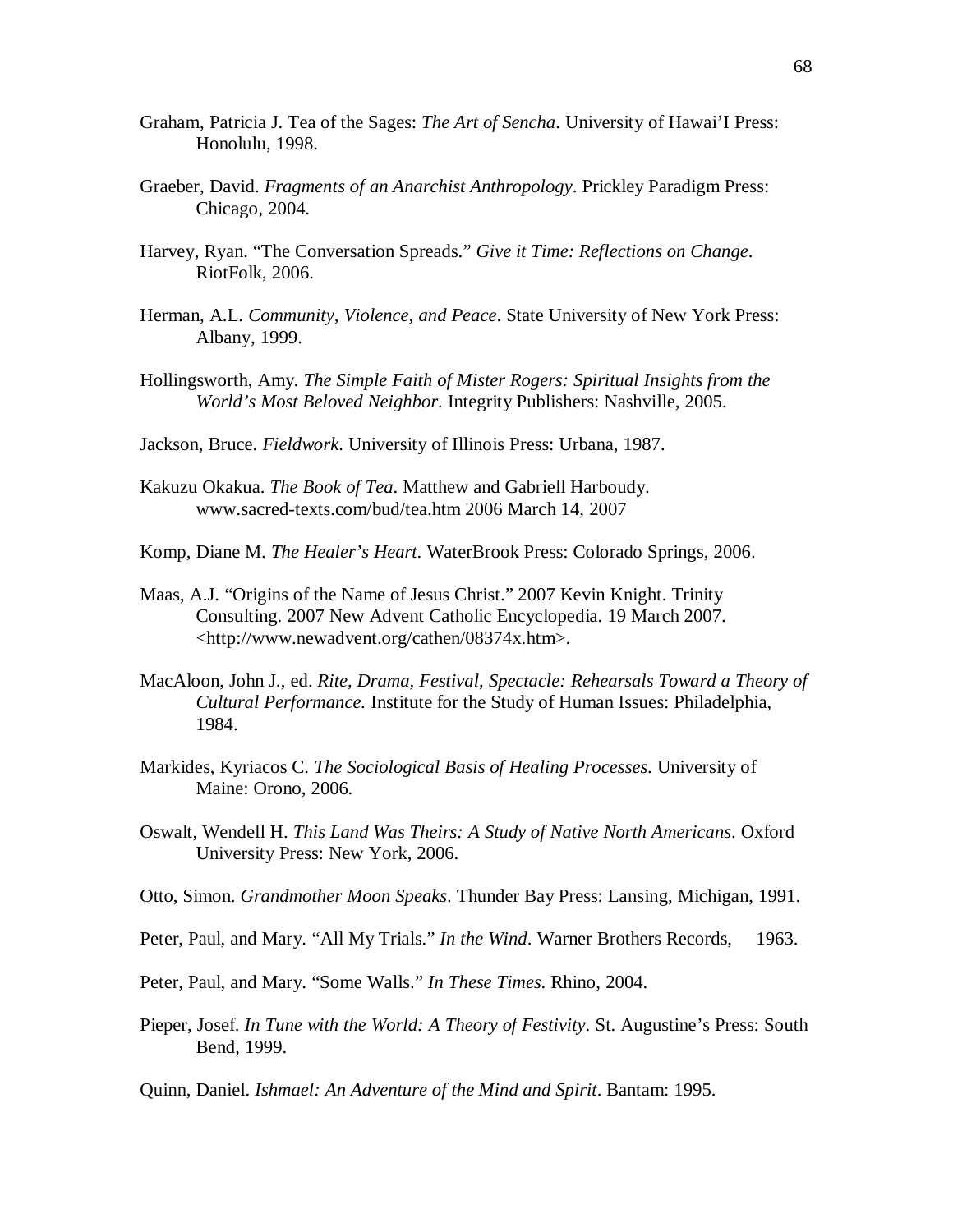Ram Dass. *Be Here Now*. Lama Foundation: Kingsport, 1971.

- Rent Company. "Seasons of Love." *Rent Movie Soundtrack*. Warner Brothers Records, 2005.
- Rosenberg, Marshall B. Speak *Peace in a World of Conflict: What You Say Next Will Change your World*. Puddle Dancer Press: Encinitas, California, 2005.
- Rovics, David. "Black Flag Flying." *Beyond the Mall*. David Rovics, 2004.
- Shirch, Lisa. *Ritual and Symbol in Peacebuilding*. Kumarian Press, Inc.: Bloomfield, CT, 2005.
- Sidis, W.J. "The Tribes and States." March 2007. 19 March 2007. <http://www.sidis.net/TSChap6.htm>.
- Sidy, Richard V. *Rebellion with Purpose: a Young Adult's Guide to Improvement of Self and Society*. SNS Press: Sedone, AZ, 1993.
- *The Anatomy of Peace: Resolving the Heart of Conflict*. The Arbinger Institute. Berrett-Koehle Publishers, Inc.: San Francisco, 2006.
- The Byrds. "Turn, Turn, Turn." *Turn, Turn, Turn*. Sony, 1965.
- *The New American Bible: The Saint Joseph Edition*. Catholic Book Publishing Company: New York, 1992.
- Trout, Lawana. *Native American Literature: An Anthology*. National Textbook Company: Lincolnwood, 1998.
- Turk, Diana B. *Bound by a Might Vow: Sisterhood and Women's Fraternities, 1870- 1920*. New York University: New York, 2004.
- Wallgren, Thomas. *Transformative Philosophy*. Lexington Book: Lanham, 2006.
- Wallace, Aubrey. *Green Means: Living Gently on the Planet*. KQED Books: San Francisco, 1994.
- Weed, Susan S. White Pine: Great Tree of Peace. 2007. Botanical. 19 March 2007. <http://botanical.com/site/column\_susun/susun\_white\_pine.htm**>.**
- Welch, Sharon D. *After Empire: the Art and Ethos of Enduring Peace*. Fortress Press, Minneapolis, 2004.